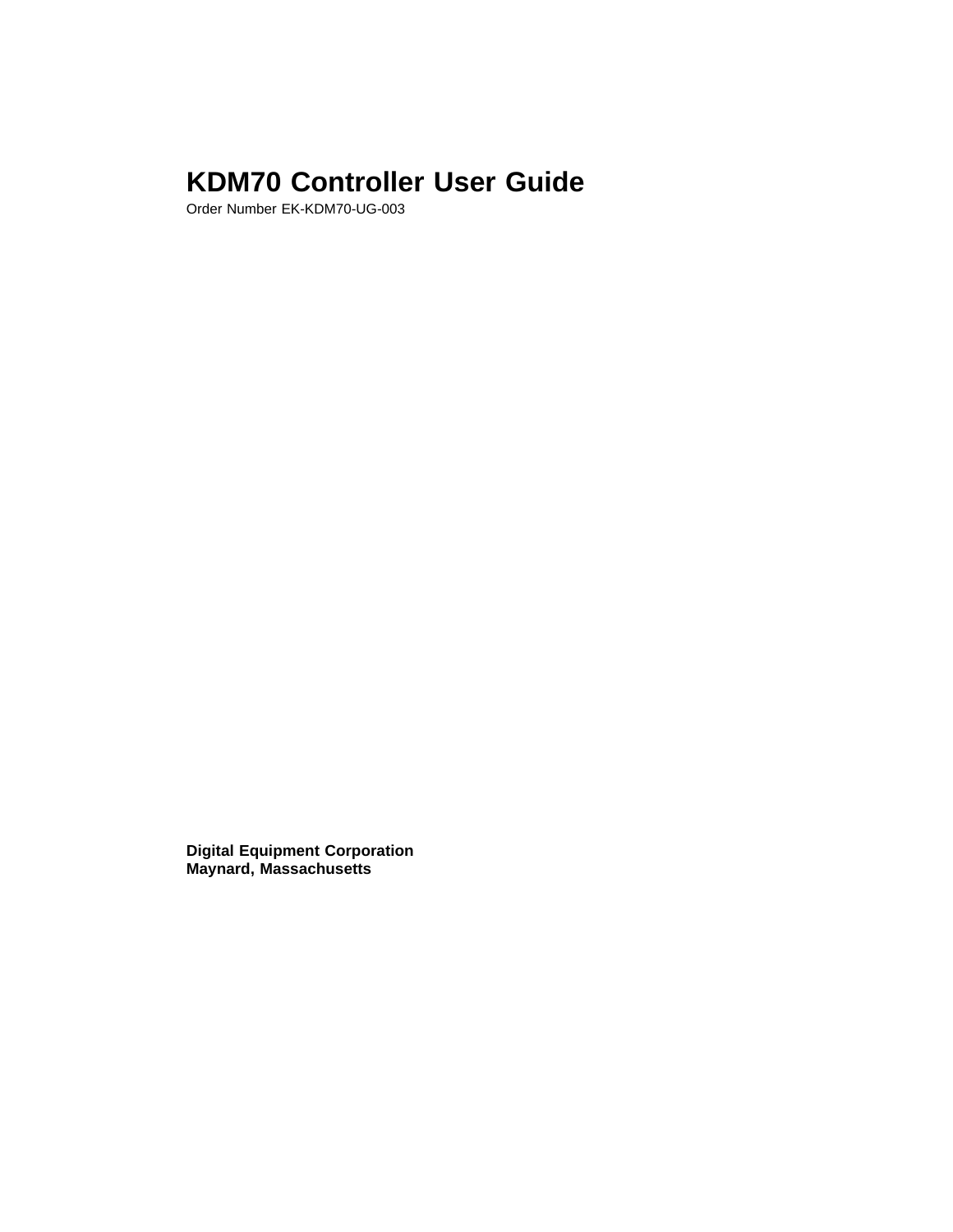#### **First Edition: December 1989 Second Edition: March 1990 Third Edition: January 1991**

The information in this document is subject to change without notice and should not be construed as a commitment by Digital Equipment Corporation. Digital Equipment Corporation assumes no responsibility for any errors that may appear in this document.

The software described in this document is furnished under a license and may be used or copied only in accordance with the terms of such license.

No responsibility is assumed for the use or reliability of software on equipment that is not supplied by Digital Equipment Corporation or its affiliated companies.

Restricted Rights: Use, duplication, or disclosure by the U.S. Government is subject to restrictions as set forth in subparagraph  $(c)(1)(ii)$  of the Rights in Technical Data and Computer Software clause at DFARS 252.227-7013.

Copyright © 1989, 1990, 1991 by Digital Equipment Corporation

All Rights Reserved. Printed in U.S.A.

**FCC NOTICE:** The equipment described in this manual generates, uses, and may emit radio frequency energy. The equipment has been type tested and found to comply with the limits for a Class A computing device pursuant to Subpart J of Part 15 of FCC Rules, which are designed to provide reasonable protection against such radio frequency interference when operated in a commercial environment. Operation of this equipment in a residential area may cause interference, in which case the user at his own expense may be required to take measures to correct the interference.

The following are trademarks of Digital Equipment Corporation:

| СI            | <b>MASSBUS</b> | UDA           |
|---------------|----------------|---------------|
| DEC           | MicroVAX       | <b>ULTRIX</b> |
| <b>DECnet</b> | <b>MSCP</b>    | <b>UNIBUS</b> |
| DECsystem     | PDP            | VAX           |
| DECtp         | RA             | VAXBI         |
| <b>DECUS</b>  | <b>SDI</b>     | VAXcluster    |
| <b>HSC</b>    | <b>STI</b>     | VMS           |
| <b>KDA</b>    | TA             | <b>XMI</b>    |
| KDB           | TК             |               |
| <b>KDM</b>    | <b>TMSCP</b>   |               |
|               |                |               |

The KDM70 controller, ©1989 by Digital Equipment Corporation, is covered by one or more of the following U.S. patents: 4,774,422, 4,782,487, 4,475,212, 4,434,487, 4,413,339, 4,449,182, 4,811,278, 4,811,279, and other patents pending.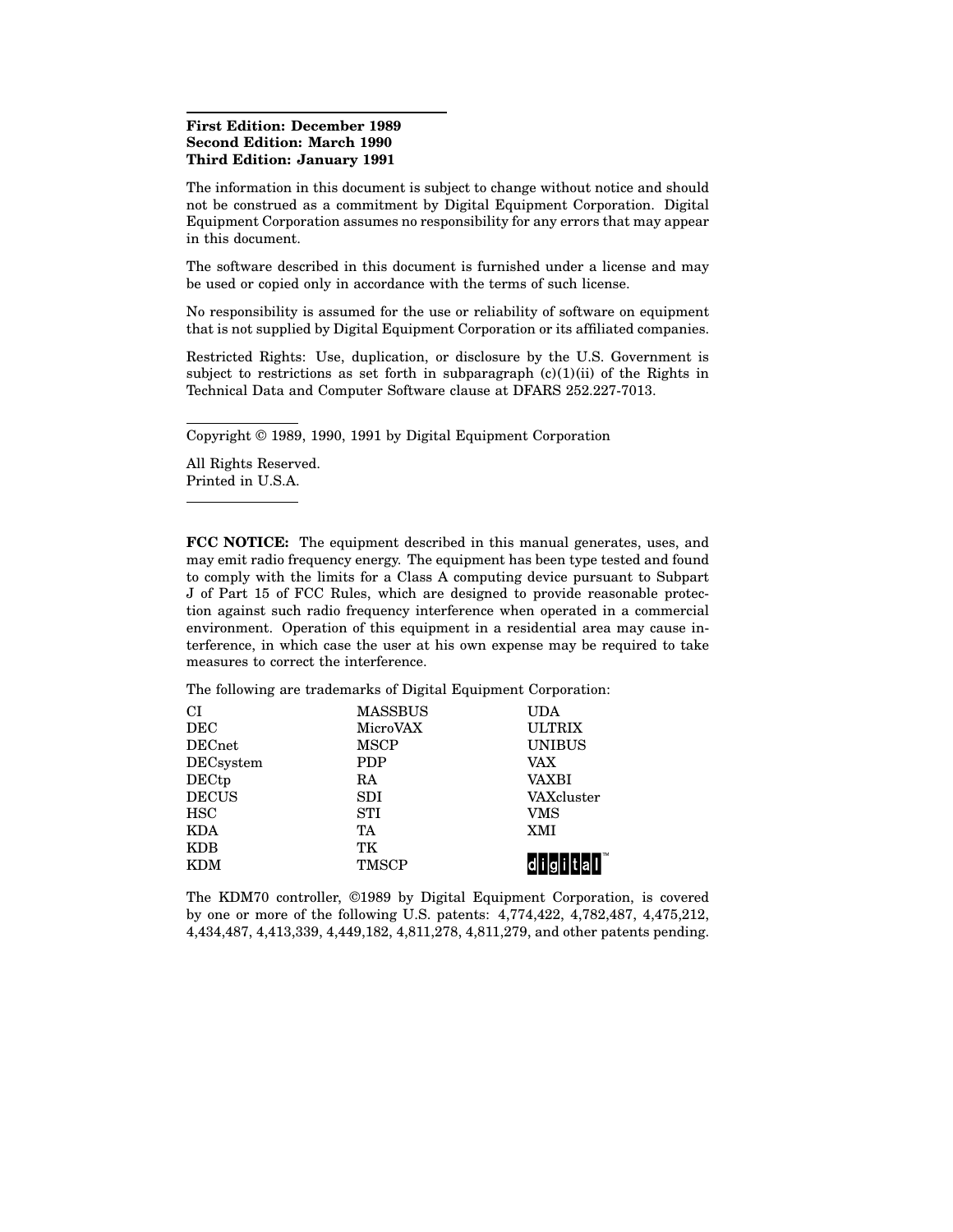# **Contents**

# Preface vii

# Chapter 1 General Information

| 11  |                                                   |                                       |  |
|-----|---------------------------------------------------|---------------------------------------|--|
| 1.2 | DSA and KDM70 Controller Performance Features 1-1 |                                       |  |
|     | 1.2.1                                             | Performance Optimization Features1-3  |  |
|     | 1.2.2                                             |                                       |  |
| 1.3 |                                                   |                                       |  |
| 1.4 |                                                   |                                       |  |
|     | 1.4.1                                             | MSCP and TMSCP 1-7                    |  |
|     | 1.4.2                                             | SDI, STI, and Related Protocols1-8    |  |
|     | 1.4.3                                             |                                       |  |
|     | 1.4.4                                             | KDM70 Controller Specifications  1-11 |  |
| 1.5 |                                                   |                                       |  |
|     | 151                                               |                                       |  |
| 1.6 |                                                   |                                       |  |

# Chapter 2 Installation

|     | 2.3 KDM70 Controller Module Set Functional Description  2–4 |
|-----|-------------------------------------------------------------|
|     | 2.3.1 KDM70 Controller Processor Module 2–5                 |
| 232 |                                                             |

*iii*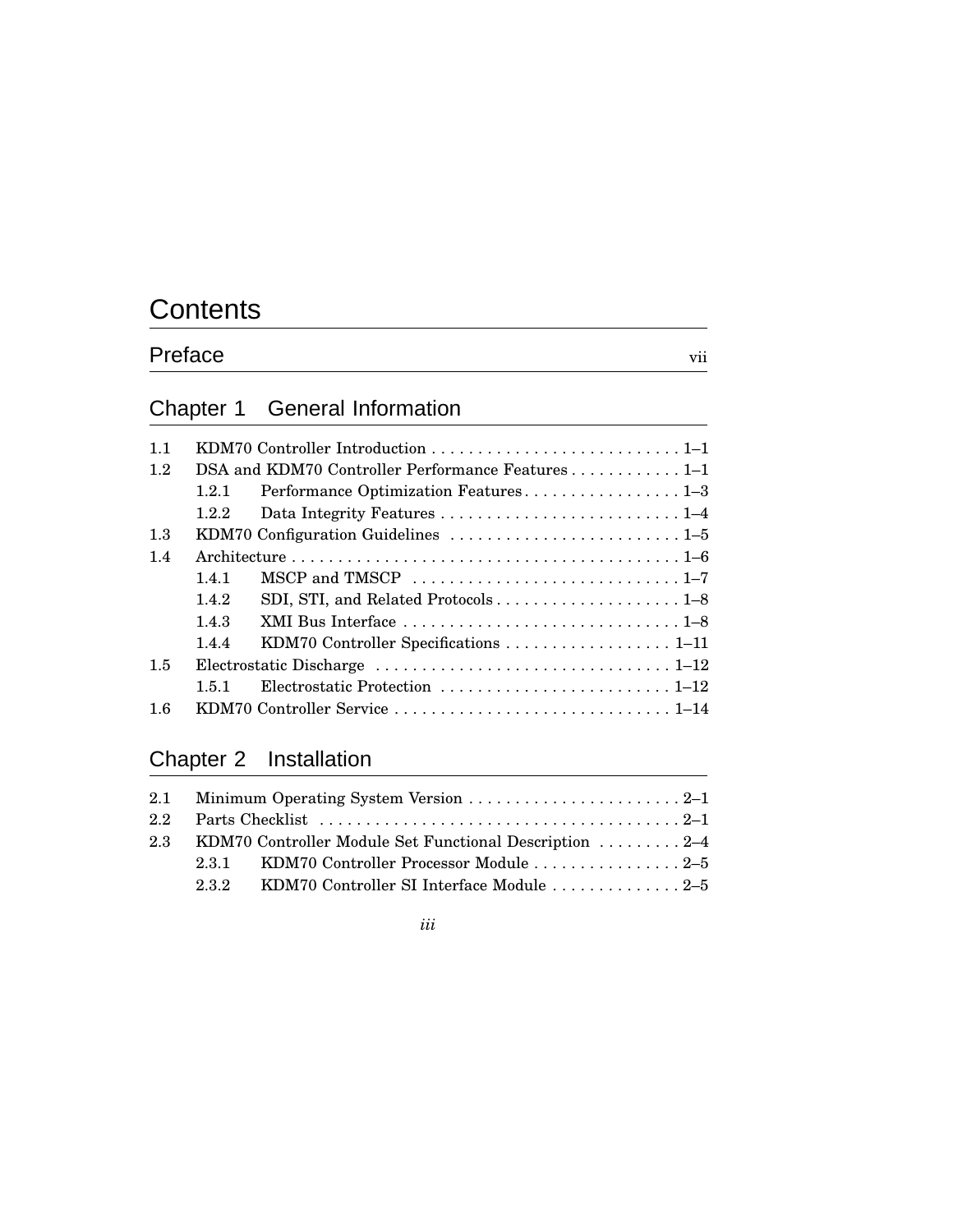| 2.4 |       |                                                                              |  |  |
|-----|-------|------------------------------------------------------------------------------|--|--|
| 2.5 |       | Installing the KDM70 Controller Module Set  2-6                              |  |  |
| 2.6 |       | Installing Quad I/O Bulkhead Distribution Panels and SDI/STI                 |  |  |
|     |       |                                                                              |  |  |
|     | 2.6.1 | Installing Quad I/O Bulkhead Distribution Panels  2-10                       |  |  |
|     | 2.6.2 | Installing Internal SDI/STI Cables $\ldots \ldots \ldots \ldots \ldots 2-10$ |  |  |
|     | 2.6.3 | Installing the External SDI/STI Cables 2–15                                  |  |  |
|     |       |                                                                              |  |  |

# Chapter 3 Customer Acceptance and Verification

| 3.1 |       |                                                                                                         |  |
|-----|-------|---------------------------------------------------------------------------------------------------------|--|
| 3.2 |       |                                                                                                         |  |
|     | 3.2.1 | Running MIST $\dots \dots \dots \dots \dots \dots \dots \dots \dots \dots \dots \dots 3-2$              |  |
|     | 3.2.2 | Running ILEXER from the VAX Diagnostic Supervisor                                                       |  |
|     |       | $Prompt \ldots \ldots \ldots \ldots \ldots \ldots \ldots \ldots \ldots \ldots \ldots \ldots \ldots 3-4$ |  |
|     | 3.2.3 | Running ILEXER from the DUP Connection (VMS) $\ldots$ 3–6                                               |  |
|     | 3.2.4 | Running ILEXER from the DUP Connection (ULTRIX) 3–8                                                     |  |
| 3.3 |       | KDM70 Controller Error Detection 3–10                                                                   |  |
| 3.4 |       |                                                                                                         |  |
|     | 3.4.1 |                                                                                                         |  |
|     | 3.4.2 | Device Numbering $\ldots \ldots \ldots \ldots \ldots \ldots \ldots \ldots \ldots 3-12$                  |  |

# Chapter 4 KDM70 Controller Code Update Utility

| 4.2.1.1 EVRLM Error Messages  4–4 |
|-----------------------------------|
|                                   |

# Index

*iv*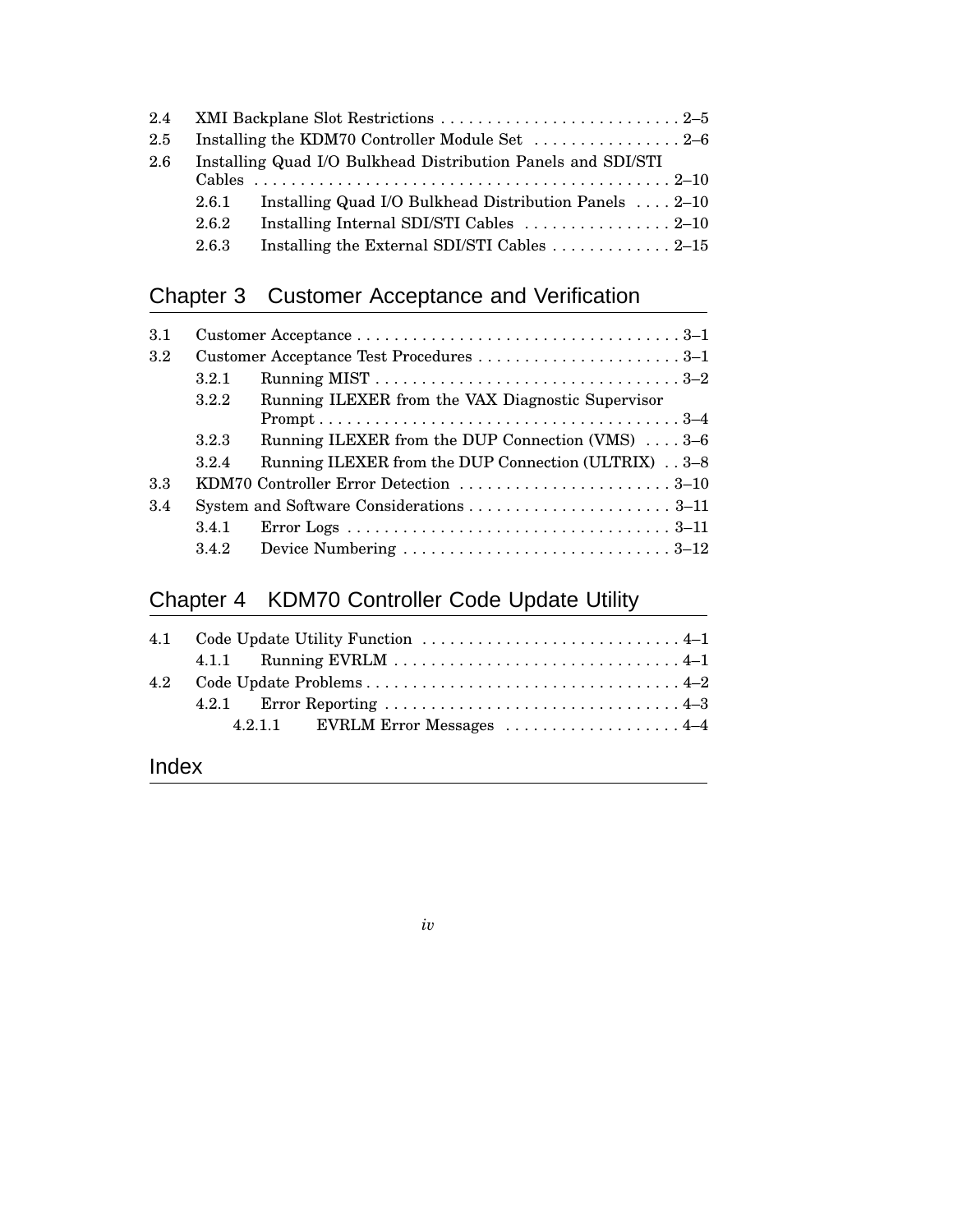# Examples

| $3 - 1$        | Running ILEXER from the VAX Diagnostic Supervisor                                                                                                              |  |  |
|----------------|----------------------------------------------------------------------------------------------------------------------------------------------------------------|--|--|
| $3 - 2$        | Running ILEXER from the DUP Connection (VMS) 3-7                                                                                                               |  |  |
| $3 - 3$        | Running ILEXER from the DUP Connection (ULTRIX)3-9                                                                                                             |  |  |
| $4 - 1$        | Code Update Utility-Partial Screen Display  4-2                                                                                                                |  |  |
| <b>Figures</b> |                                                                                                                                                                |  |  |
| $1 - 1$        | Example of a KDM70 Controller Configuration 1–6                                                                                                                |  |  |
| $1 - 2$        | KDM70 Controller Communication Pathways  1-7                                                                                                                   |  |  |
| $1 - 3$        | Example of a KDM70 Controller Configured with XMI as a<br>System Bus $\dots \dots \dots \dots \dots \dots \dots \dots \dots \dots \dots \dots \dots \dots 1-9$ |  |  |
| $1 - 4$        | Example of a KDM70 Controller Configured with XMI as an                                                                                                        |  |  |
| $1 - 5$        | Locating the ESD Wrist Strap and Grounding Cord (VAX                                                                                                           |  |  |
| $2 - 1$        | Inserting KDM70 Controller Modules in the XMI                                                                                                                  |  |  |
| $2 - 2$        | Installing the Intermodule Cable 2-8                                                                                                                           |  |  |
| $2 - 3$        | Installing the Quad I/O Bulkhead Distribution Panels (VAX                                                                                                      |  |  |
| $2 - 4$        | KDM70 Controller Internal SDI/STI Cable Styles  2-12                                                                                                           |  |  |
| $2 - 5$        | Internal SDI/STI Cable-to-XMI Backplane Port Diagram 2-13                                                                                                      |  |  |
| $2 - 6$        | Example of VAX 6000 SDI/STI Cable-to-XMI Backplane                                                                                                             |  |  |
| $2 - 7$        | Internal SDI/STI Cable Connector Locking Mechanisms . 2-16                                                                                                     |  |  |
| $2 - 8$        | Installing External SDI/STI Cables  2-17                                                                                                                       |  |  |
| $3 - 1$        | LED Indicator Locations on KDM70 Controller Modules 3-3                                                                                                        |  |  |
| $3 - 2$        | Red LED Code Location/Values 3-10                                                                                                                              |  |  |

*v*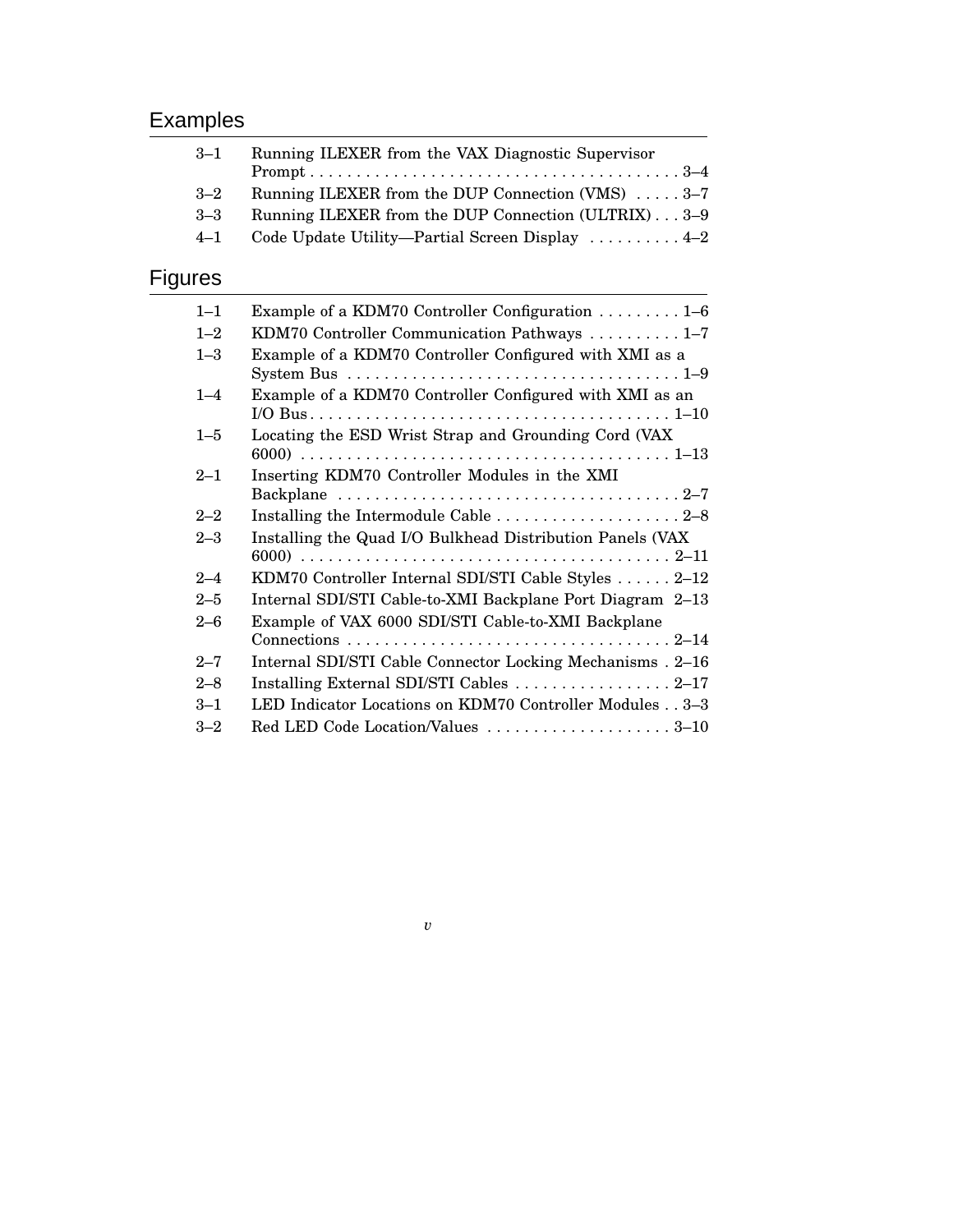# Tables

| $1 - 1$ | KDM70 Controller Features and Benefits  1-2          |
|---------|------------------------------------------------------|
| $1 - 2$ | Maximum System Capacities for KDM70 Controllers  1-5 |
| $1 - 3$ |                                                      |
| $2 - 1$ |                                                      |
| $2 - 2$ | KDM70 Controller Kit Packaging 2-4                   |
| $3 - 1$ | Red LED Interpretation (Processor Module)  3–11      |
|         |                                                      |

*vi*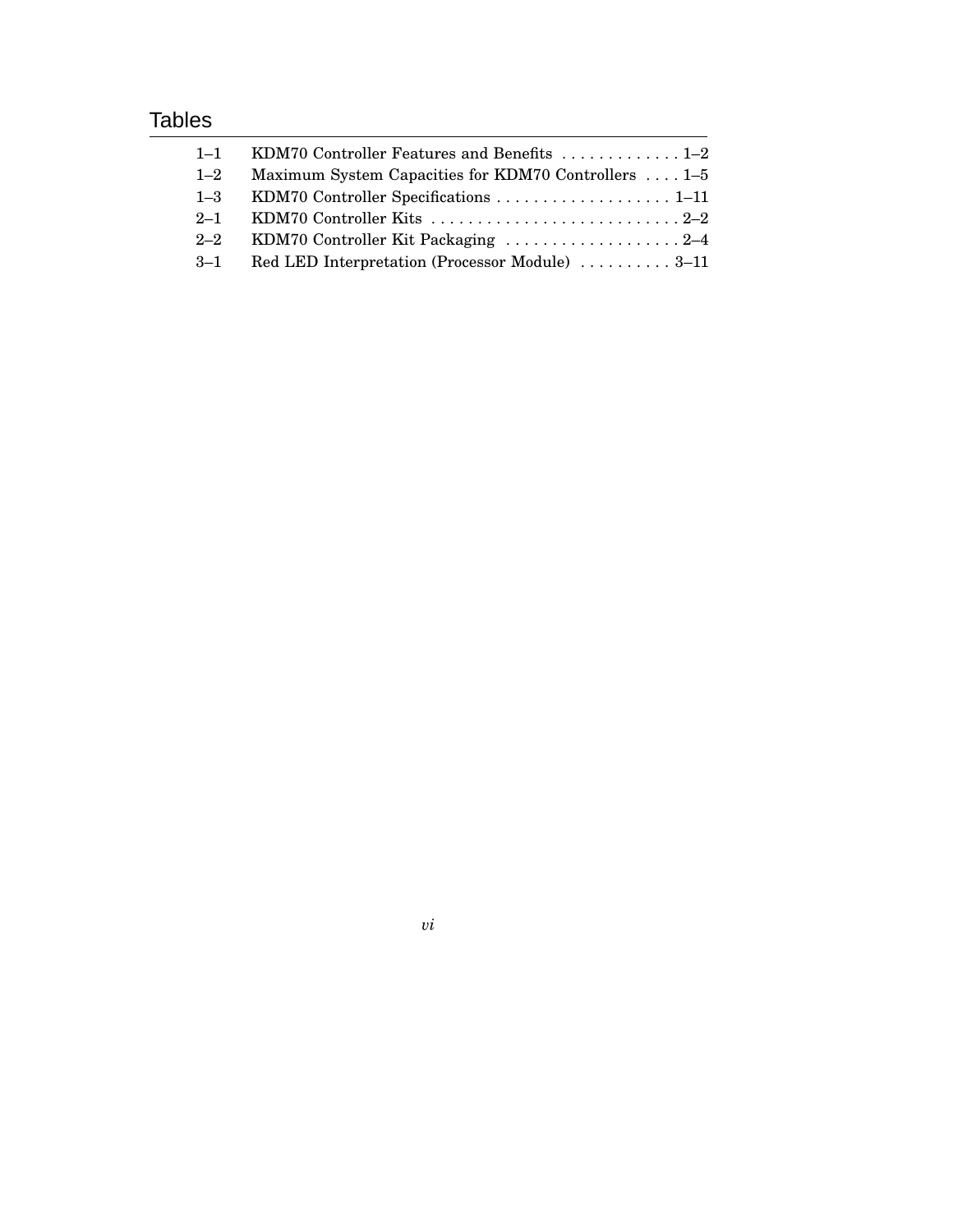# **Preface**

This user guide's primary purpose is to provide instructions for installing the KDM70 controller in a system cabinet with an XMI backplane. Its secondary purpose is to disseminate product specifications and customer acceptance test verification information.

Although this manual is intended for the user, the KDM70 controller should be installed by qualified Digital Customer Services personnel only.

*vii*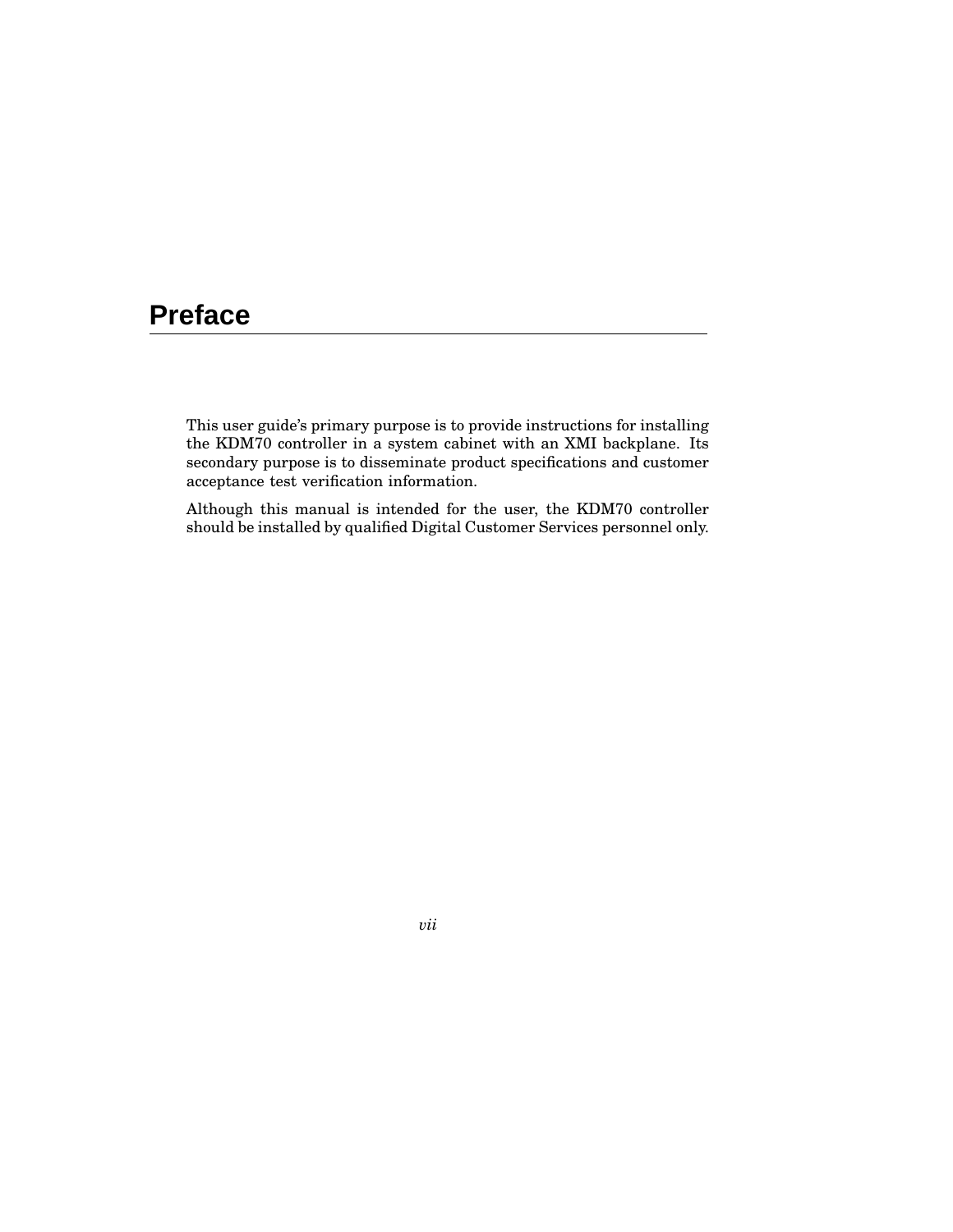# **Chapter 1**

# **General Information**

# **1.1 KDM70 Controller Introduction**

The KDM70 controller is a member of the Digital Storage Architecture (DSA) family of mass storage products. DSA is a formal definition of the characteristics and functionality common to Digital's mass storage subsystems.

Table 1–1 describes the major features of the KDM70 controller and the advantages they provide. The KDM70 controller supports storage on XMI based systems, including VAX and RISC architectures. The KDM70 controller has eight SDI/STI (Standard Disk Interface/Standard Tape Interface) ports and two data channels. The ports may be used with any combination of RA-series disk drives, TA-series tape drives, or ESEseries solid-state disk drives, provided only two ports are used for tape formatters.

# **1.2 DSA and KDM70 Controller Performance Features**

The KDM70 controller makes full use of its resources to provide user benefits in configuration flexibility, performance optimization, data integrity, reliability, system availability, and maintainability.

*General Information 1–1*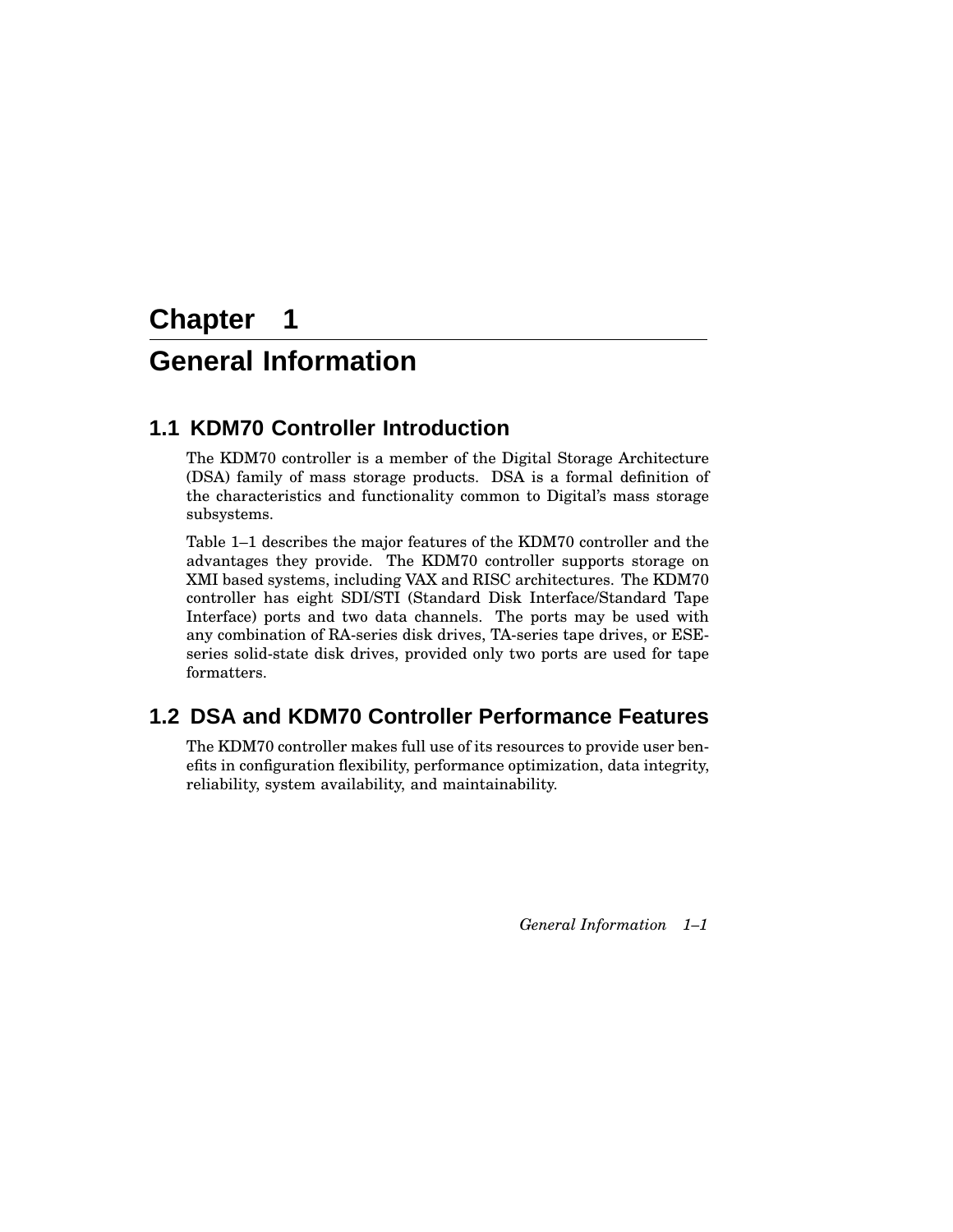| Feature                                                                                                                             | <b>Benefit</b>                                                                                                                                  |
|-------------------------------------------------------------------------------------------------------------------------------------|-------------------------------------------------------------------------------------------------------------------------------------------------|
| All RA-series disk drives and<br>storage arrays, TA-series tape<br>drives, and ESE-series solid-<br>state disk drives are supported | Compatible with existing and future<br>clustered storage devices; migration path<br>from standalone to clustered configurations                 |
| RA-series disk drive support<br>advantages                                                                                          | Low-cost disk drive connection; up to 9.7<br>gigabytes on-line storage per KDM70<br>controller                                                  |
| TA-series tape drive support<br>advantages                                                                                          | Two TA90 formatters with slaves have<br>2.4 gigabytes unattended backup or data<br>collection                                                   |
| Request rate of more than 1000<br>I/O requests per second                                                                           | High performance I/O handling capability                                                                                                        |
| CI traffic reduced, HSC facilities<br>off-loaded                                                                                    | Improved VAXcluster performance; high-<br>performance local storage for page/swap<br>disk, or staging (temporary storage) of<br>scientific data |
| Performance optimization:<br>- Command fragmentation<br>- Seek ordering                                                             | Data and request rates optimized, even<br>under heavy workload                                                                                  |
| Fastest response time for hot<br>files on a KDM70 controller with<br>ESE-series disk drives                                         | Enhanced DECtp performance; low latency<br>with ESE20                                                                                           |
| Striped RA-series disk drives                                                                                                       | Increased I/O performance due to use<br>of multiple read/write heads or multiple<br>actuators                                                   |
| VAX VMS, VAX ULTRIX, and<br>RISC ULTRIX supported                                                                                   | DSA controller for all XMI based systems;<br>investment protection; easy migration<br>between systems                                           |

**Table 1–1: KDM70 Controller Features and Benefits**

## *1–2 General Information*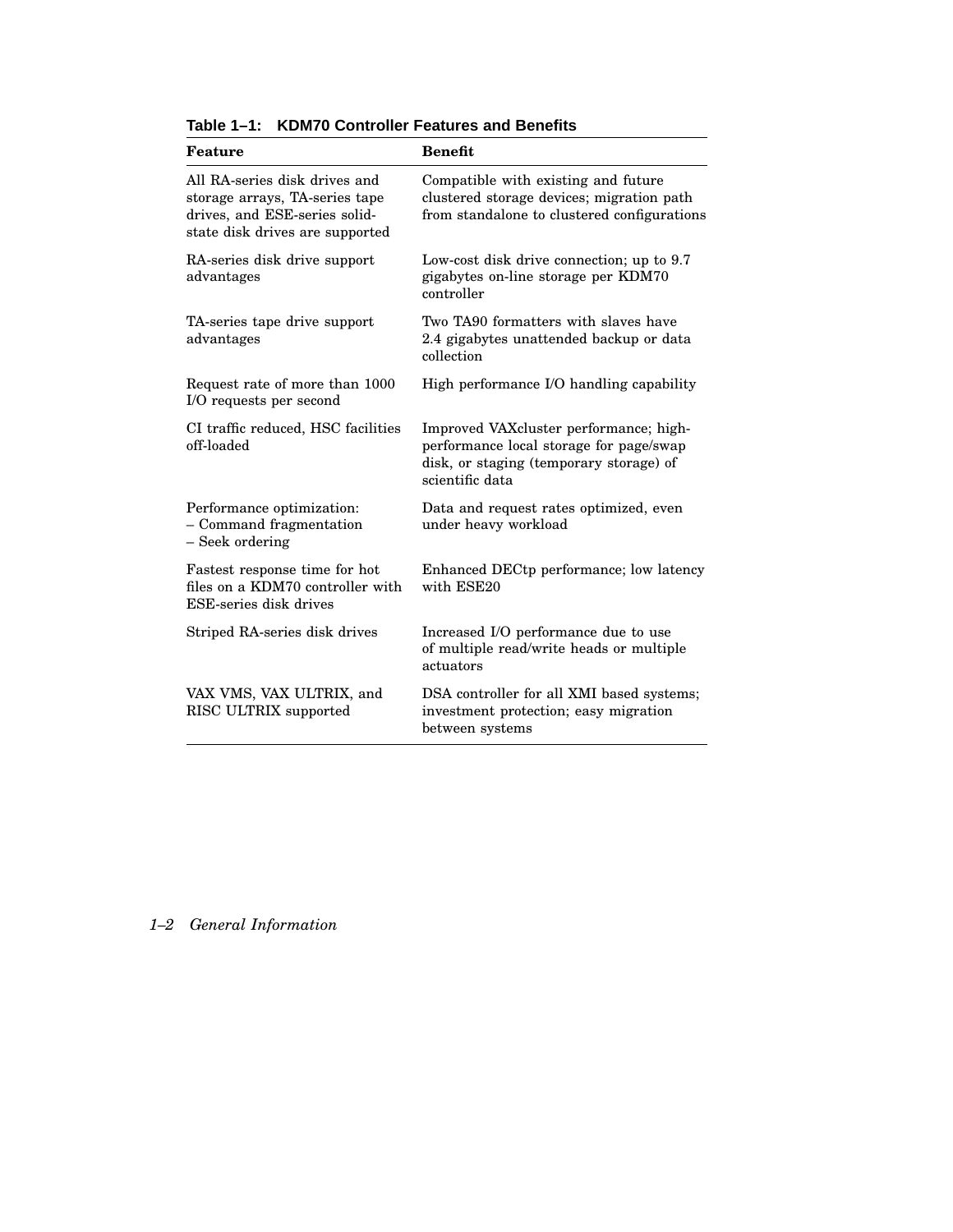The features defined and supported by DSA are listed below. Some of these features are specific to the KDM70 controller.

• **Performance:**

Enhanced sustainable throughput (on selected host and disk drive configurations)

Controller-based performance optimization

#### • **Data Integrity:**

Extensive internal diagnostic features

Advanced error detection, error correction, and data recovery

• **Maintainability:**

On-line self-diagnosis

Control software can be upgraded without incurring hardware changes

## **1.2.1 Performance Optimization Features**

The KDM70 controller incorporates the following performance optimization features:

- **Seek Ordering:** The controller reorders incoming host requests, taking advantage of disk geometry, and thereby reducing average seek times.
- **Fully Overlapped Seeks:** This technique maximizes the amount of work the controller can do in parallel on multiple disk drives.
- **On-Line Service Tools:** These tools allow disk and tape drives to be serviced while the KDM70 controller is on line and servicing other disk and tape drives.
- **Dual Data Channels:** The KDM70 controller SI interface module provides two data channels, which are optimized for maximum throughput. KDM70 controller data channels are code-optimized and provide dynamic, simultaneous service to multiple ports. Data channel use is transparent to the user.

*General Information 1–3*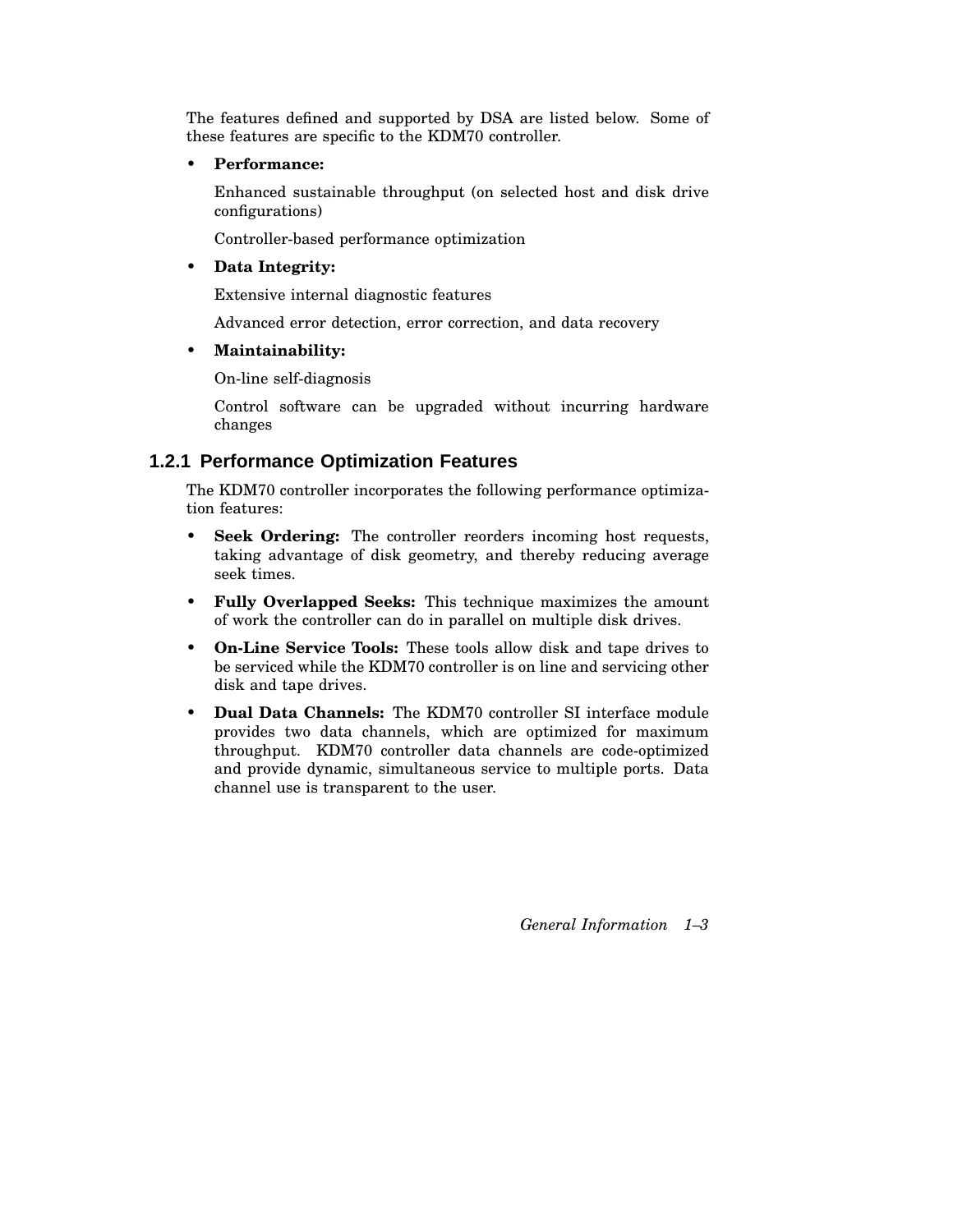## **1.2.2 Data Integrity Features**

The following data integrity features have been designed into the KDM70 controller:

- **Error Detection Code (EDC):** EDC is a mathematical method that ensures data integrity within the controller.
- **Error Correction Code (ECC):** ECC is a mathematical method that corrects errors in data caused by media or circuit problems. ECC consists of symbols representing 512 data bytes, as well as the EDC word contained within a block. A block is considered bad if it exceeds its symbol error threshold limit. The bad block is replaced using a bad block replacement algorithm.

#### **Note**

The KDM70 controller is able to correct eight 10-bit symbols per sector.

- **Bad Block Replacement (BBR):** BBR is initiated by the KDM70 controller and requires no host assistance. BBR dynamically substitutes good blocks for blocks that have exceeded a predetermined read retry threshold limit, thereby saving the customer's data before data corruption occurs.
- **Replacement Block Number (RBN):** When a block exceeds its retry threshold, the block in question is dynamically replaced with an RBN that has been allocated specifically for replacement purposes.
- **Automatic Revectoring:** Revectoring is a technique used in BBR to redirect defective blocks to good block locations. Revectoring is transparent in that block address redirection is performed by the controller hardware without software intervention and is invisible to the host.

*1–4 General Information*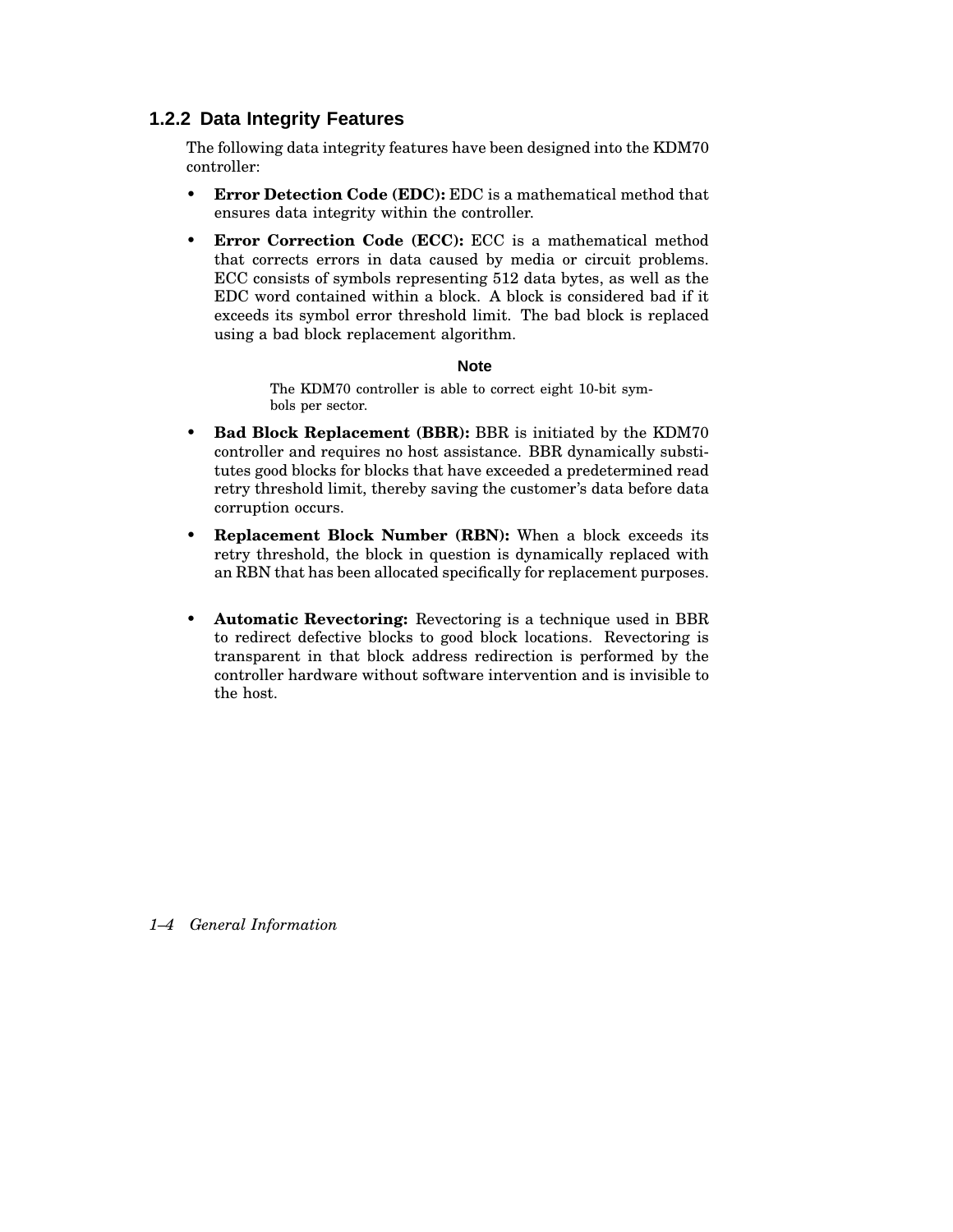# **1.3 KDM70 Configuration Guidelines**

Certain guidelines should be considered before configuring your system with KDM70 controllers. The maximum number of KDM70 controllers per system depends on available XMI backplane slots—each KDM70 controller requires two adjacent XMI backplane slots. Every system has its own XMI backplane slot restrictions. The KDM70 controller will not function properly in some XMI backplane slots. Refer to your system documentation for system-specific guidelines.

Table 1–2 gives examples of the maximum number of KDM70 controllers that can be installed in various Digital systems.

| <b>System Type</b>       | <b>Maximum Number</b><br>of KDM70 Controllers |
|--------------------------|-----------------------------------------------|
| DECsystem 5810, 5820     | 2                                             |
| <b>VAX 6000</b>          | 4                                             |
| VAX 9000, Model 210      | 5                                             |
| VAX 9000, Model 410, 420 | 11                                            |
| VAX 9000, Model 430, 440 | 23                                            |

**Table 1–2: Maximum System Capacities for KDM70 Controllers**

Different combinations of RA-series disk drives, TA-series tape drives, or ESE-series disk drives may be configured with a single KDM70 controller. However, it is recommended that no more than two ESEseries disk drives be attached to a given KDM70 controller.

When an integral formatter tape drive (such as the TA81) is used, only two tape drives can be attached. When a formatter-slave tape drive (such as the TA90) is used, eight tape drives (two formatter-master tape drives and six slave drives) can be attached. Figure 1–1 is an example of this configuration.

*General Information 1–5*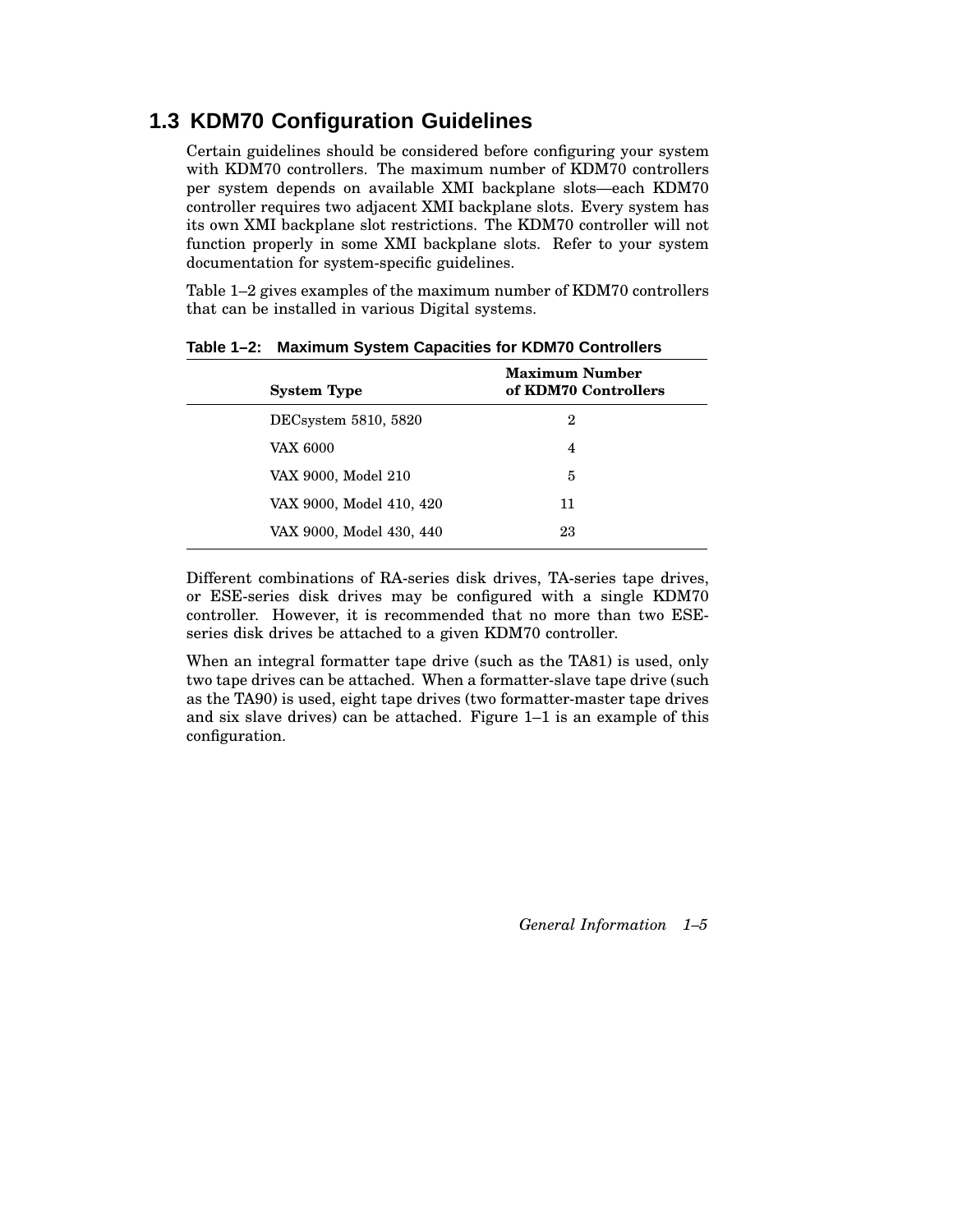**Figure 1–1: Example of a KDM70 Controller Configuration**



# **1.4 Architecture**

The KDM70 controller is designed with the DSA approach to mass storage control. DSA defines the functional characteristics of mass storage subsystems and the subsystem interface with host computer environments. The DSA approach guarantees KDM70 controller compatibility with current and future host and DSA mass storage products. DSA removes device-dependent requirements (such as disk geometry and errorrecovery strategies) from the host.

Communication within the KDM70 controller I/O subsystem is divided into two interfaces: host to controller and controller to mass storage device. Communication occurs over the XMI bus. Figure 1–2 is a block diagram showing the main communication pathways and the protocol used in the KDM70 subsystem. Refer to this diagram while reading the sections that follow.

*1–6 General Information*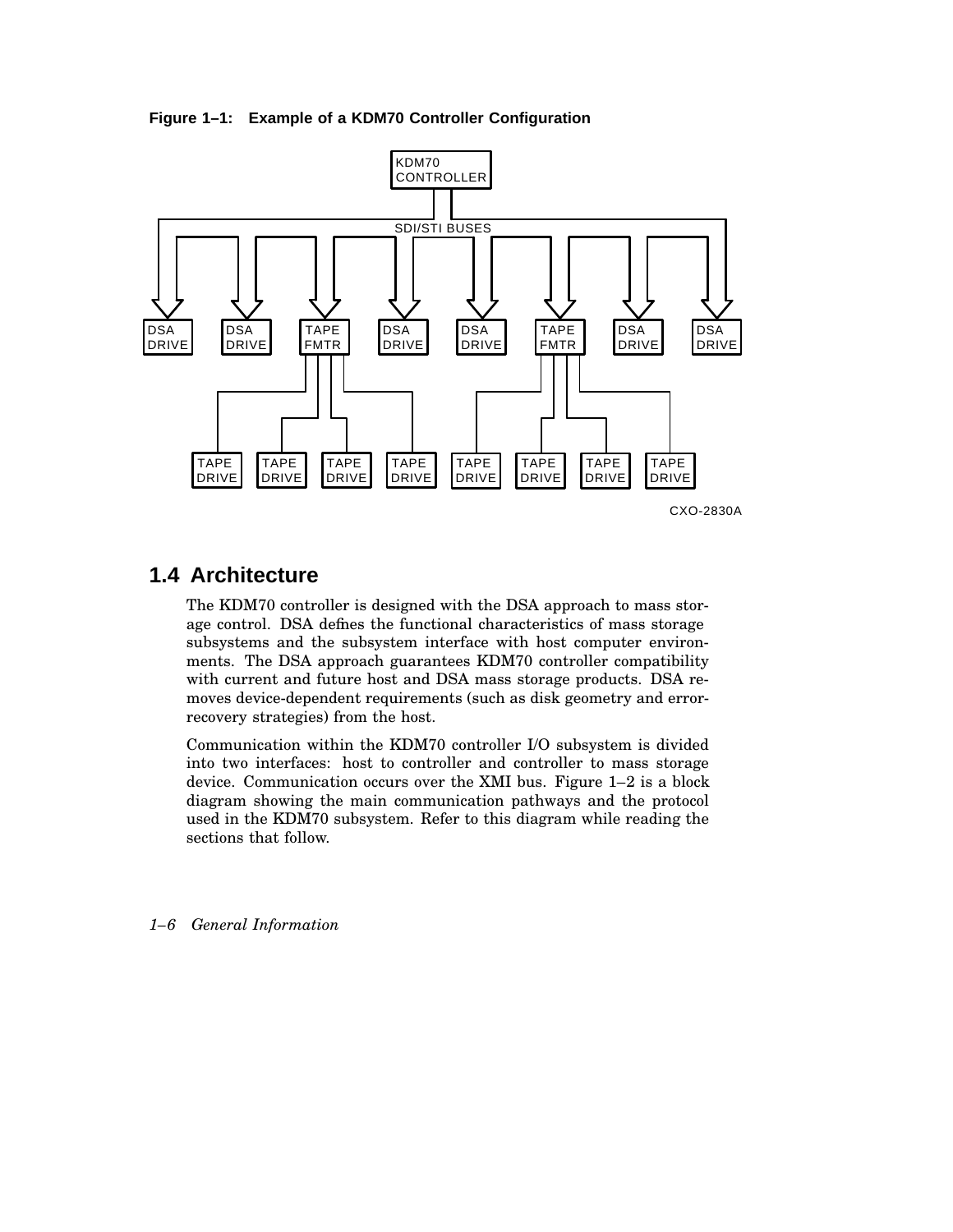



## **1.4.1 MSCP and TMSCP**

MSCP (Mass Storage Control Protocol) and TMSCP (Tape Mass Storage Control Protocol) are sets of rules that define how DSA hosts and controllers communicate. MSCP and TMSCP communications are packetoriented. The host sends a command packet (containing a command message) to the controller. The controller performs the command, then sends a response packet (containing a response message) back to the host.

*General Information 1–7*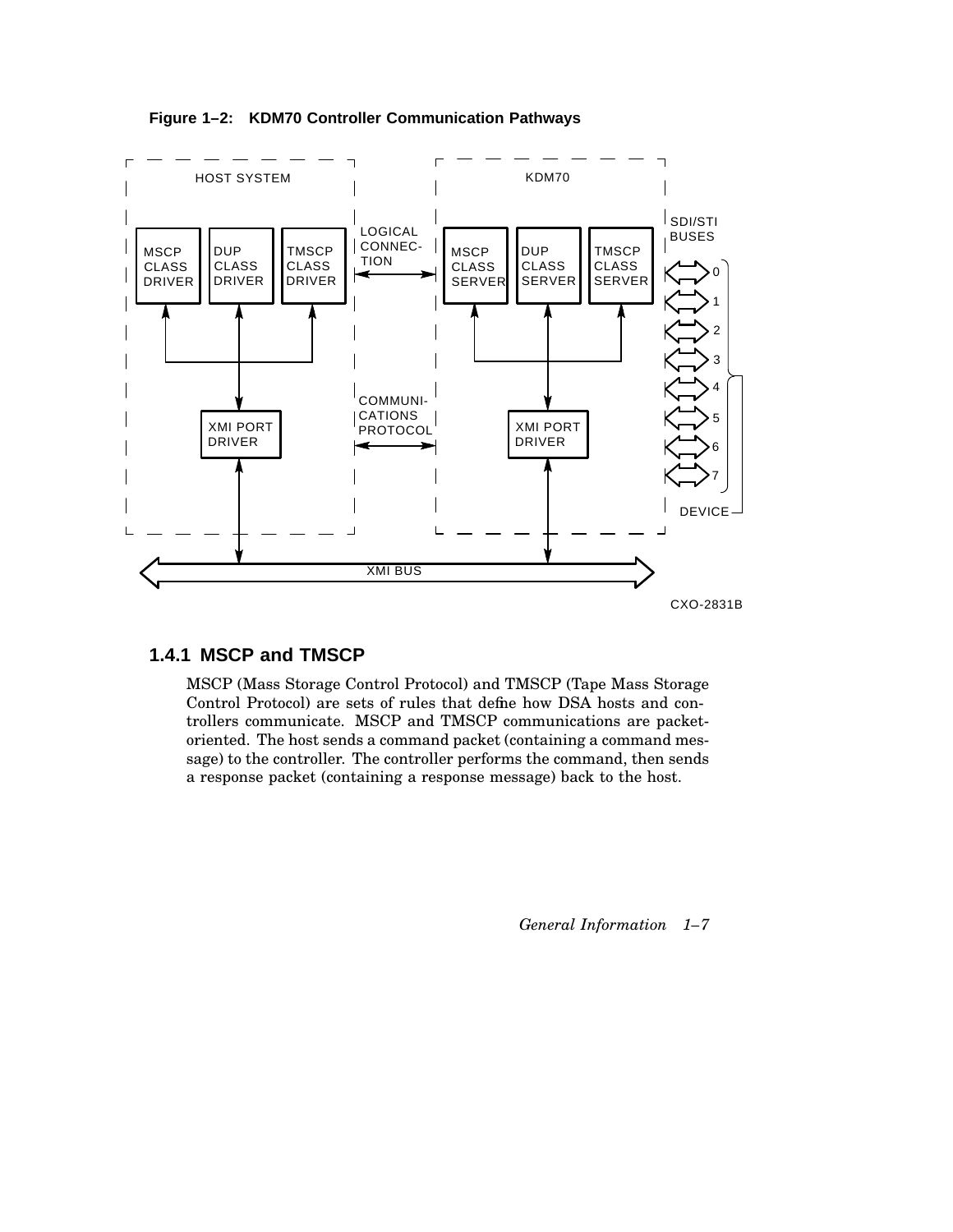### **1.4.2 SDI, STI, and Related Protocols**

An SDI bus connects the KDM70 controller to a DSA disk drive. An STI bus connects the KDM70 controller to a tape formatter. Both buses are physically the same; however, protocols that define command and response message transfers across the buses differ.

The SDI and STI buses consist of four coaxial lines. Two of the four lines carry information from the KDM70 controller to a storage device. The remaining two lines carry information from a storage device to the KDM70 controller.

The buses are radial configurations with a separate copy of the bus connected to each storage device. Each bus receives service independent of the other buses and of equal priority.

The protocols further define specific attributes of the SDI and STI. For example, the SDI protocol defines commands and responses that support disk operations. Similarly, the STI protocol defines commands and responses that support tape operations.

### **1.4.3 XMI Bus Interface**

The XMI (eXtended Memory Interconnect) interface manages communications with the host bus. The XMI interface implements XMI protocol required for XMI transactions and provides command and data ports used by the KDM70 controller to transfer data across the XMI bus.

The XMI bus provides the physical communications link between the KDM70 controller, the host central processing units (CPUs), and the memory I/O subsystem in an XMI-based host system. In other systems, the XMI bus provides the physical communications link between the KDM70 controller and the XMI bus adapter.

The XMI interface identifies each device, including the KDM70 controller, as a node. Although the KDM70 controller occupies two backplane slots, the KDM70 processor module slot determines the node identification number.

The XMI system may be configured in different ways, depending upon customer needs. Figures 1–3 and 1–4 are examples of how the KDM70 controller is used in two possible configurations, using the XMI as either a system or an I/O bus.

#### *1–8 General Information*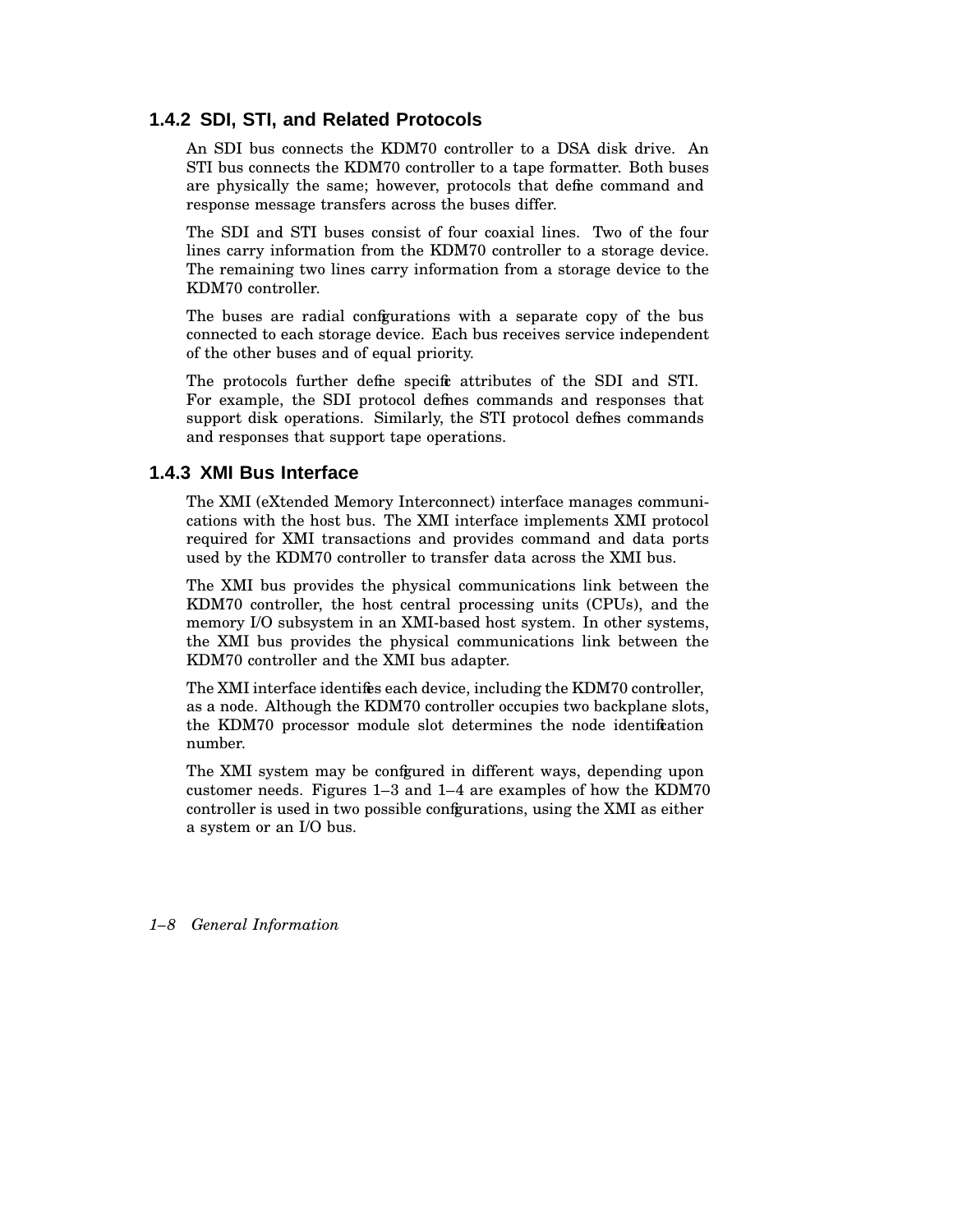**Figure 1–3: Example of a KDM70 Controller Configured with XMI as a System Bus**



*General Information 1–9*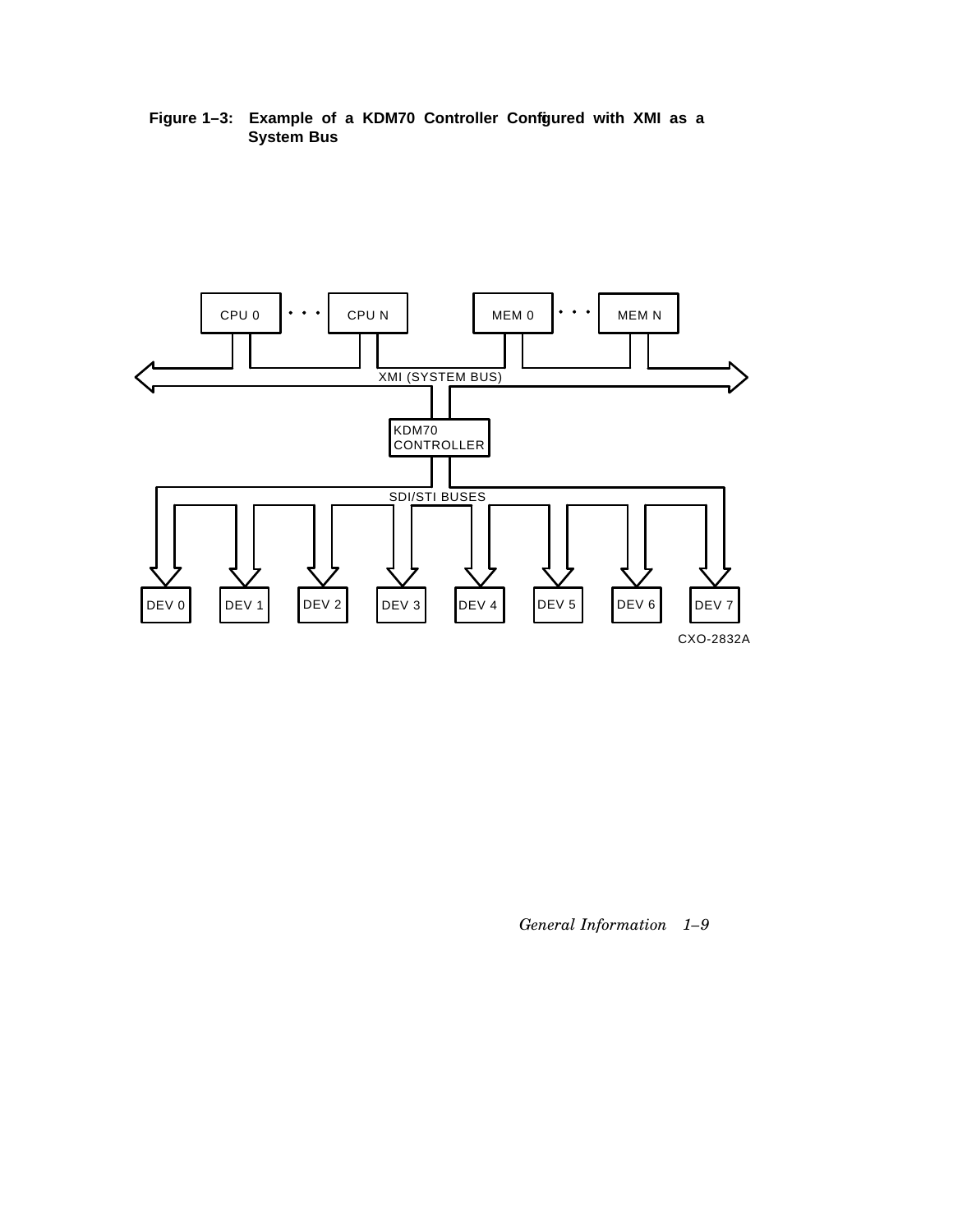**Figure 1–4: Example of a KDM70 Controller Configured with XMI as an I/O Bus**



*1–10 General Information*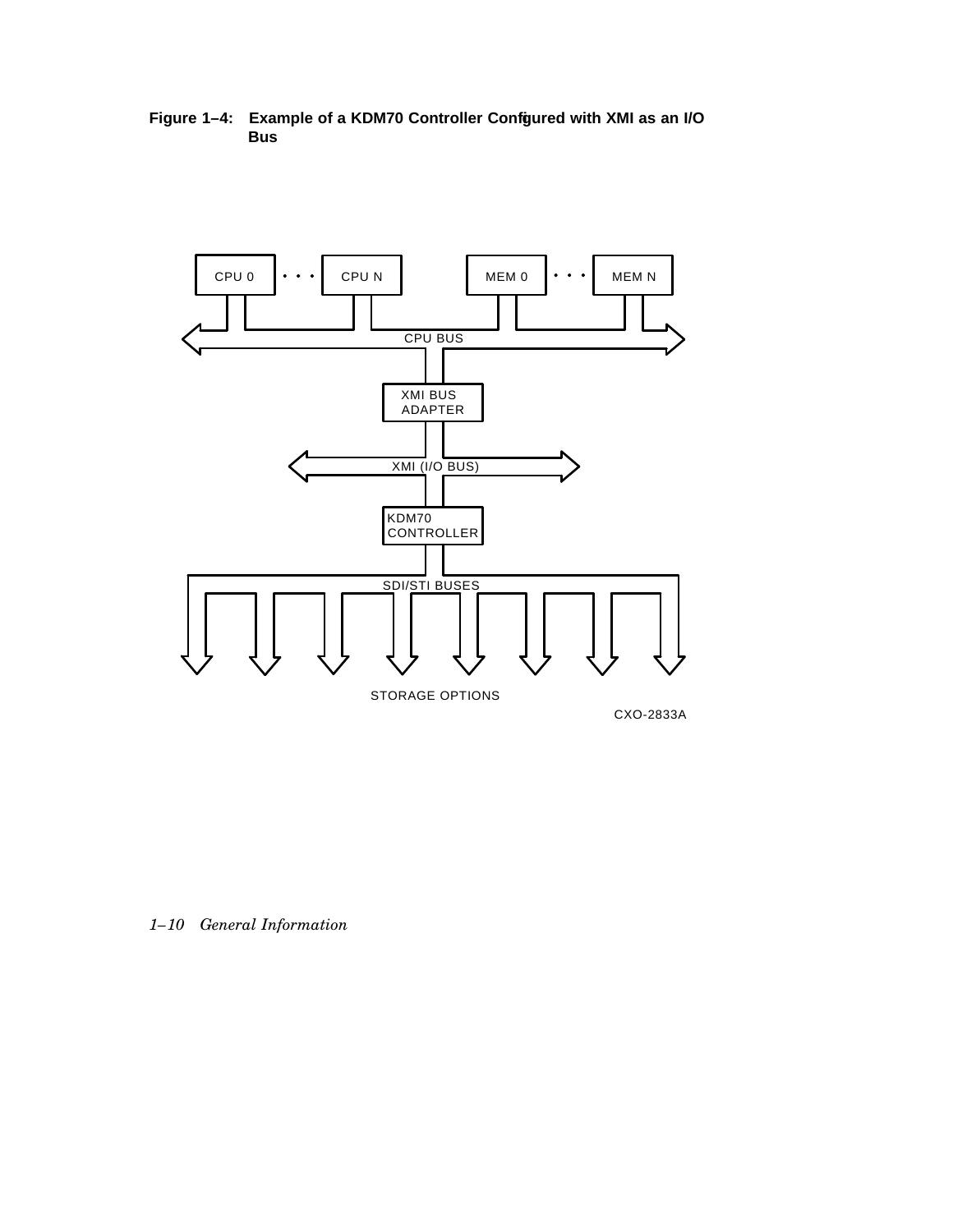## **1.4.4 KDM70 Controller Specifications**

The physical and electrical specifications of the KDM70 controller are described in Table 1–3.

| <b>Characteristics</b>                         | <b>Specifications</b>                                                                                                                                                             |
|------------------------------------------------|-----------------------------------------------------------------------------------------------------------------------------------------------------------------------------------|
| Physical components                            | KDM70 processor module (T2022), board #1<br>KDM70 SI interface module (T2023), board #2<br>SDI/STI cables<br>Intermodule connector<br>KDM70 quad I/O bulkhead distribution panels |
| Logical unit number<br>restrictions            | The KDM70 addresses storage device logical units<br>numbered 0–4094 for disk drives; 0–9999 <sup>*</sup> for tape<br>drives                                                       |
| Power consumption                              | 65 W nominal<br>87 W maximum                                                                                                                                                      |
| Heat dissipation                               | Approximately 268.8 Btu/h                                                                                                                                                         |
| Electrical voltage and<br>current requirements | 17.4 A at $+5.0$ V                                                                                                                                                                |
| Operating temperature<br>range                 | $10^{\circ}$ C to $40^{\circ}$ C (50°F to 104°F), with a temperature<br>gradient of $20^{\circ}$ C/h $(36^{\circ}$ F/h)                                                           |
| Operating relative<br>humidity range           | 10 to 90%, with a wet bulb temperature of $32^{\circ}$ C<br>(90°F) and a minimum dew point of $2^{\circ}$ C (36°F)                                                                |
| Operating altitude range                       | Sea level to 2400 meters (8000 ft); reduce the<br>maximum allowable operating temperature by<br>$1.8^{\circ}$ C/1000 m (1 $^{\circ}$ F/1000 ft) for operation above sea<br>level  |
| Mounting restrictions                          | Mounts in two adjacent XMI module slots in XMI<br>backplanes                                                                                                                      |

**Table 1–3: KDM70 Controller Specifications**

\*The logical unit number limit for TA78, TA79, and TA81 tape drives is 255; the logical unit number limit for TA90 tape drives is 9999.

*General Information 1–11*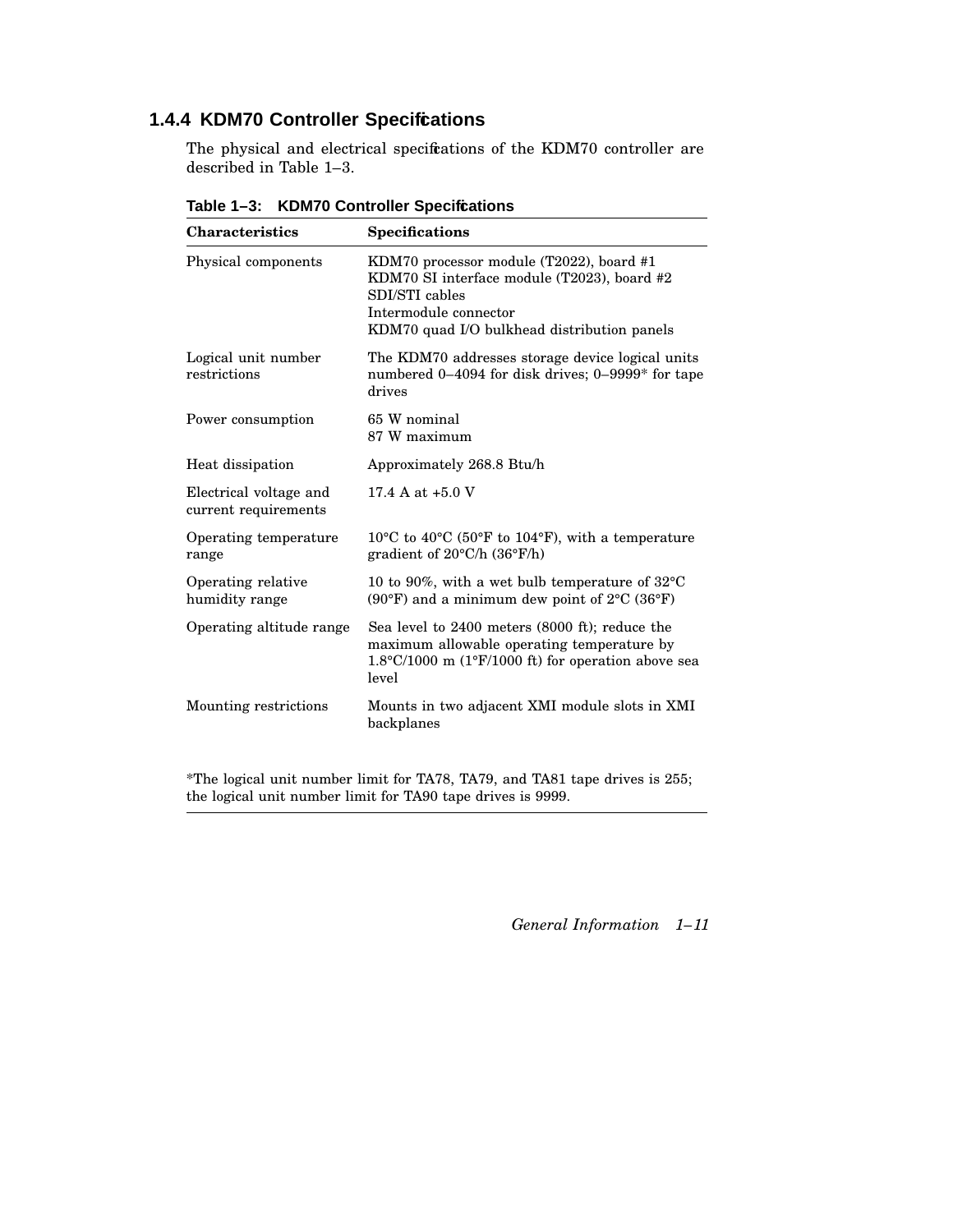# **1.5 Electrostatic Discharge**

Electrostatic discharge (ESD) is caused by the buildup and release of static electricity. An electrical charge from a person or object can damage hardware components and result in premature component or option failure.

## **1.5.1 Electrostatic Protection**

The basic concept of complete static protection for electronic components is both the prevention of static buildup, where possible, and the quick, reliable discharge of static buildup. If the charged object is a conductor, complete discharge can be achieved by grounding.

Use the following guidelines when handling static-sensitive components and modules:

#### **CAUTION**

To avoid product damage, always use the ESD wrist strap when handling static-sensitive modules and components.

- 1. Ensure proper grounding when handling modules, components, or static-sensitive devices.
- 2. Use static-protective containers to transfer modules and components (including bags and tote boxes).
- 3. Read all instructions and installation procedures included with static control materials and kits.

The ESD wrist strap and grounding cord are usually contained within a pouch which is adhered to the inside front of the cabinet (refer to Figure 1–5). The ESD grounding cord connects the ESD wrist strap to the cabinet ground. The ESD grounding cord will already be securely attached to the metal surface of the system cabinet.

When using an ESD wrist strap:

- 1. Ensure that the wrist strap fits snugly for proper conductivity.
- 2. Do not overextend the grounding cord.

### *1–12 General Information*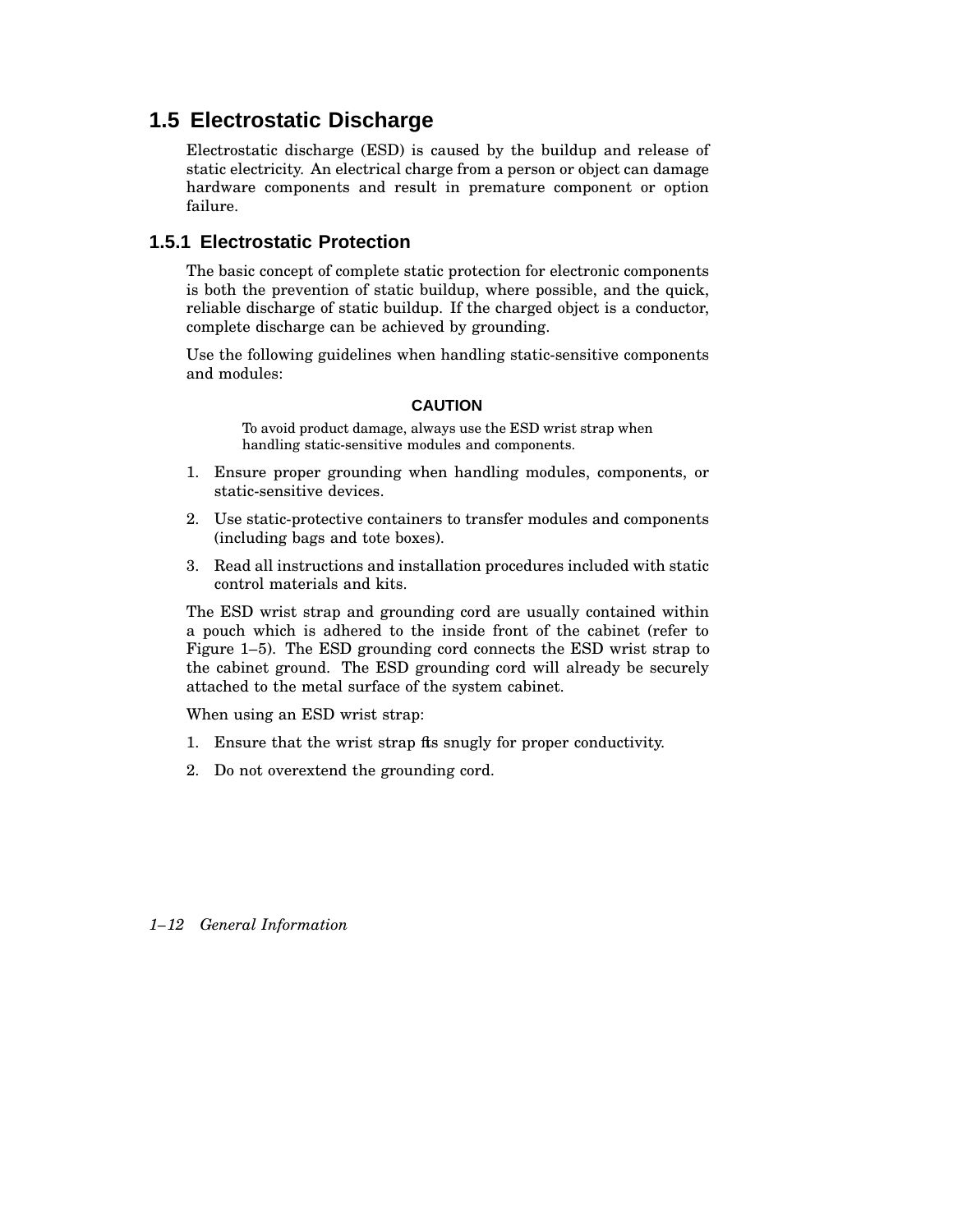

**Figure 1–5: Locating the ESD Wrist Strap and Grounding Cord (VAX 6000)**

*General Information 1–13*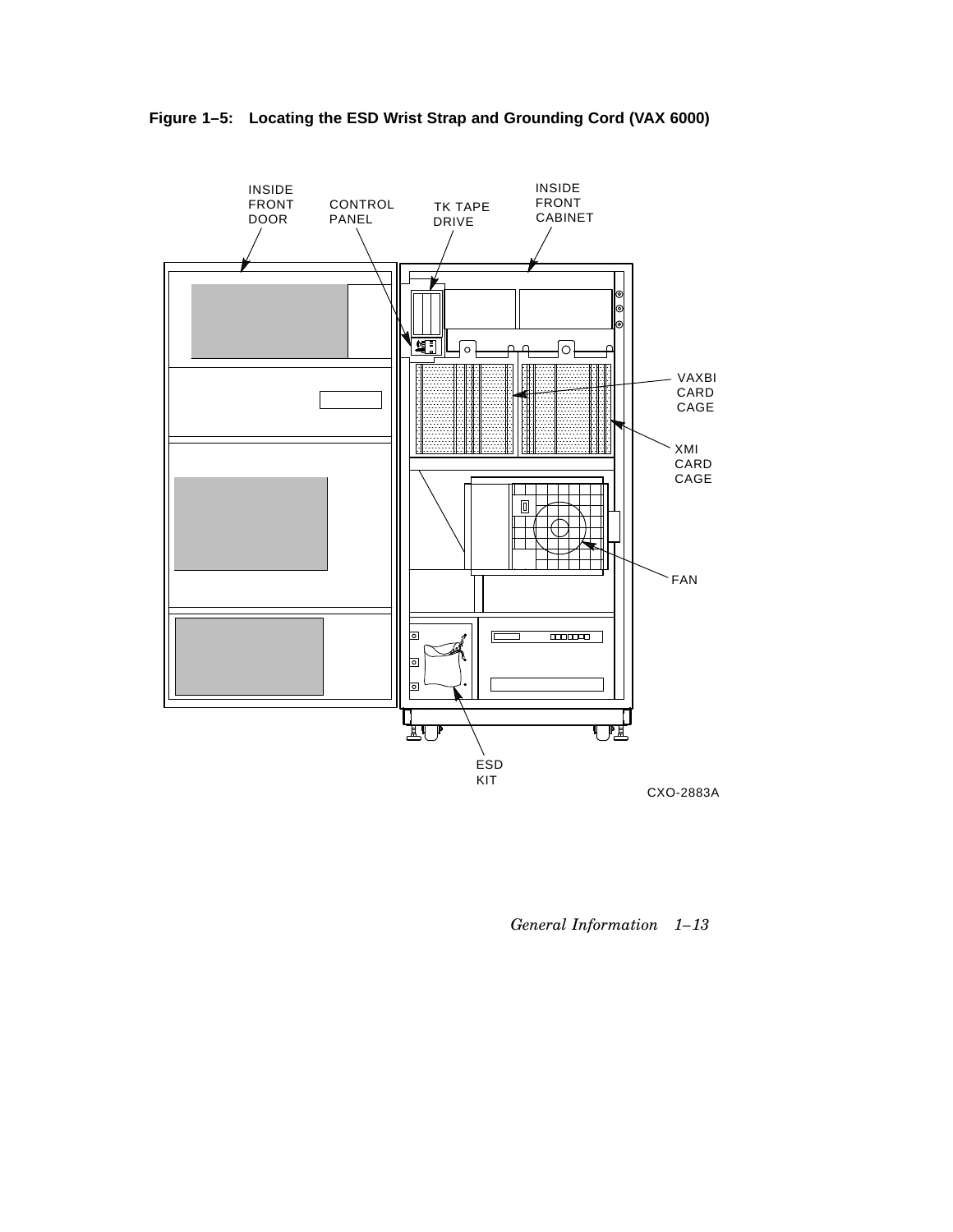# **1.6 KDM70 Controller Service**

Digital Equipment Corporation offers comprehensive warranty coverage and services for the KDM70 hardware and software. Contact your local Digital Customer Services office for complete details.

*1–14 General Information*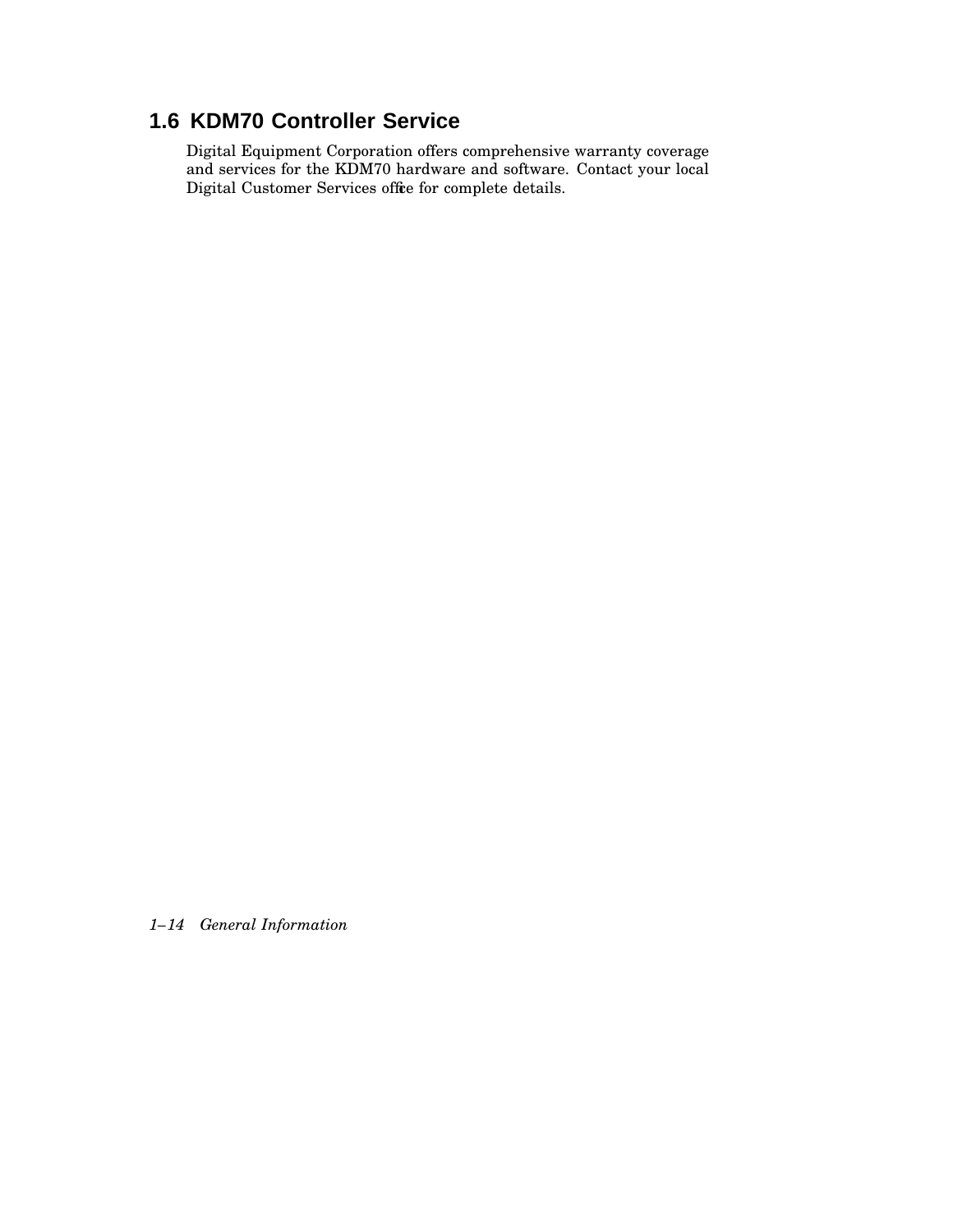# **Chapter 2**

# **Installation**

This chapter provides the information required for installing the KDM70 controller. Three stages of installation are necessary:

- 1. Operating system version verification
- 2. KDM70 controller module set installation
- 3. Quad I/O bulkhead distribution panels and internal SDI/STI cables installation

# **2.1 Minimum Operating System Version**

The KDM70 controller is supported by VMS and ULTRIX operating systems. Refer to the KDM70 Software SPD or consult your Digital Customer Services representative for the minimum operating system version to support your KDM70 controller.

# **2.2 Parts Checklist**

Table 2–1 lists all possible options and components required for the KDM70 controller installation. All options listed are available from Digital. Although part numbers are provided, some of the individual components cannot be purchased separately. Ensure all required components are available before starting the installation procedure (refer to Table 2–1).

*Installation 2–1*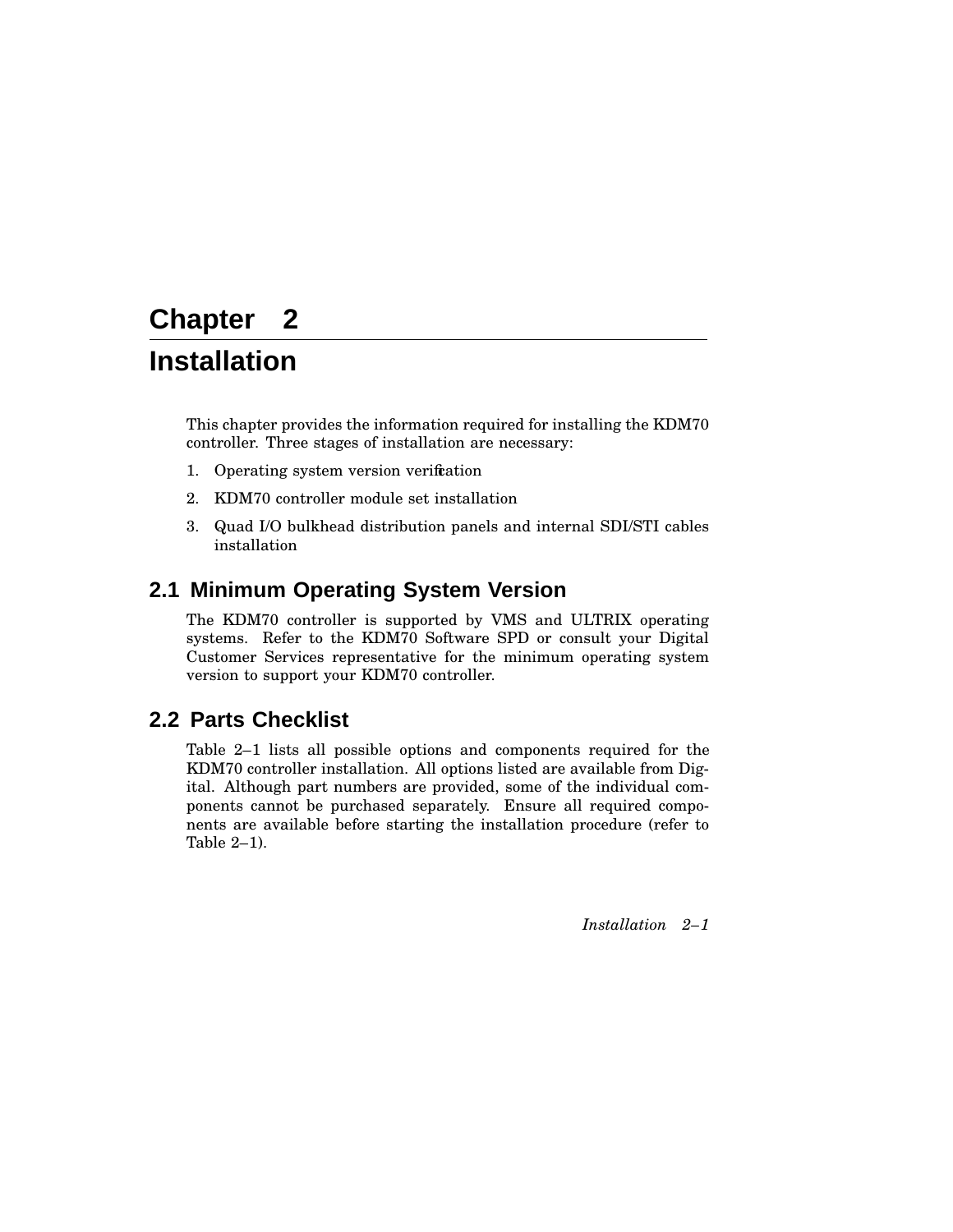#### **Note**

Choose one of the three CK kits listed in Table 2–1 with the appropriate system type (VAX 6000 or VAX 9000) and SDI/STI cable length (3 ft or 5 ft).

| Option                                    | <b>Description</b>                                | Quantity     | Digital<br><b>Part Number</b> |
|-------------------------------------------|---------------------------------------------------|--------------|-------------------------------|
| KDM70-AA                                  | Processor module<br>$(module$ #1)                 | 1            | T2022                         |
|                                           | SI interface module<br>$(module$ #2)              | $\mathbf{1}$ | T2023                         |
|                                           | Intermodule cable                                 | $\mathbf{1}$ | $17 - 02191 - 01$             |
|                                           | Package label                                     | $\mathbf{1}$ | $EN-03573-03$                 |
|                                           | <b>KDM70</b> Controller User<br>Guide             | $\mathbf{1}$ | EK-KDM70-UG                   |
|                                           | Spine label                                       | 1            | EK-KDM70-SP                   |
|                                           | <b>Binder</b>                                     | $\mathbf{1}$ | $00 - 07704 - 01$             |
|                                           | KDM70 software SPD                                | $\mathbf{1}$ | $31 - 62 - 00$                |
| QA-YG5AA-H5                               | KDM70 software TK50<br>and documentation kit      | $\mathbf{1}$ | QA-YG5AA-H5                   |
| CK-KDM00-LF<br>(VAX 6000,<br>3 ft cables) | SDI/STI I/O bulkhead<br>distribution panel (quad) | $\mathbf{2}$ | 74-31369-01                   |
|                                           | Port ID label kit for<br><b>VAX 6000</b>          | 1            | $70 - 28706 - 01$             |
|                                           | SDI/STI cable group<br>(3 ft cables)              | $\mathbf{2}$ | $70 - 28703 - 01^2$           |
|                                           | Cable ties                                        | 6            | $90 - 09617 - 00$             |
|                                           | Adhesive-backed cable<br>tie mounts               | 5            | $90 - 08264 - 00$             |

**Table 2–1: KDM70 Controller Kits**

<sup>1</sup>Consists of three sheets of labels, part numbers 36–32174–01, –02, and –03.

 $2A$  group consists of one 2-ported cable, part number 17–02185–02, and two 3-ported cables, part number 17–02185–01; cables are 3 ft long.

## *2–2 Installation*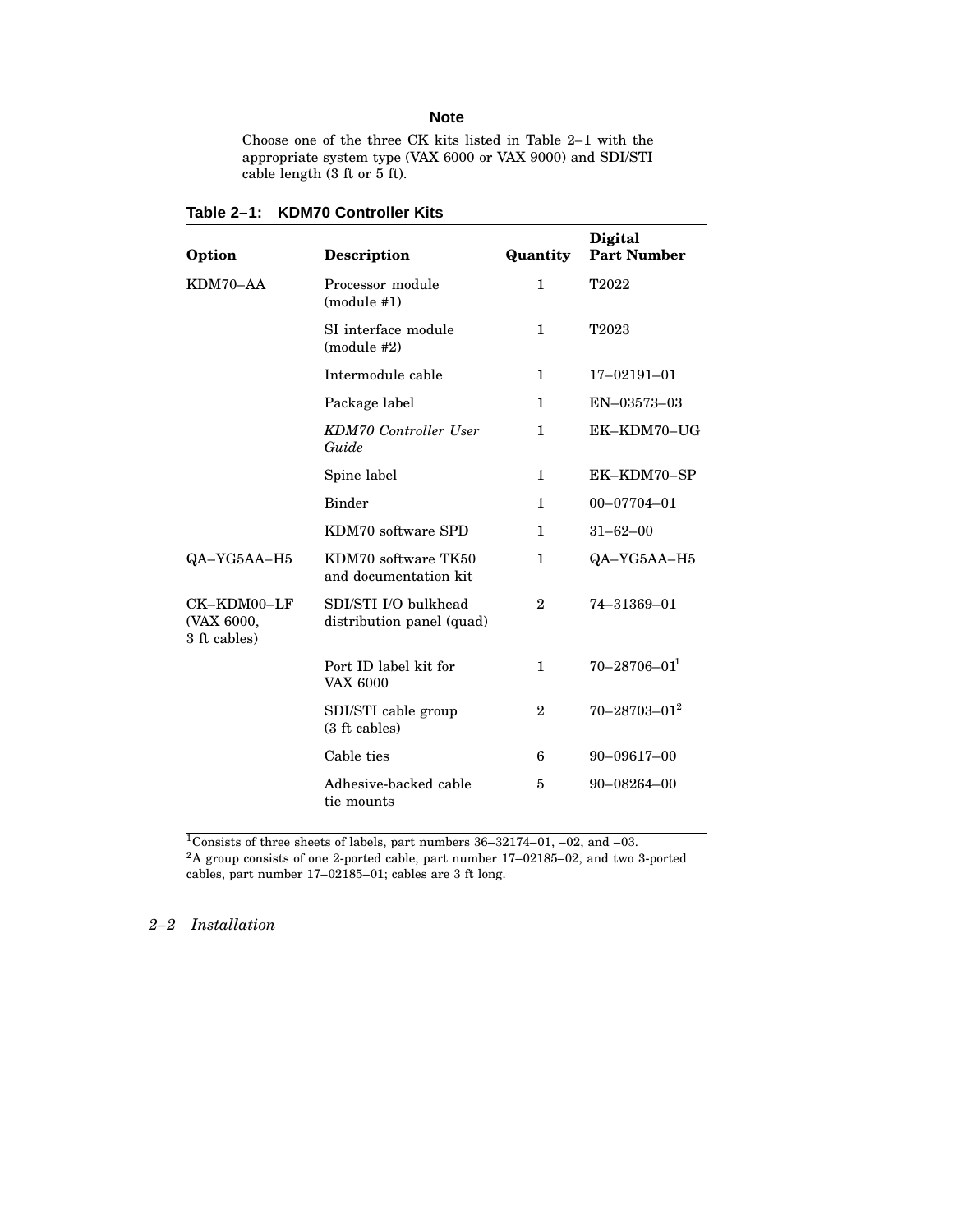| Option                                    | <b>Description</b>                                | Quantity       | Digital<br><b>Part Number</b> |
|-------------------------------------------|---------------------------------------------------|----------------|-------------------------------|
|                                           | Screws, pan-head, Sems,<br>Phillips, 6-32         | 16             | 90-09984-00                   |
| CK-KDM00-LG<br>(VAX 9000,<br>3 ft cables) | SDI/STI I/O distribution<br>bulkhead panel (quad) | $\overline{2}$ | $70 - 27891 - 01$             |
|                                           | Port ID label kit for<br><b>VAX 9000</b>          | 1              | $70 - 28706 - 023$            |
|                                           | SDI/STI cable group<br>(3 ft cables)              | $\overline{2}$ | $70 - 28703 - 01^2$           |
|                                           | Cable ties                                        | 10             | $90 - 09617 - 00$             |
|                                           | Adhesive-backed cable<br>tie mounts               | 8              | $90 - 08264 - 00$             |
|                                           | Screws, pan-head, Sems,<br>Phillips, 6-32         | 16             | 90-09984-00                   |
| CK-KDM00-LJ<br>(VAX 9000,<br>5 ft cables) | SDI/STI I/O distribution<br>bulkhead panel (quad) | $\overline{2}$ | $70 - 27891 - 01$             |
|                                           | Port ID label kit for<br><b>VAX 9000</b>          | $\mathbf{1}$   | $70 - 28706 - 02^3$           |
|                                           | SDI/STI cable group<br>$(5 \text{ ft cables})$    | $\overline{2}$ | $70 - 28703 - 02^4$           |
|                                           | Cable ties                                        | 10             | 90-09617-00                   |
|                                           | Adhesive-backed cable<br>tie mounts               | 8              | $90 - 08264 - 00$             |
|                                           | Screws, pan-head, Sems,<br>Phillips, 6-32         | 16             | 90-09984-00                   |

### **Table 2–1 (Cont.): KDM70 Controller Kits**

<sup>2</sup>A group consists of one 2-ported cable, part number 17–02185–02, and two 3-ported cables, part number 17–02185–01; cables are 3 ft long.

 $3$ Consists of six sheets of labels, part numbers  $36-32174-01$  through  $-06$ .

<sup>4</sup>A group consists of one 2-ported cable, part number 17–02185–06, and two 3-ported cables, part number 17–02185–05; cables are 5 ft long.

*Installation 2–3*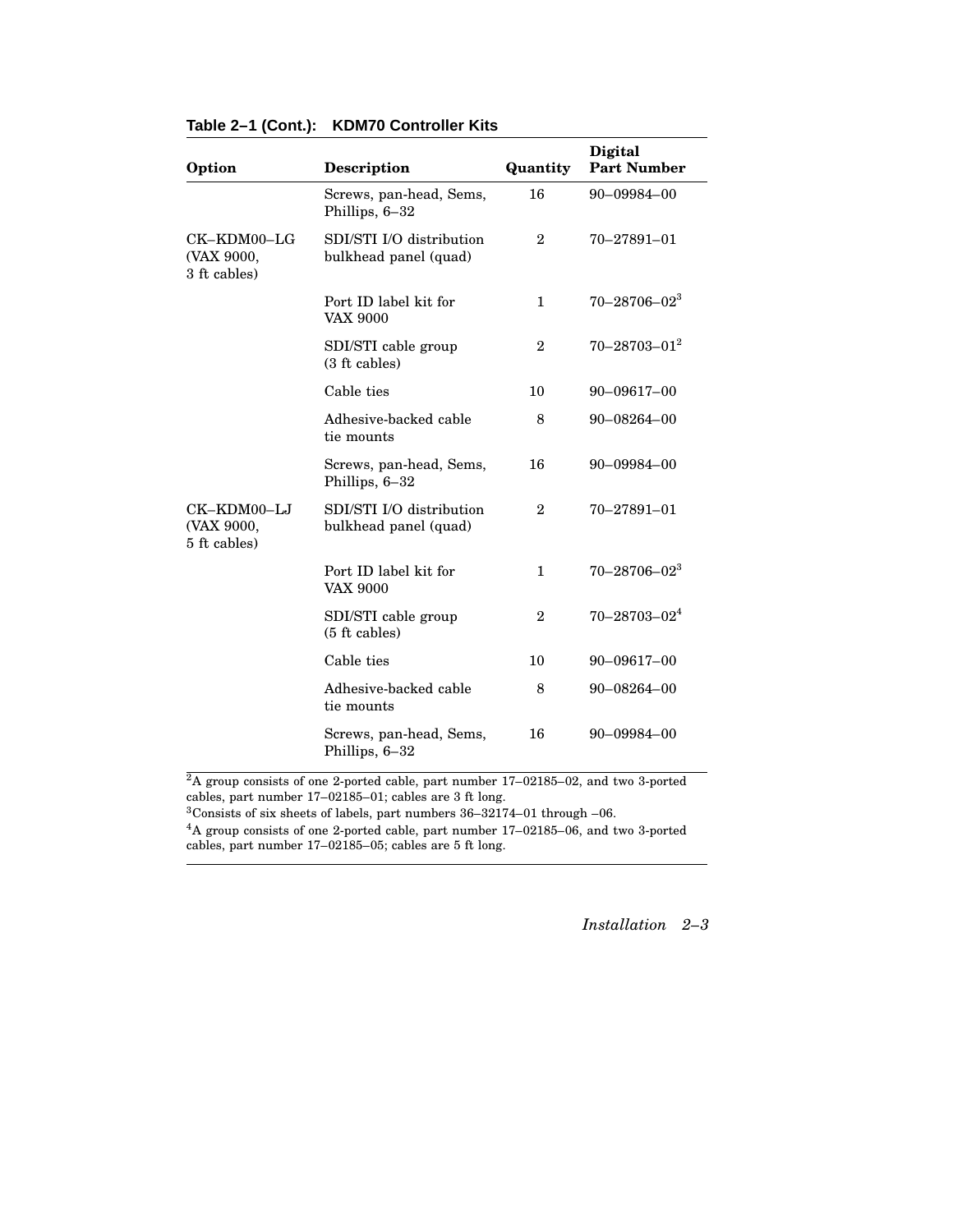If all or a portion of the KDM70 controller kit must be returned and additional packaging is needed, refer to Table 2–2 for a list of Digital part numbers for controller kit components packaging.

| <b>Digital</b><br><b>Part Number</b> | <b>Description</b>     | Quantity     | <b>Used For</b>            |
|--------------------------------------|------------------------|--------------|----------------------------|
| 99-06487-01                          | Tape                   | A/R          | As required                |
| $99 - 06557 - 10$                    | PE recloseable bag     | 1            | <b>Screws</b>              |
| $99 - 06557 - 10$                    | PE recloseable bag     | 1            | Cable tie mounts           |
| $99 - 06557 - 27$                    | PE recloseable bag     | 1            | Cable ties                 |
| 99-07004-06                          | Module assembly carton | $\mathbf 2$  | Modules                    |
| 99-07092-04                          | Static shield bag      | $\mathbf 2$  | Modules                    |
| $99 - 06200 - 00$                    | Bubble wrap            | A/R          | Quad bulkhead<br>panels    |
| $99 - 07025 - 01$                    | Bubble bag             | $\mathbf{1}$ | Intermodule cable          |
| 99-07025-06                          | Bubble bag             | 2            | Modules                    |
| 99-07372-01                          | Outer carton           | $\mathbf{2}$ | Module installation<br>kit |

**Table 2–2: KDM70 Controller Kit Packaging**

# **2.3 KDM70 Controller Module Set Functional Description**

The KDM70 controller is a two-module controller designed for use with the XMI bus. Although the modules physically occupy two adjacent slots in the XMI backplane, the KDM70 controller uses only one logical node identification number, which is determined by the slot number occupied by the T2022 processor module (module #1). The functions of the T2022 processor module and the T2023 SI interface module are described in the sections that follow.

*2–4 Installation*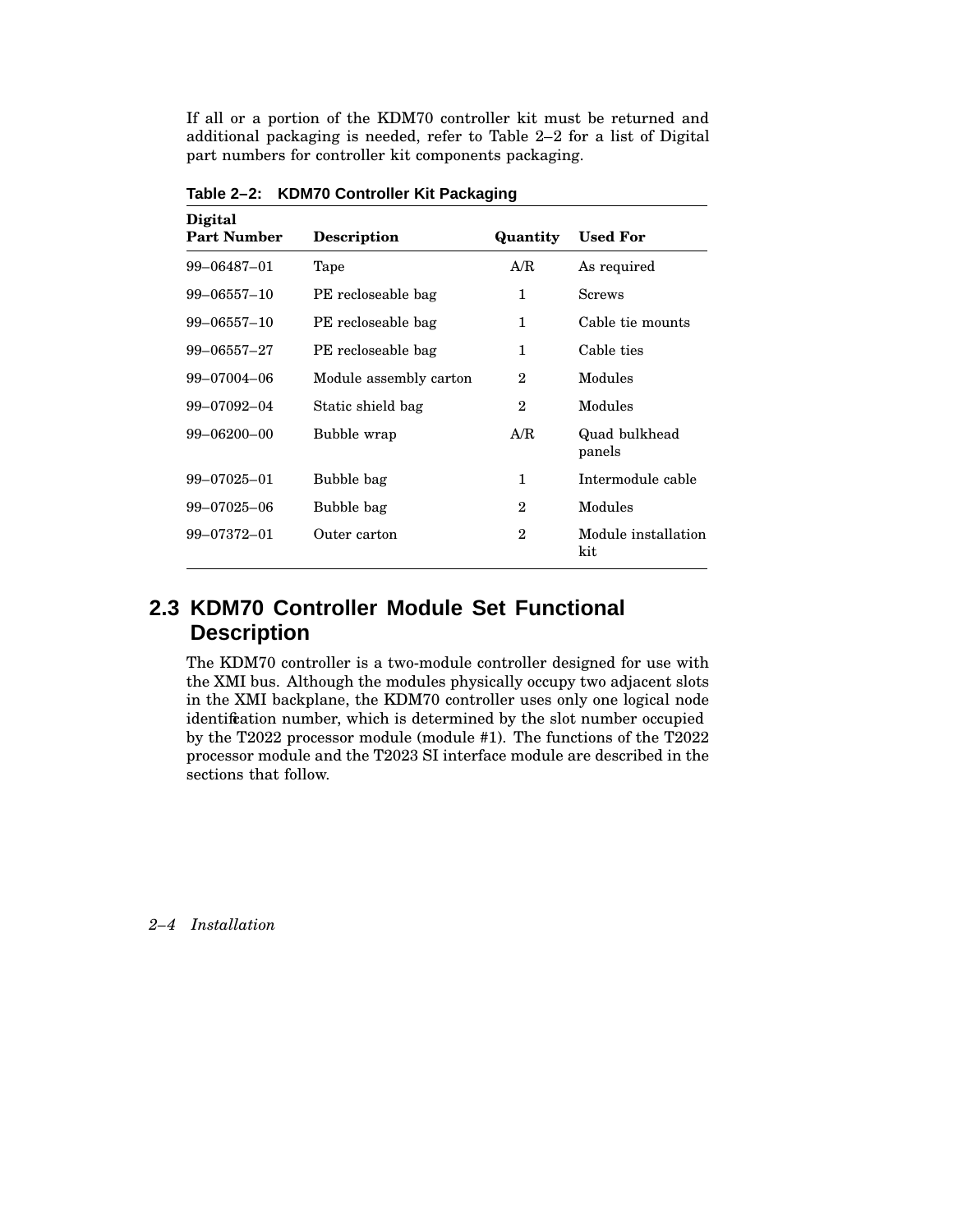## **2.3.1 KDM70 Controller Processor Module**

The KDM70 controller processor module (T2022) is the control portion of the KDM70 controller. The processor module provides the interface to the XMI bus and performs the following functions:

- Implements and controls all high-level software processes and diagnostic functions of the KDM70 controller
- Connects the XMI interface to the KDM70 internal bus and data buffer
- Generates and checks EDC
- Provides extensive error checking
- Executes self-tests (MIST) at power-up

## **2.3.2 KDM70 Controller SI Interface Module**

The SI interface module (T2023) is the communications interface between the KDM70 processor module and any mass storage units attached to its ports. The SI interface module performs the following functions:

- Connects the SDI/STI interface to the KDM70 internal bus
- Generates and checks ECC and EDC
- Detects errors on the SDI or STI bus
- Monitors drive state and positioning using optimization algorithms

# **2.4 XMI Backplane Slot Restrictions**

The KDM70 controller module set may be installed in any two adjacent and available XMI backplane slots, with certain restrictions. It is recommended that the T2022 processor module be installed in the lowernumbered adjacent slot.

In certain instances (for example, if no other slots are available), the T2022 processor and T2023 SI interface modules can occupy reversed backplane slots from those shown in the examples and illustrations in this user guide. System-specific XMI backplane restrictions will dictate when this practice is feasible. Some backplane slots do not support the signals necessary for KDM70 controller functionality.

*Installation 2–5*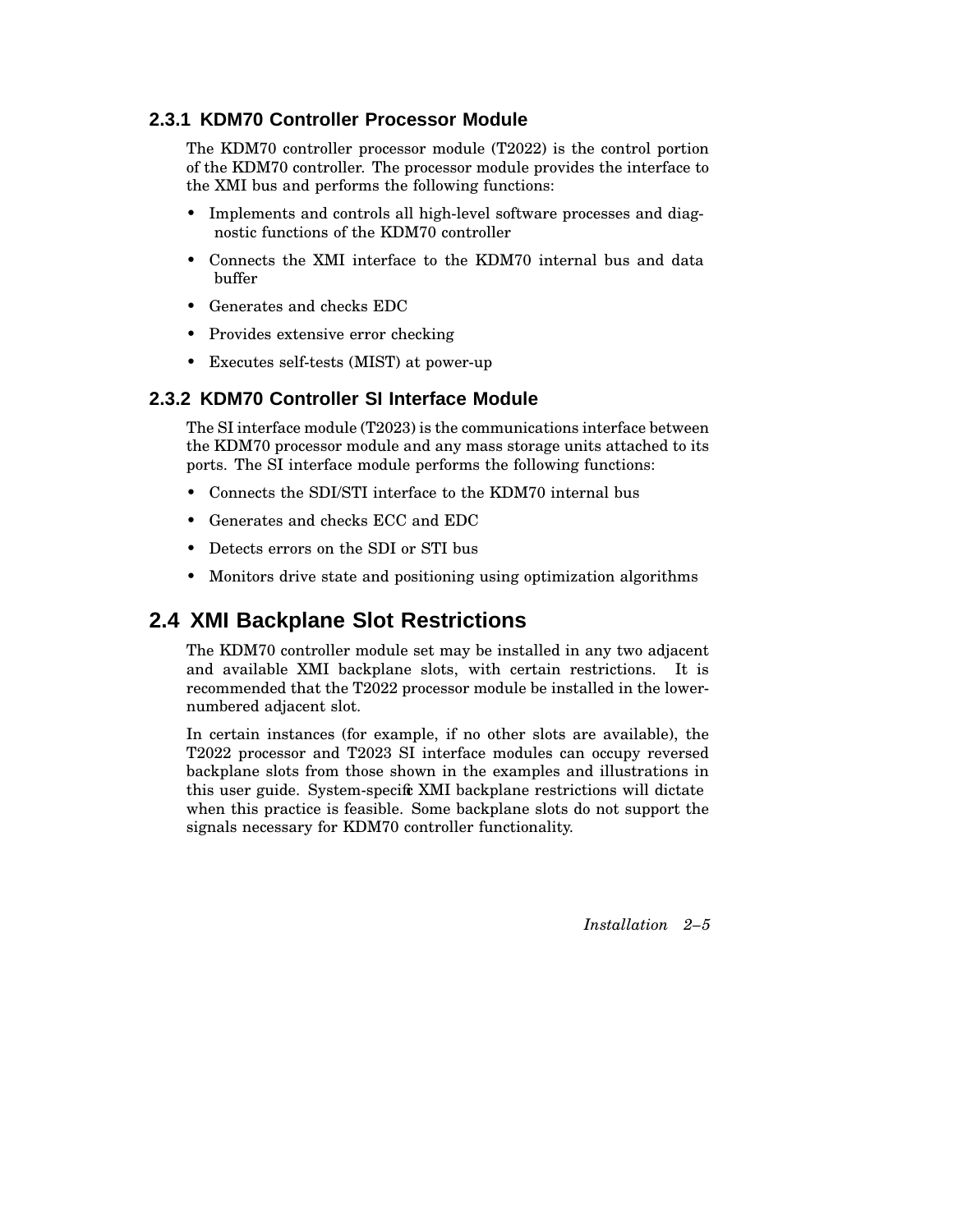#### **Note**

If the recommended backplane slot restrictions are not followed, the SDI/STI cabling diagram illustrations in this user guide will appear incorrect.

Providing specific XMI backplane slot restrictions for the KDM70 controller for every system type is beyond the scope of this manual. The following list is an example of XMI backplane slot restrictions for VAX 6000 model 400 systems:

- 1. The T2022 processor module will not function correctly in XMI backplane slots 5–A.
- 2. The T2023 SI interface module will not function correctly in XMI backplane slots 6–9.

#### **Note**

If reversed order is used, the T2022 processor module will function correctly in slot B and the T2023 SI interface module will function correctly in slot A.

# **2.5 Installing the KDM70 Controller Module Set**

Refer to Figures 2–1 and 2–2 while installing the KDM70 controller module set. The KDM70 controller must be installed in an XMI backplane. The following steps must be closely adhered to during installation of the KDM70 controller module set:

1. Power the system down before installing the KDM70 controller module set.

#### **CAUTION**

Proper ESD grounding techniques should be used before handling the KDM70 controller modules. Use the ESD wrist strap provided with your system to eliminate static discharge when handling the modules. Component damage will occur if proper grounding is not observed. Refer to Section 1.5.1 for ESD grounding information.

2. Gain access to the XMI module cage. (Refer to the CPU user guide or installation manual for your system.)

*2–6 Installation*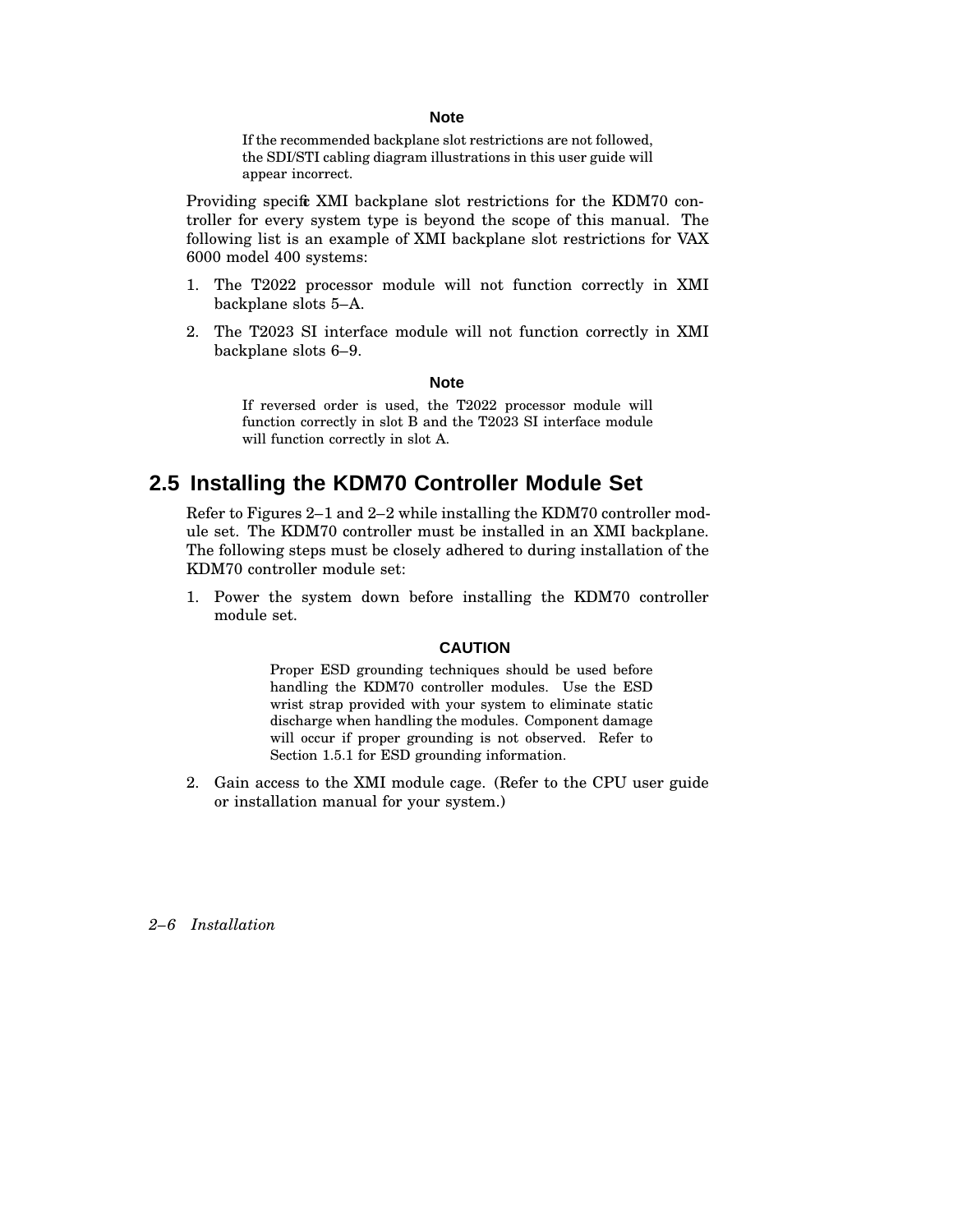





CXO-2834A

*Installation 2–7*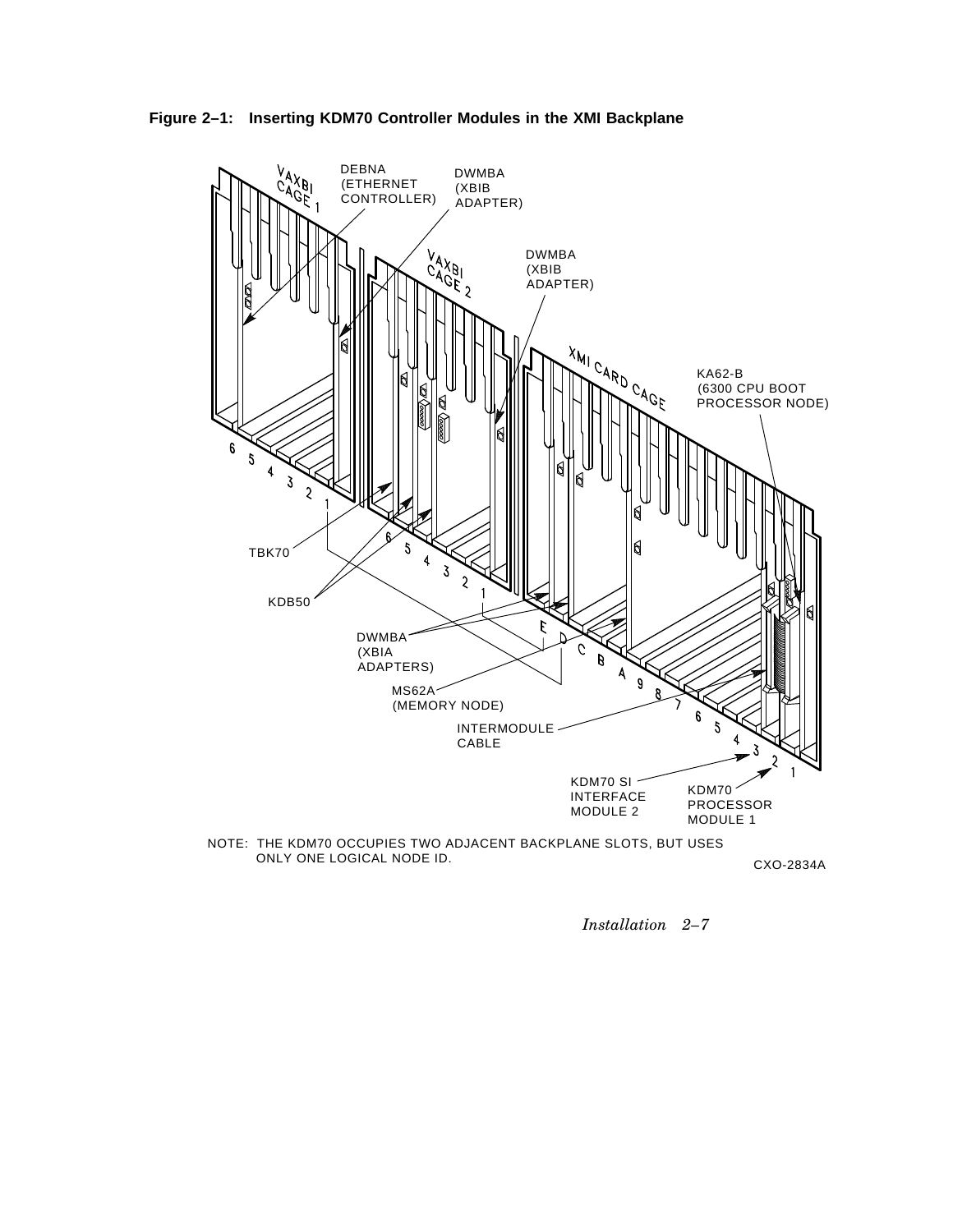**Figure 2–2: Installing the Intermodule Cable**



*2–8 Installation*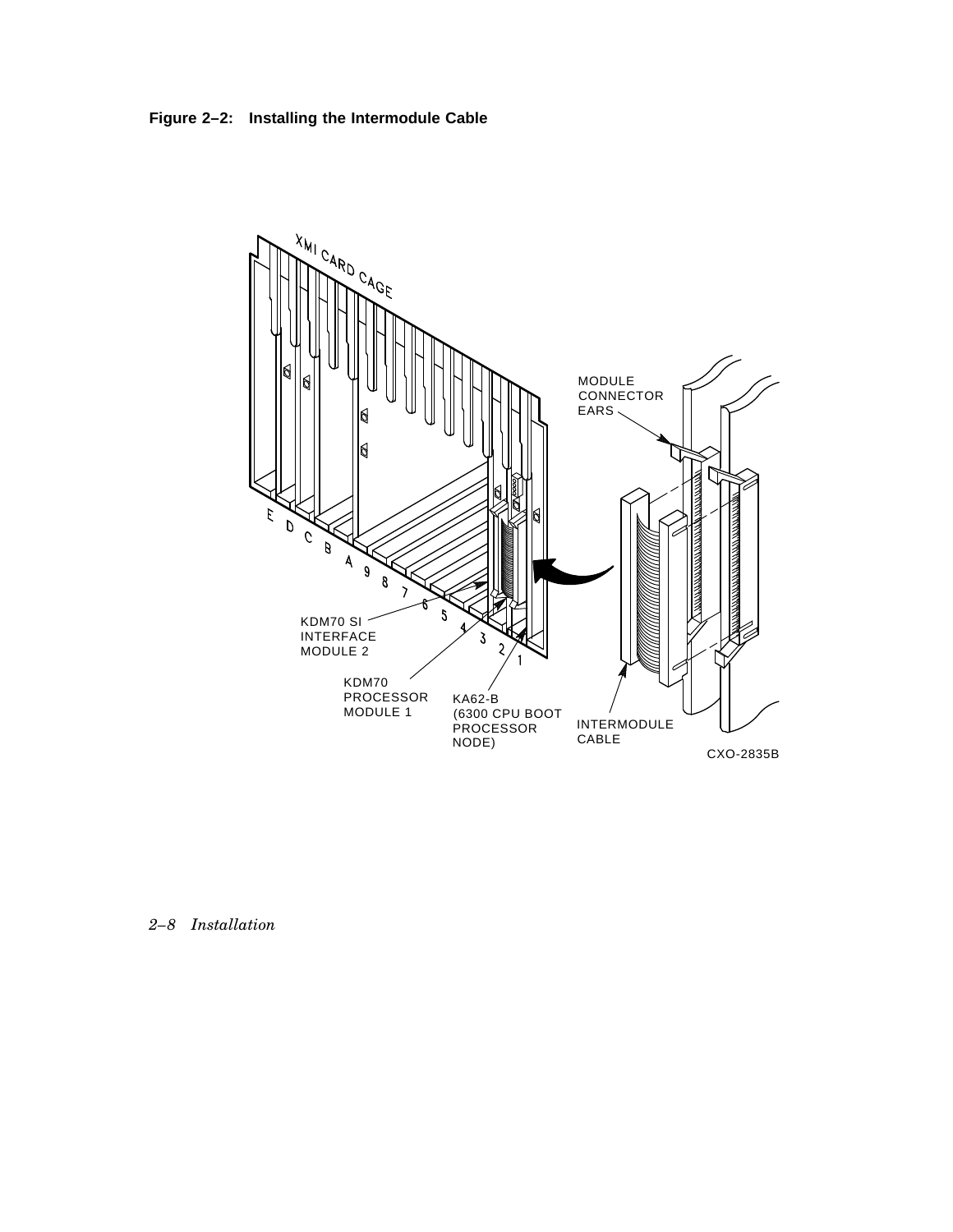3. Locate two empty adjacent slots in the XMI module cage.

#### **Note**

The following steps are provided only as examples. Slot numbers should not be taken literally for every system type.

4. Install the T2022 processor module in the lower-numbered adjacent slot. For example, if slots 2 and 3 are used, install the T2022 processor module into slot 2. (The processor module slot determines the node identification number.)

#### **Note**

In certain instances, the T2022 processor and T2023 SI interface modules can occupy opposite slots from those discussed in this example. System-specific XMI backplane restrictions will determine when this practice is feasible (refer to Section 2.4).

- 5. Install the T2023 SI interface module into the next adjacent slot (slot 3 in this example).
- 6. Locate the intermodule ribbon cable (part number 17–02191–01). This cable is keyed, so it is important to ensure that it is properly oriented.
- 7. Plug the intermodule cable connectors into the connector of each KDM70 module. Gently apply pressure until each intermodule cable connector locks in place (refer to Figure 2–2).

#### **CAUTION**

Take care when positioning the KDM70 module connector ears to the open position. Excessive pressure will break the connector ears.

The intermodule cable connectors are keyed. Exercise caution when connecting or disconnecting these intermodule cables. Damage to KDM70 module connector pins could occur if improperly handled.

*Installation 2–9*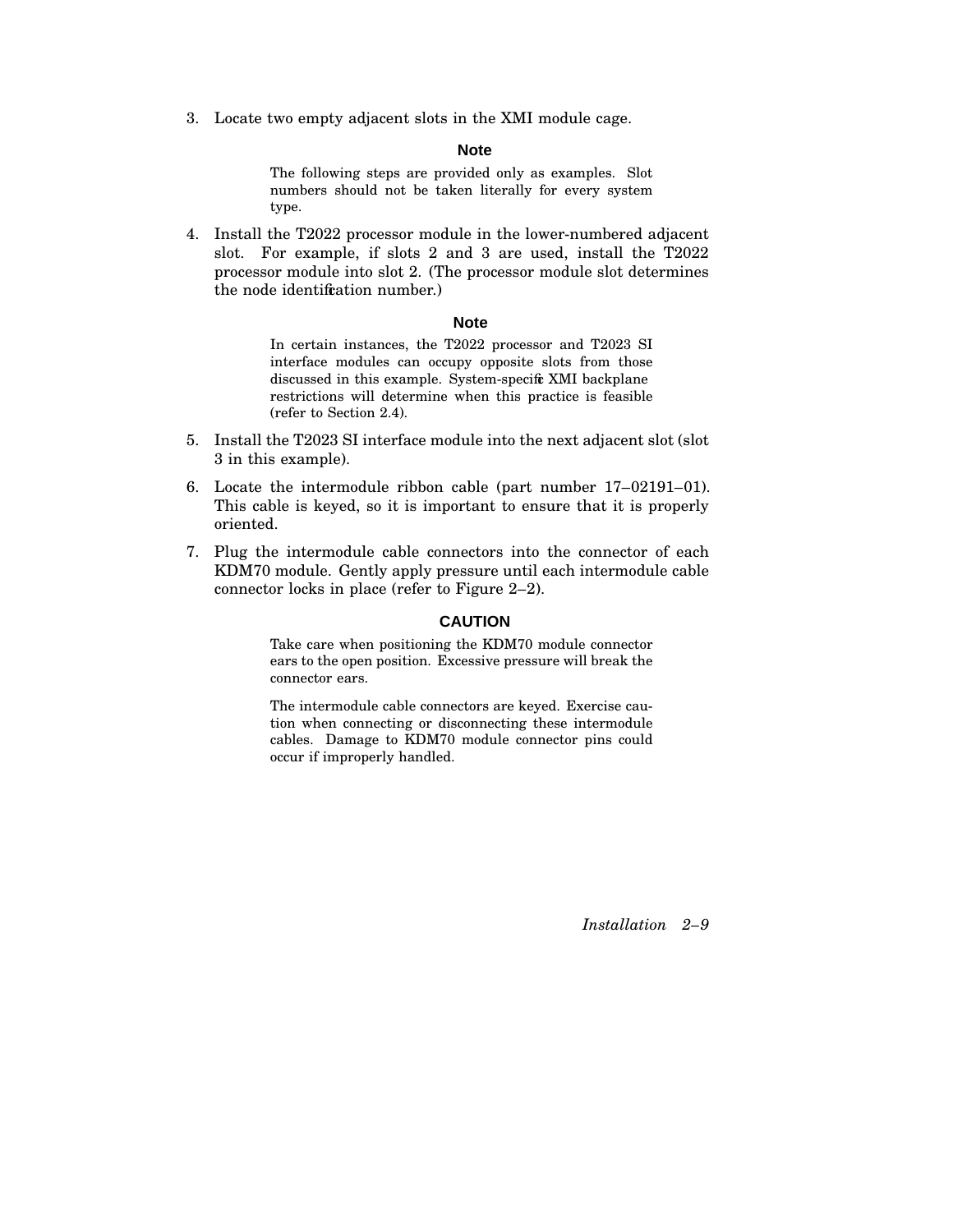# **2.6 Installing Quad I/O Bulkhead Distribution Panels and SDI/STI Cables**

After installing the KDM70 module set in the XMI backplane slots, go to the rear of the system cabinet to install the quad I/O bulkhead distribution panels and SDI/STI cables. Refer to system-specific documentation for information on accessing the quad I/O distribution panel tray.

The sections that follow describe installation of the quad I/O bulkhead distribution panels and internal SDI/STI cable-to-backplane and cableto-bulkhead connections.

## **2.6.1 Installing Quad I/O Bulkhead Distribution Panels**

Install the two quad I/O bulkhead distribution panels using the following procedure (refer to Figure 2–3):

- 1. Remove enough filler panels from the back of the system cabinet quad I/O distribution panel tray to install two quad I/O bulkhead distribution panels. (Filler panel configuration is not the same on all systems, so the number of filer panels to be removed may vary from system to system.)
- 2. Mount the two quad I/O bulkhead distribution panels (from the KDM70 controller kit) on the system cabinet. (On the VAX 6000, each panel is mounted with four captive, spring-loaded screws-the VAX 9000 has a different distribution panel kit without captive screws.)

## **2.6.2 Installing Internal SDI/STI Cables**

Table 2–1 lists the various part numbers for internal SDI/STI cables. Figure 2–4 shows the two styles of internal SDI/STI cables used with the KDM70 controller. Refer to the port diagram in Figure 2–5 during internal SDI/STI cable-to-backplane installation. Figure 2–6 is an example of how the SDI/STI cables look after they have been connected to the backplane connectors.

Use the following procedure to connect the internal SDI/STI cables to the XMI backplane:

1. Locate the appropriate XMI backplane slot (slot 3 on Figure 2–2). The internal SDI/STI cable connectors must be plugged into the same backplane slot location as the KDM70 controller T2023 SI interface module.

*2–10 Installation*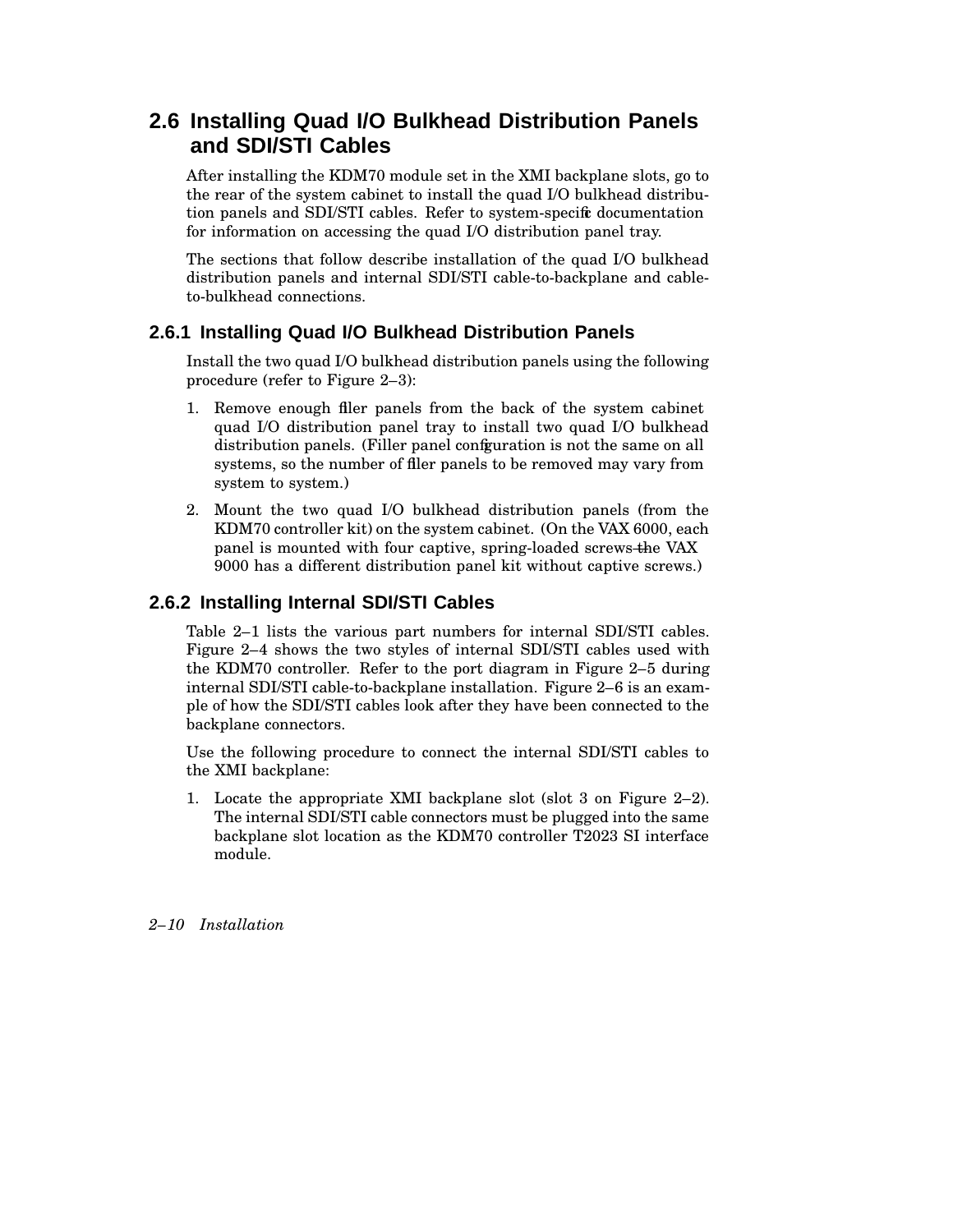

**Figure 2–3: Installing the Quad I/O Bulkhead Distribution Panels (VAX 6000)**

*Installation 2–11*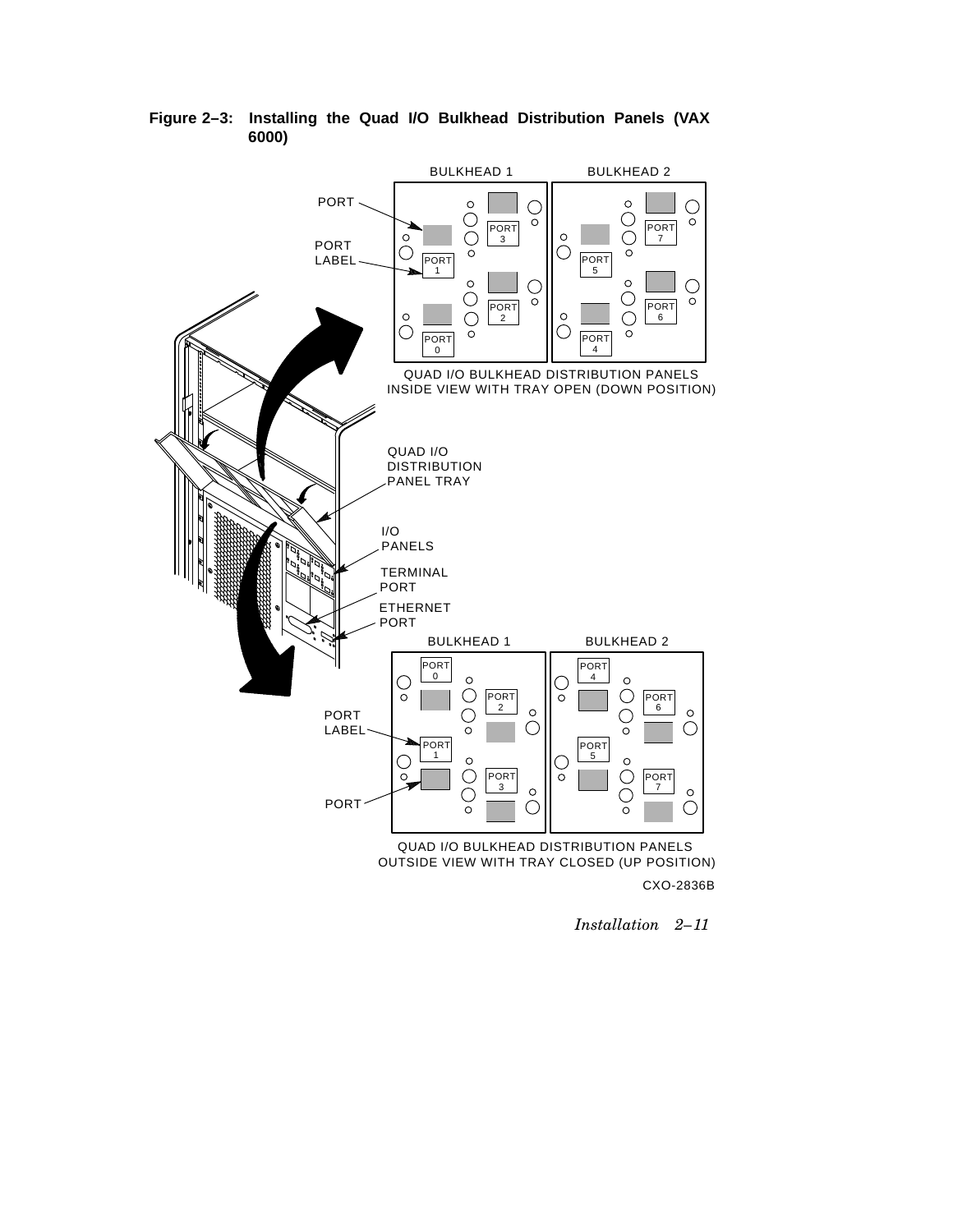**Figure 2–4: KDM70 Controller Internal SDI/STI Cable Styles**



## *2–12 Installation*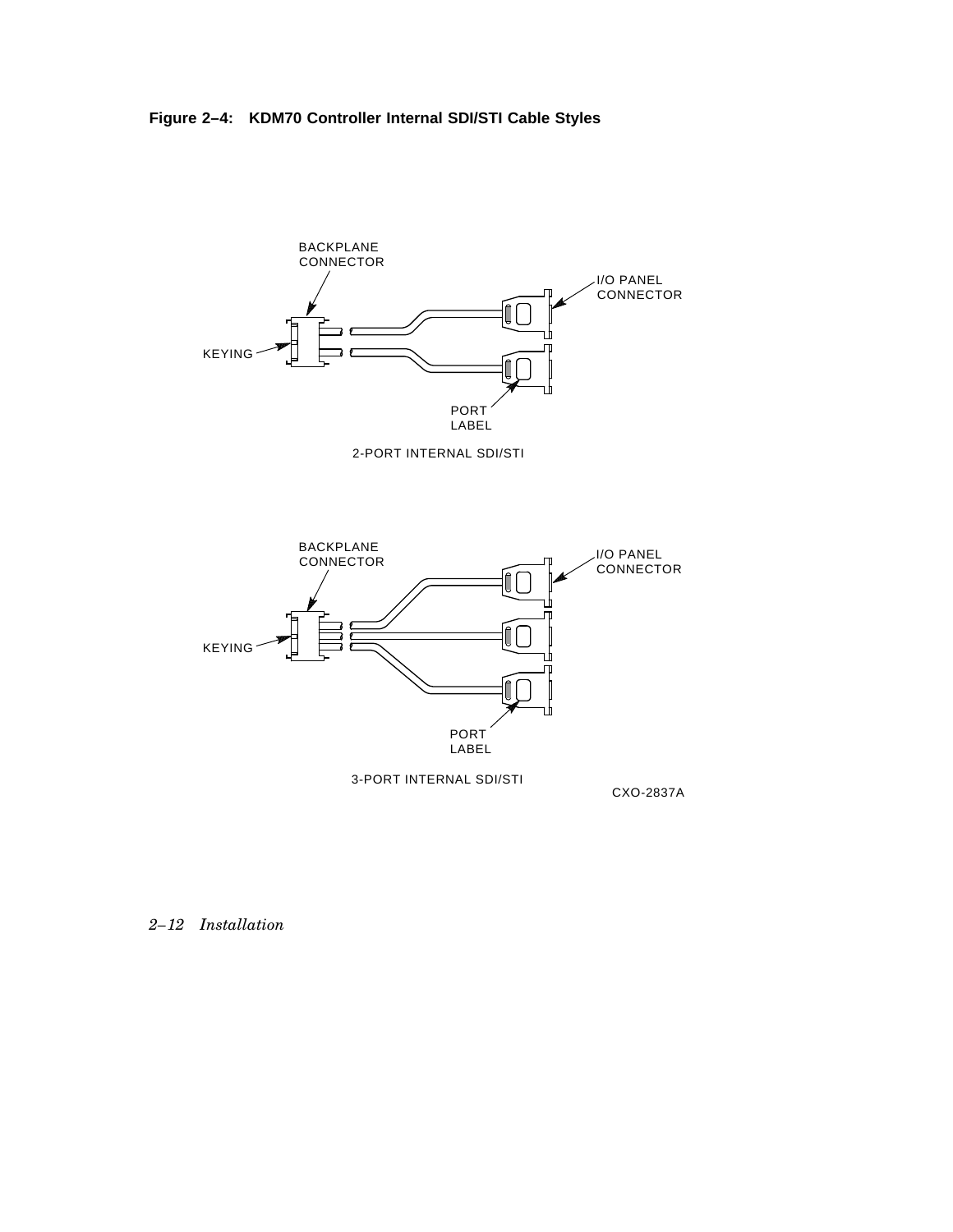**Figure 2–5: Internal SDI/STI Cable-to-XMI Backplane Port Diagram**



2. Install the internal SDI/STI cables in the order shown in Figure 2–5. Figure 2–6 shows the internal SDI/STI cable connections to the backplane.

#### **CAUTION**

Internal SDI/STI cable connectors are keyed and must be properly oriented for installation. Do not force the SDI/STI cable connectors into the XMI backplane connectors or forcefully remove the connectors.

The SDI/STI cable connectors are equipped with locking mechanisms. Ensure that all locking mechanisms are in the **open** (unlocked) position before installing the cable connectors and before removing the cable connectors from the backplane.

*Installation 2–13*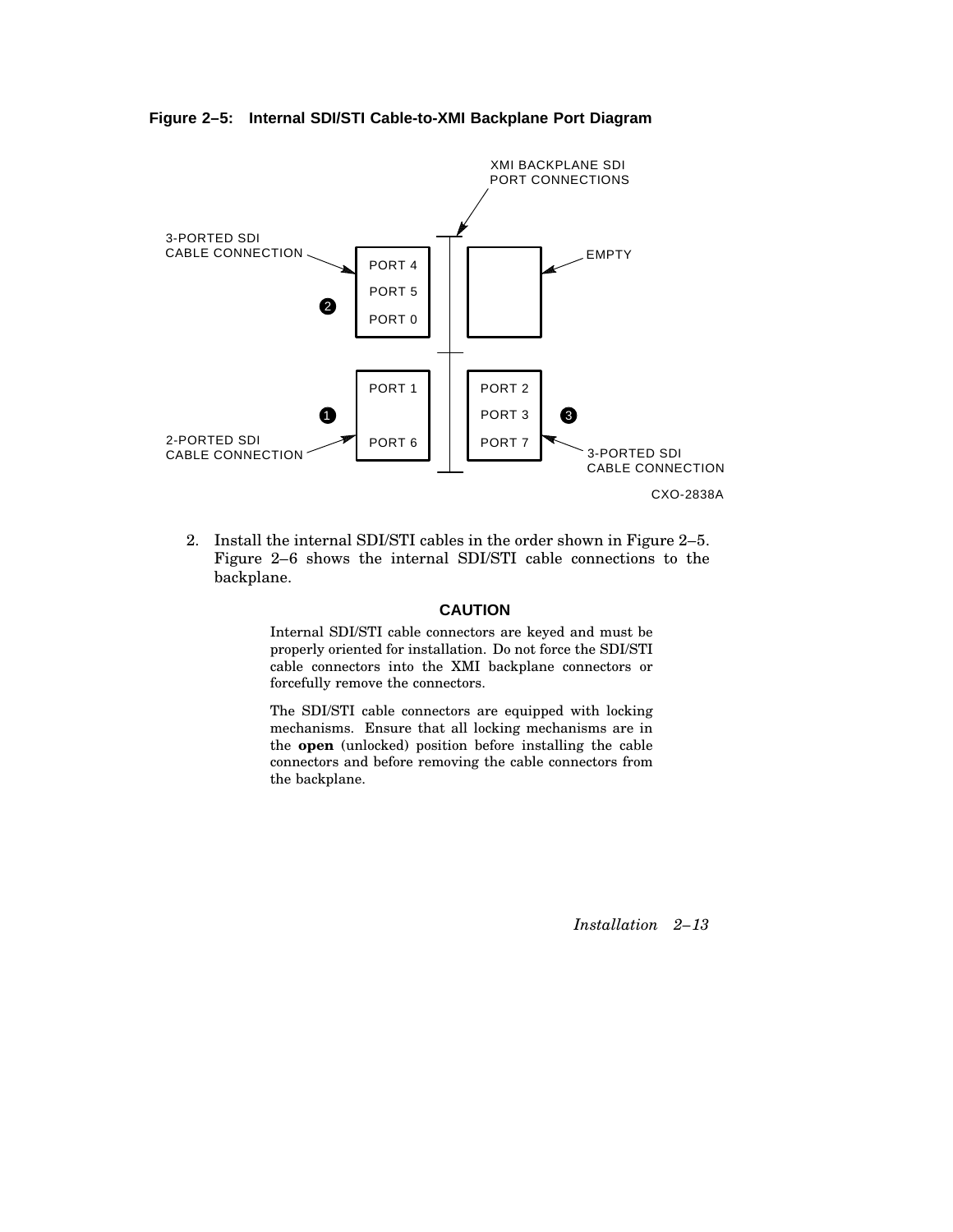



*2–14 Installation*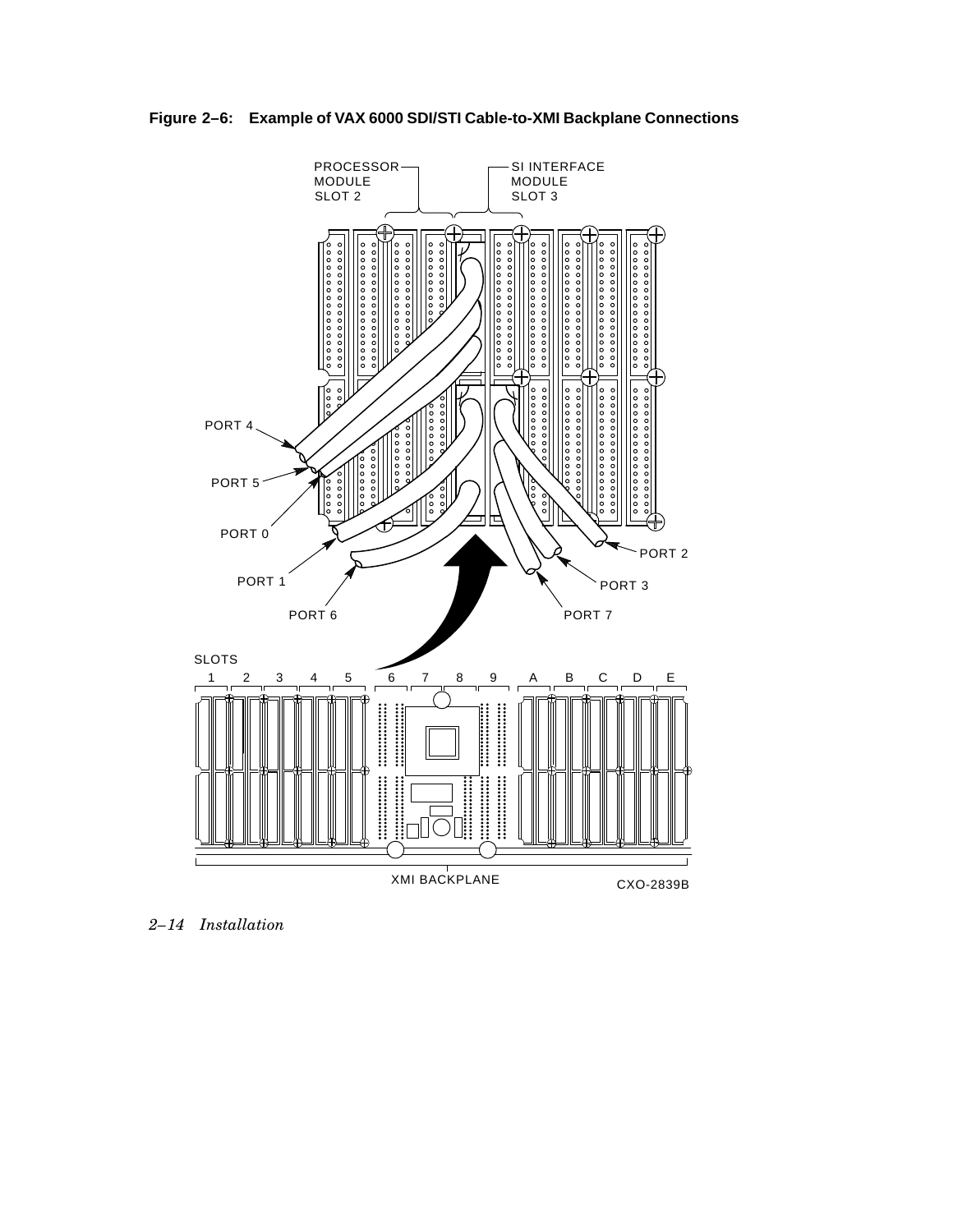- 3. Select the 2-ported internal SDI/STI cable (part number 17–02185– xx) and install it using as guides Figures 2–5, 2–6, and 2–7. Turn the retaining lever (connector locking mechanism) to the locked (closed) position to secure the cable connector to the backplane.
- 4. Select one 3-ported internal SDI/STI cable (part number 17–02185– xx) and install using Figure 2–5 as a guide. Turn the retaining lever to the closed (locked) position to secure the cable connector to the backplane.
- 5. Select the remaining 3-ported internal SDI/STI cable (part number 17–02185–xx). Rotate the connector 180 degrees from the previous cable installation. Note the keying on the connector. Plug in the connector and turn the retaining lever to the closed (locked) position to secure the connector to the backplane.
- 6. Using the screws provided in the KDM70 controller kit, connect four of the eight available internal SDI/STI cables to one of the KDM70 controller quad I/O bulkhead distribution panels. Follow the suggested installation order shown in Figure 2–3.
- 7. Attach the I/O port labels (provided in the KDM70 controller kit) to each SDI/STI cable connector and to both sides of each I/O bulkhead distribution panel slot. To avoid confusion, apply these labels after each internal SDI/STI cable is installed, rather than waiting until all SDI/STI cables are attached to the I/O panel. Refer to Figure 2–3.
- 8. Repeat steps 6 and 7 for the remaining four internal SDI/STI cables.

## **2.6.3 Installing the External SDI/STI Cables**

After the internal SDI/STI cables have been plugged into the backplane and into the I/O bulkhead distribution panel and secured with cable ties and cable tie mounts, close the I/O distribution bulkhead panel tray and secure it to the system cabinet frame. You are now ready to install the external SDI/STI cables. (Refer to Figure 2–8.)

### **CAUTION**

Appropriate external SDI/STI cable lengths can be ordered to fit your system's needs. However, only external SDI/STI cable lengths of 12 feet or longer are supported for use with the KDM70 controller. Consult your Digital Sales or Customer Services representative for Digital external SDI/STI cable part numbers.

*Installation 2–15*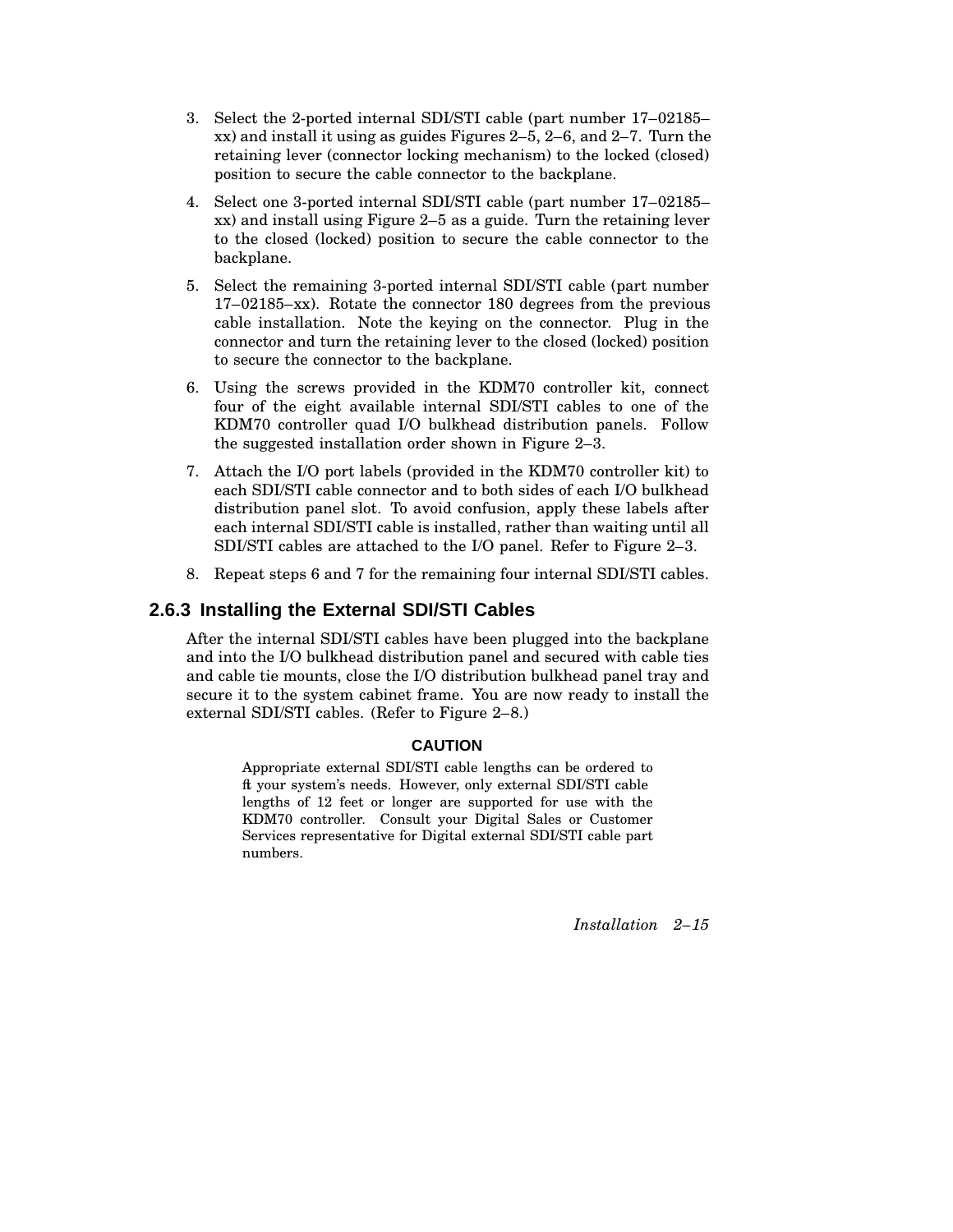



*2–16 Installation*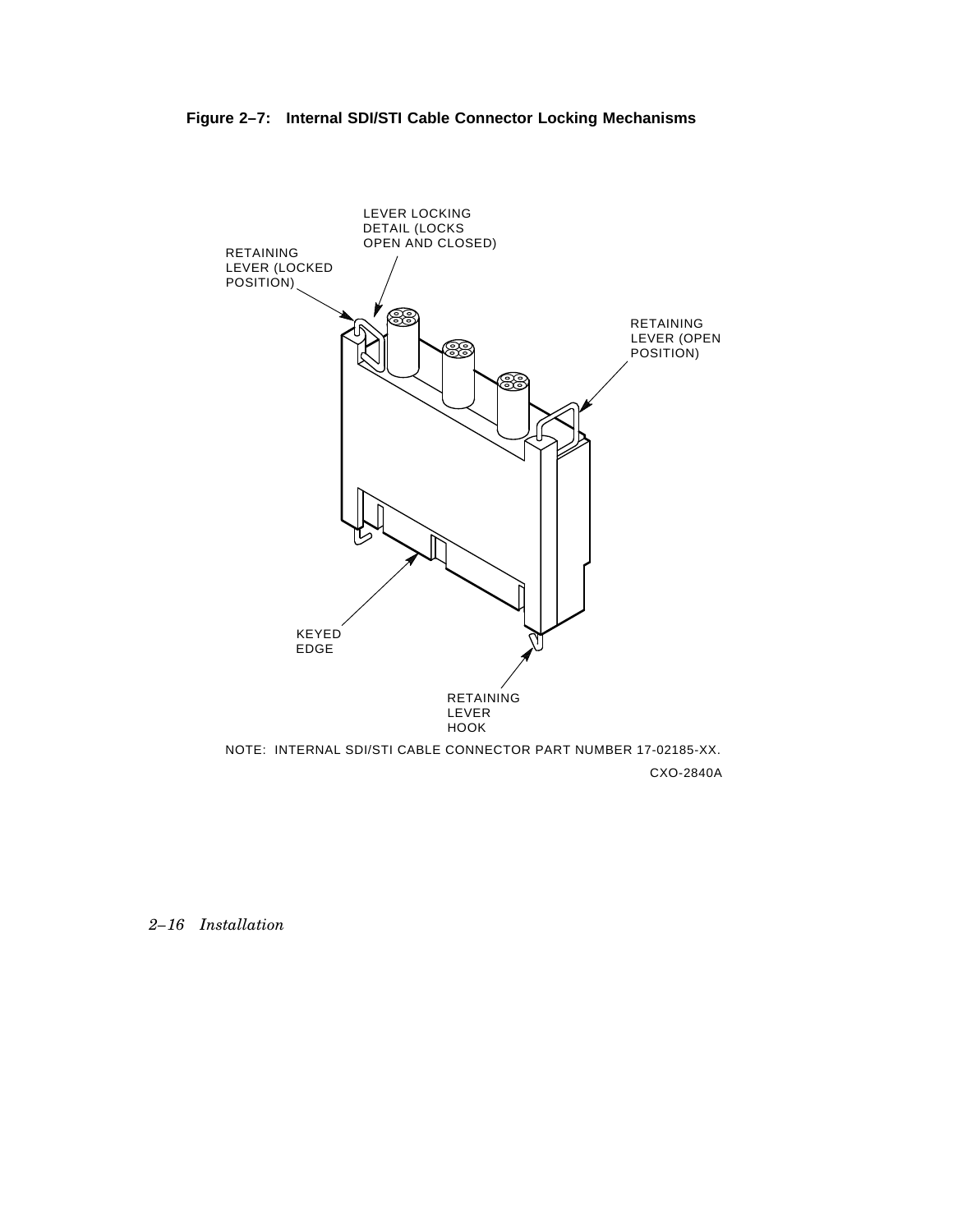



*Installation 2–17*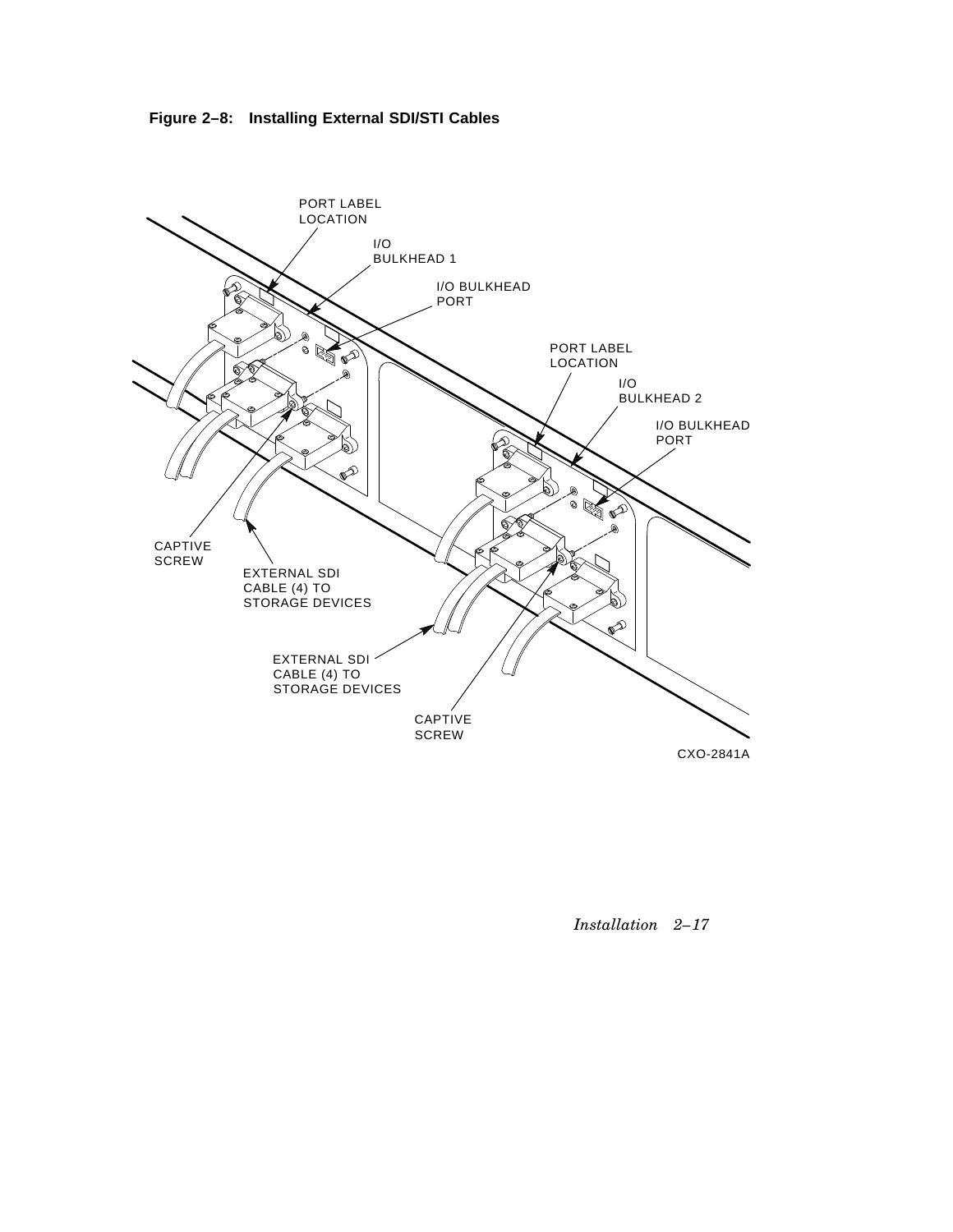# **Chapter 3**

# **Customer Acceptance and Verification**

# **3.1 Customer Acceptance**

After the KDM70 controller hardware has been installed, run the following tests to verify KDM70 controller functionality:

- 1. **KDM70 Module Internal Self-Tests (MIST):** KDM70 controllerresident diagnostics. These diagnostics are automatically activated when the system is powered up.
- 2. **KDM70 InLine Exerciser (ILEXER):** KDM70 Controller-resident subsystem test. This program exercises the devices attached to the KDM70 controller and tests the functionality of the KDM70 I/O ports.

# **3.2 Customer Acceptance Test Procedures**

The sections that follow describe the tasks to be performed to verify the KDM70 controller functionality after KDM70 hardware installation. At the successful completion of MIST and ILEXER (defined in Section 3.1), customer acceptance testing is complete.

Section 3.3 discusses KDM70 controller error detection for failures that may occur during customer acceptance testing.

The MIST and ILEXER programs are not intended as customer troubleshooting tools. If either program fails, call your Digital Customer Services representative.

*Customer Acceptance and Verification 3–1*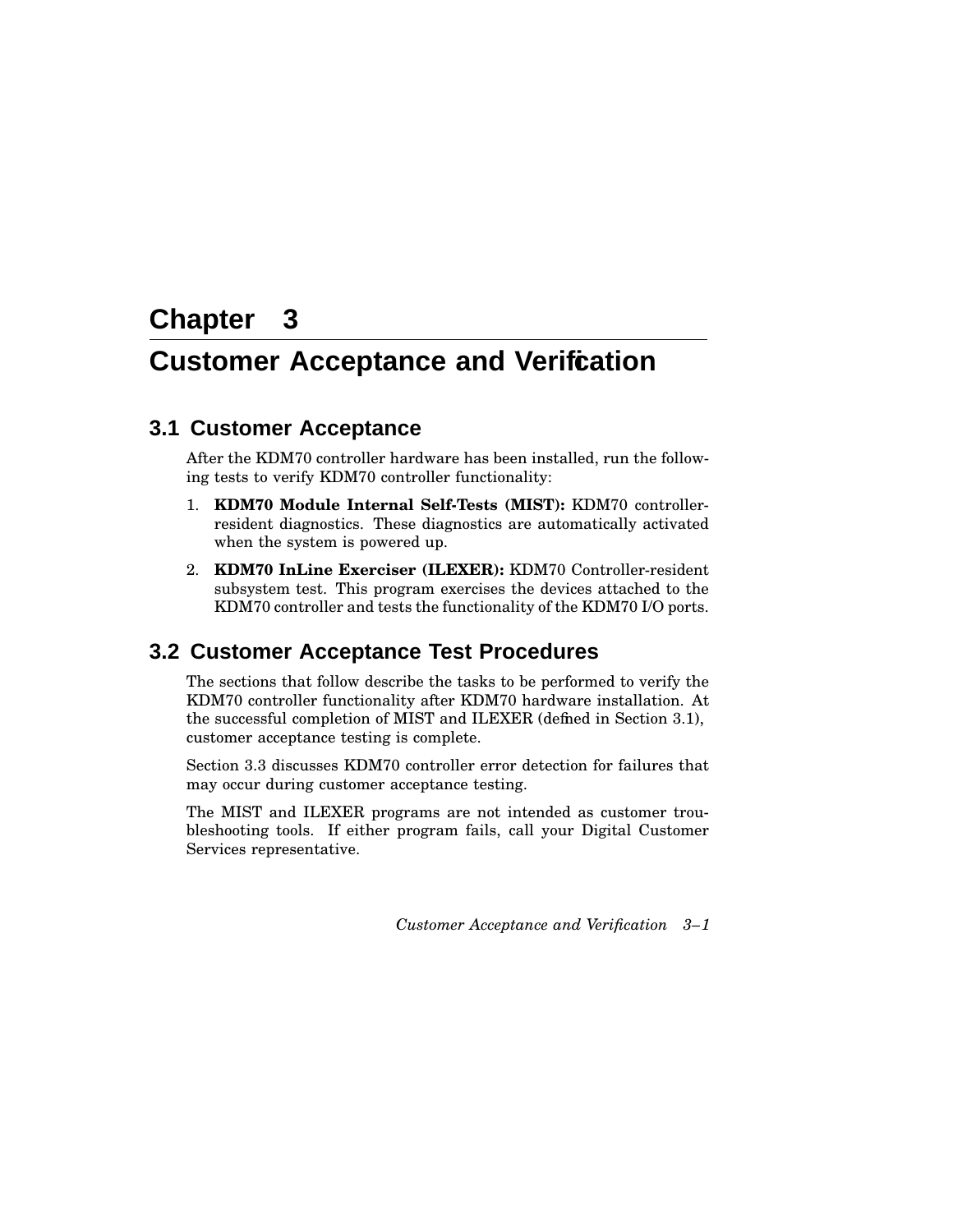#### **CAUTION**

Back up customer data before performing any tests on user data areas. ILEXER writes in customer data areas and will destroy customer data.

### **3.2.1 Running MIST**

KDM70 controller-resident diagnostics (MIST) are ROM-based and require no manual intervention. These diagnostics run under the following conditions:

- KDM70 controller power-up
- Host initiation of a node reset

KDM70 controller-resident diagnostics (MIST) are Go/No Go tests. Two events occur upon successful completion of the diagnostics:

1. Both amber Go/No Go LEDs (located on both of the KDM70 controller modules) are illuminated.

#### **Note**

The amber LEDs have only two states: either both ON or both OFF.

2. A successful completion code (0000) is displayed in the red LEDs located on the KDM70 controller T2022 processor module.

Figure 3–1 shows the location of both amber Go/No Go LEDs and the red LEDs on the processor module.

*3–2 Customer Acceptance and Verification*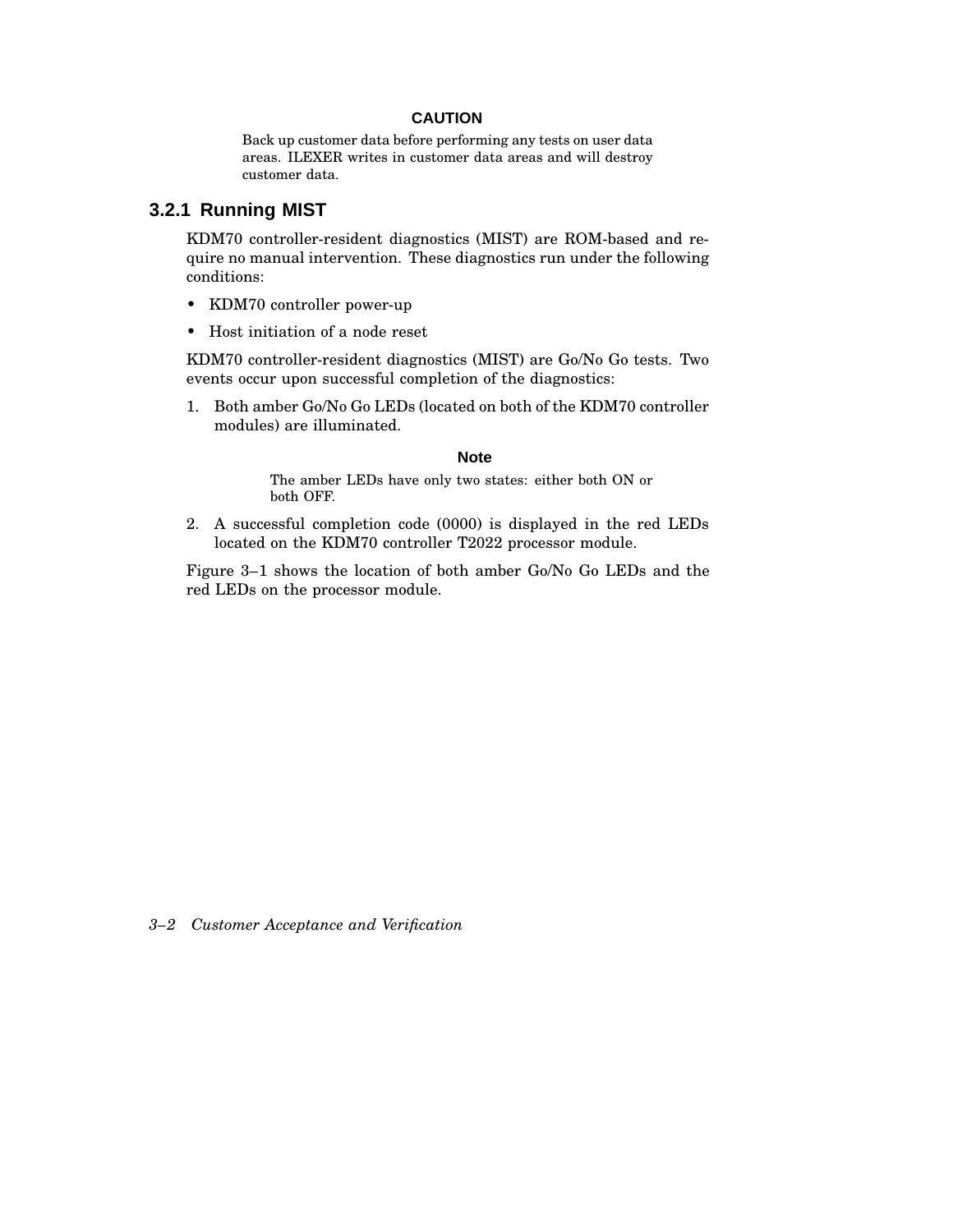**Figure 3–1: LED Indicator Locations on KDM70 Controller Modules**



Run the MIST diagnostics as follows:

- 1. Power up the system (MIST is automatically activated upon system power-up).
- 2. Check the state of the amber Go/No Go LED indicators on each KDM70 module. Both LEDs should illuminate after approximately 10 seconds. Once both amber LEDs have illuminated, the KDM70 controller has successfully passed the power-up self-tests (MIST).
- 3. If MIST detects a fatal error during power-up, the red LEDs on the T2022 processor module display a code to assist in problem isolation (refer to Section 3.4.1).
- 4. After the successful completion of MIST, continue customer acceptance test procedures by running ILEXER.

*Customer Acceptance and Verification 3–3*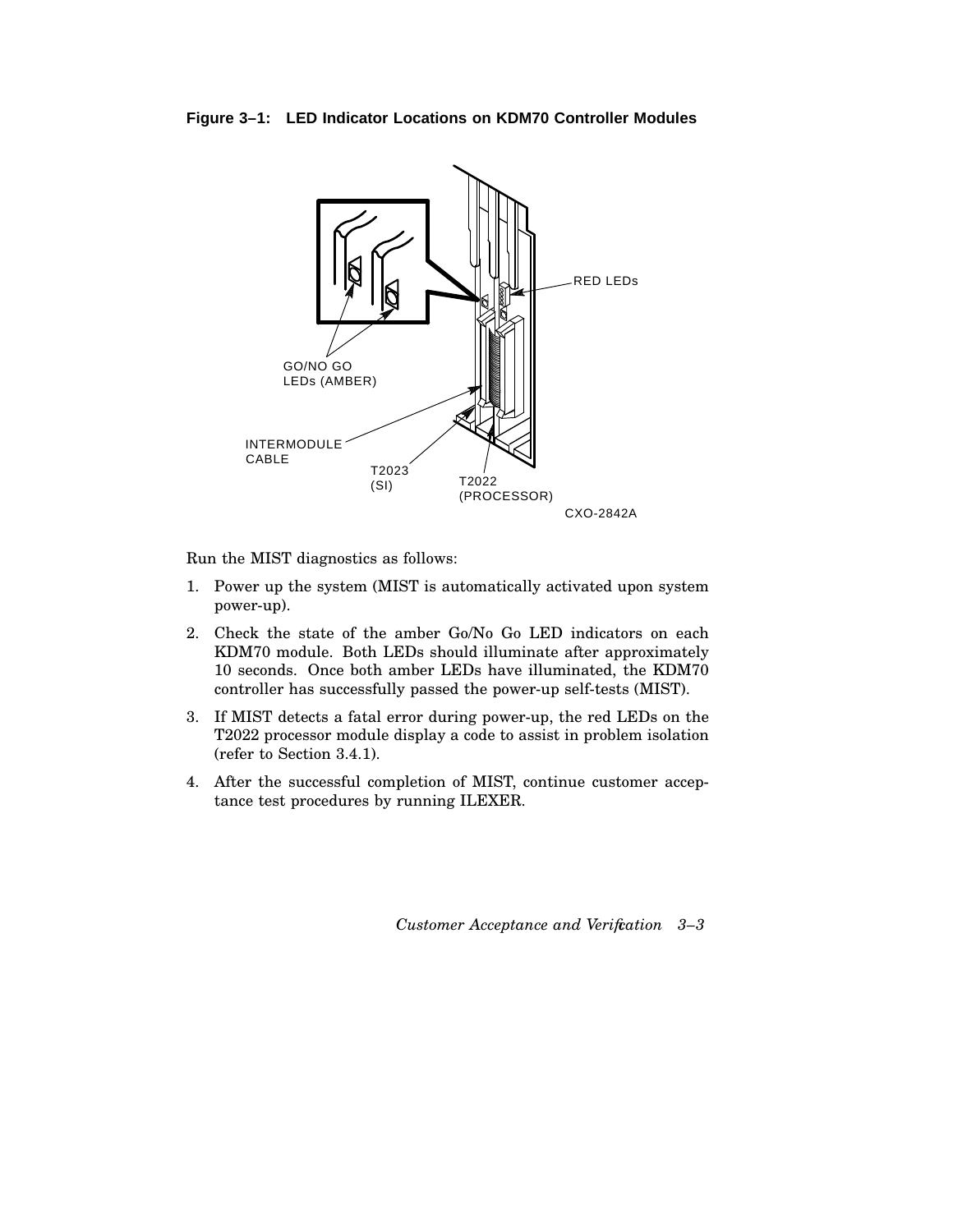## **3.2.2 Running ILEXER from the VAX Diagnostic Supervisor Prompt**

The ILEXER program can be invoked from the VAX Diagnostic Supervisor prompt (DS>), or from the Diagnostic Utility Protocol (DUP) connection, VMS DCL prompt (\$). This section describes invoking the ILEXER program from the VAX Diagnostic Supervisor prompt (DS>).

Begin by booting the VAX Diagnostic Supervisor (consult the documentation for your specific system).

Run ILEXER from the VAX Diagnostic Supervisor prompt (DS>) using the following example as a guide:

#### **CAUTION**

The following test sequence is designed to verify the KDM70 read/write integrity. All user data will be destroyed on the selected device. Back up customer data before running ILEXER.

#### **Note**

User response defaults are designated by brackets [ ].

#### **Example 3–1: Running ILEXER from the VAX Diagnostic Supervisor Prompt**

DIAGNOSTIC SUPERVISOR. ZZ-ELSAA-xx.x-xxxx day-month-year time DS> **ATTACH** 1 Device Type? **KDM70** 2 Device Link? HUB <sup>3</sup> Device Name? DUB <sup>4</sup> XMI node # (1,2,3,4,B,C,D,E)? **4** 5 Bus Request Level  $(4 - 7)$  ? 5  $\bullet$ DS> SELECT DUB <sup>7</sup> DS> **RUN EVRLN** 8 .. Program: EVRLN - KDM70 DIAGNOSTIC CONTROL PROGRAM, revision x.0, 1 test, at time. Testing: \_DUB EVRLN> **RUNL ILEXER** <sup>9</sup> \*\*\* \*\*\* ILEXER (Inline Exerciser) V 001 \*\*\*day-month-year time \*\*\* \*\*\*

#### **Example 3–1 Cont'd. on next page**

*3–4 Customer Acceptance and Verification*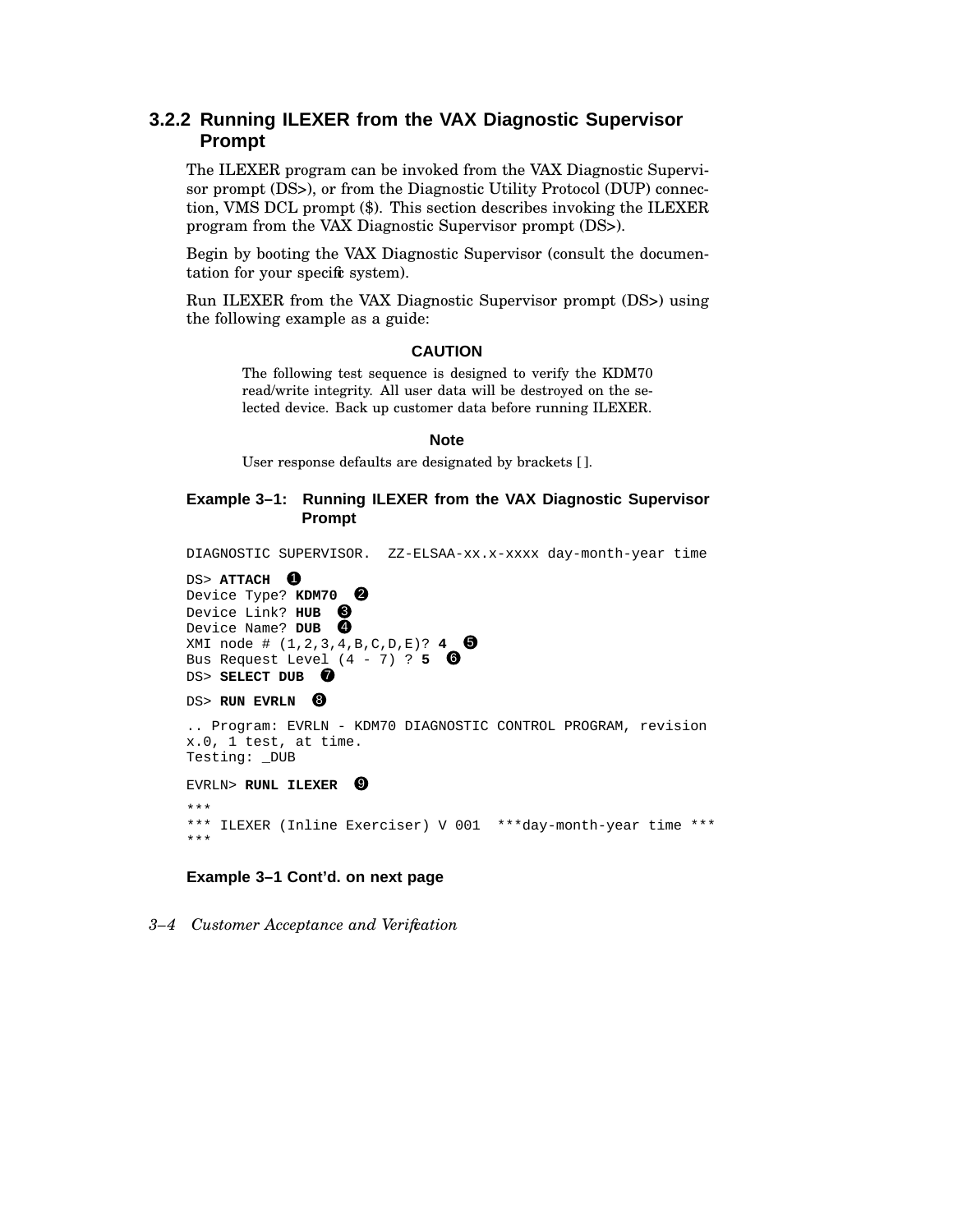### **Example 3–1 (Cont.): Running ILEXER from the VAX Diagnostic Supervisor Prompt**

```
Enable Bad Block Replacement (Y/N) [N]? \bulletAvailable Disk Drives: D0003 D0009 D0015 D0603 D0606
Available Tape Drives: T0004 T0099
Select drive to test (Tnnnn/Dnnnn) [] ? D3
Write enable drive (Y/N) [N]? Y
Should user data really be overwritten (Y/N) [N]? Y
Perform initial write (Y/N) [N] ? Y
***Available tests are:
  1. Random I/O
  2. Seek Intensive I/O
  3. Data Intensive I/O
  4. Oscillatory Seek
Select test number (1:4) [1] ? 1
Select start block number (0:1216664) [0] ?
Select data pattern number 0=ALL (0:15) [0] ?
Data compare (Y/N) [N] ? Y
Data compare on all reads (Y/N) [N] ? Y
Select another drive (Y/N) [] ? N
Select execution time limit, 0=Infinite, minutes (0:65535)[0]? 30 0
Select report interval, minutes (0:65535) [1] ? 1
Select hard error limit (0:32) [0] ?
Report soft errors (Y/N) [N] ?
      Execution Performance Summary at day-mo-yr time
                                              ---ERRORS----
Unit Serial Number Requests KB Read KB Written Hard Soft ECC
---- ------------- -------- ------- ---------- ---- ---- ---
        D0003 71607515 3001 0 85528 0 0 0
        Execution Performance Summary at day-mo-yr time
                                              ---ERRORS---Unit Serial Number Requests KB Read KB Written Hard Soft ECC
---- ------------- -------- ------- ---------- ---- ---- ---
D0003* 71607515 3004 0 85585 0 0 0
***
*** ILEXER is exiting. <sup>12</sup>
***
DS > 03
```
*Customer Acceptance and Verification 3–5*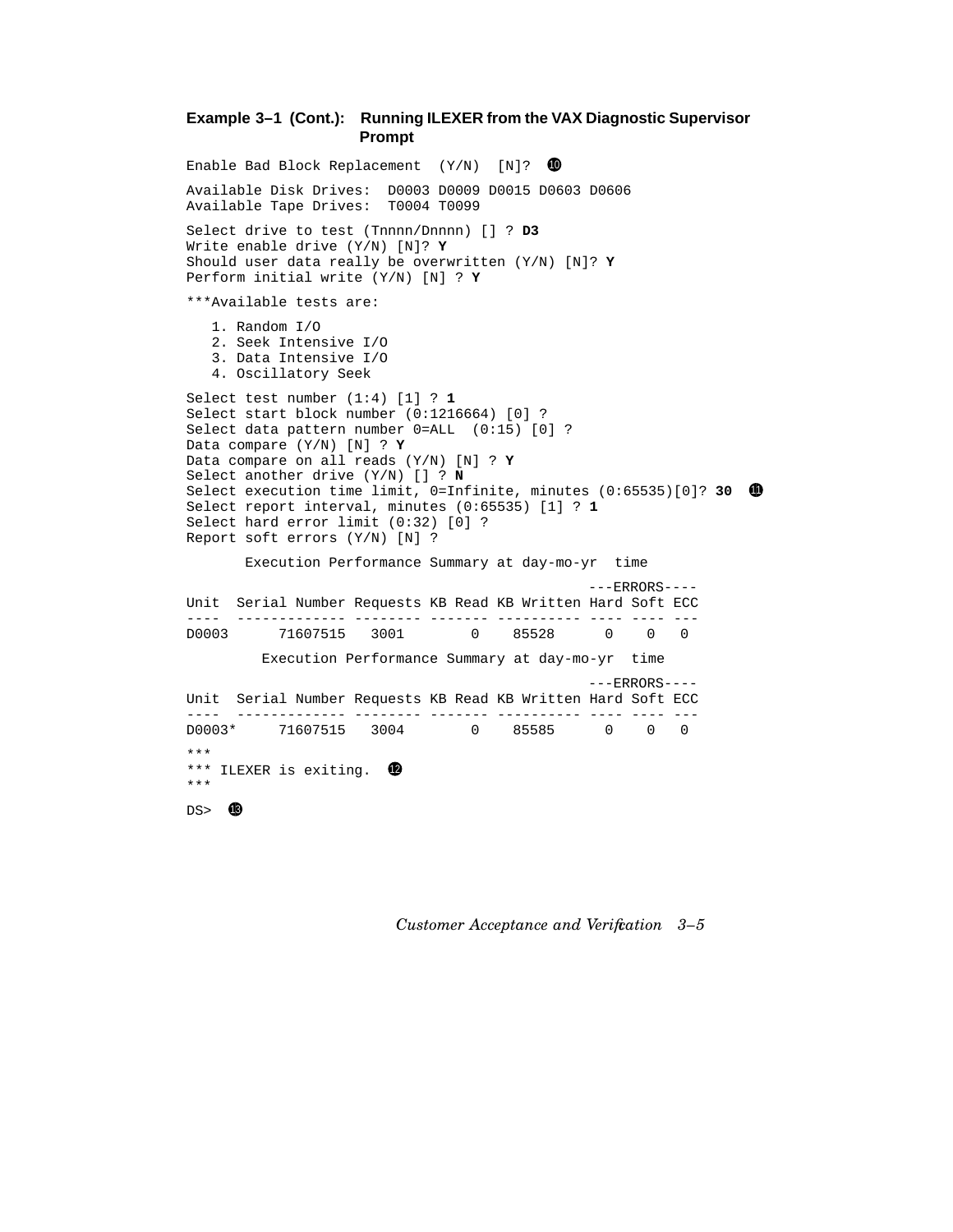The following list provides the user line item responses (and screen cues) for Example 3–1, Running ILEXER from the VAX Diagnostic Supervisor Prompt:

- 1 Type: **ATTACH <CR>**
- 2 Type the controller device type: **KDM70 <CR>**
- 3 Type the link: **HUB <CR>**
- 4 Type the designated controller name: **DUB <CR>**
- 5 Type the appropriate XMI node # (1,2,3,4,B,C,D,E): **? <CR>**
- 6 Type the appropriate bus request level # (4 7): **? <CR>**
- 7 Type: **SELECT DUB <CR>**
- 8 Type: **RUN EVRLN <CR>** (the ILEXER program is accessed through EVRLN)
- 9 At the EVRLN> prompt, type: **RUNL ILEXER <CR>**
- <sup>10</sup> A series of user questions begin, which require user responses.
- **11** A recommended execution time of 30 minutes is the suggested response for customer acceptance verification.
- <sup>12</sup> The *ILEXER is exiting* message is displayed.
- **13** The VAX Diagnostic Supervisor prompt (DS>) is displayed at completion of ILEXER.

### **3.2.3 Running ILEXER from the DUP Connection (VMS)**

The following example shows the ILEXER prompts displayed when running ILEXER from the DUP connection, VMS DCL prompt (\$). Lines beginning with the DCL prompt indicate the user is required to enter commands.

#### **CAUTION**

The following test sequence is designed to verify the KDM70 read/write integrity. All user data will be destroyed on the selected device. Back up customer data before running ILEXER.

*<sup>3–6</sup> Customer Acceptance and Verification*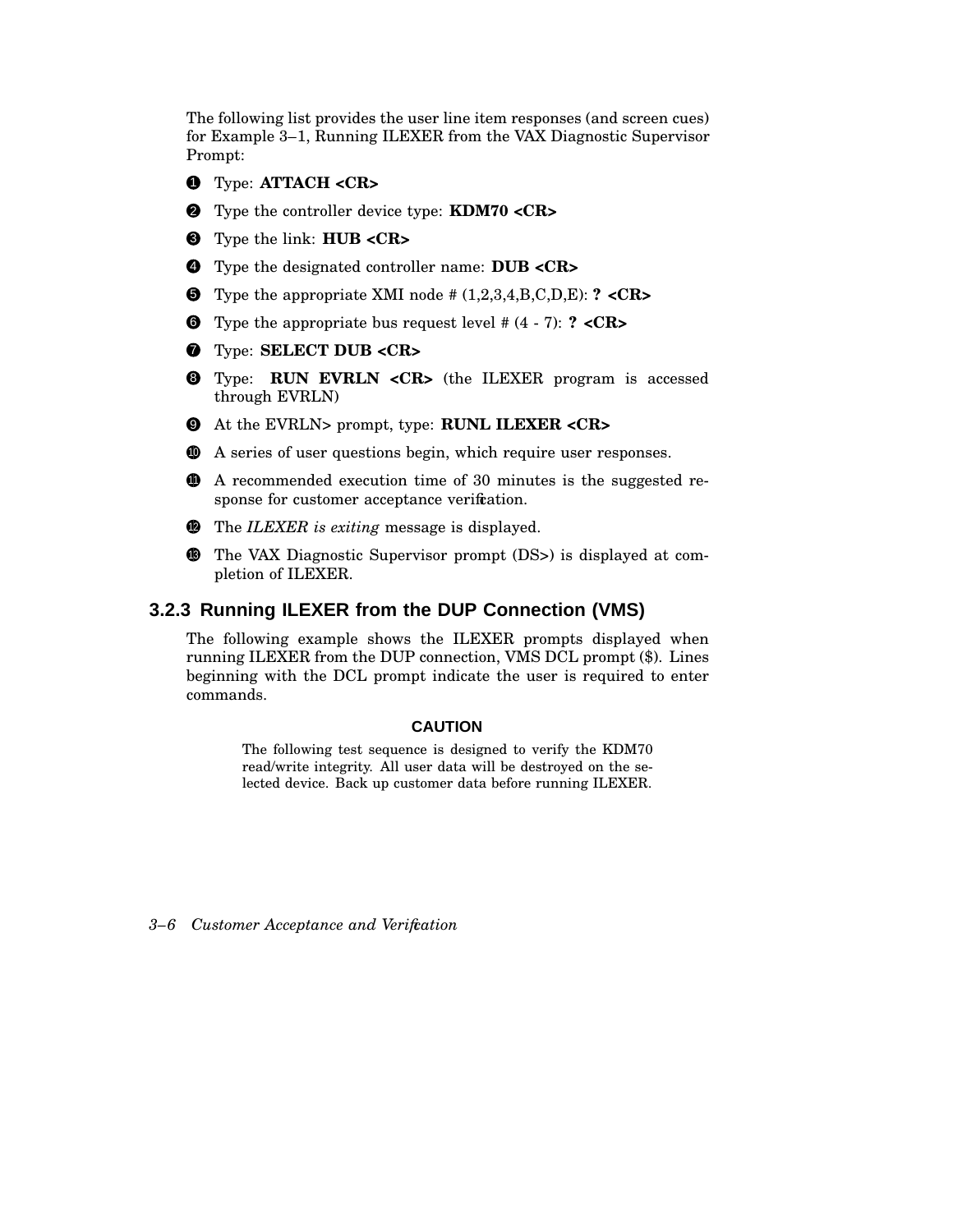#### **Note**

User response defaults are designated by brackets [ ].

#### **Example 3–2: Running ILEXER from the DUP Connection (VMS)**

```
$ SET HOST/DUP/SERVER=DUP/TASK=ILEXER PUA0/DEV 1
%HSCPAD-I-LOCPROGEXE, Local program executing - type ^\ to exit
***
*** ILEXER (InLine Exerciser) V 001 *** 29-AUG-1989 17:46:37 ***
***
Enable Bad Block Replacement (Y/N) [N] ? 2
Available Disk Drives: D0001 D0002 D0003 D0004 D0010 D0012 D0607
Available Tape Drives: NONE
Select drive to test (Tnnnn/Dnnnn) [] ? D1
Write enable drive (Y/N) [N] ?
*** Available tests are:
   1. Random I/O
   2. Seek Intensive I/O
   3. Data Intensive I/O
   4. Oscillatory Seek
Select test number (1:4) [1] ? 1
Select start block number (0:547040) [0] ?
Select end block number (0:547040) [547040] ?
Select data pattern number 0=ALL (0:15) [0] ?
Select another drive (Y/N) [] ? N
Select execution time limit, 0=Infinite, minutes(0:65535)[0] ? 30
Select report interval, minutes (0:65535) [1] ? 1
Select hard error limit (0:32) [0] ?
Report soft errors (Y/N) [N] ?
          Execution Performance Summary at 29-AUG-1989 17:53:34
                                                ---ERRORS---Unit Serial Number Requests KB Read KB Written Hard Soft ECC
----- ------------- -------- -------- ---------- ---- ---- ---
D0001 182507185 2037 4579 0 0 0 0
     Execution Performance Summary at 29-AUG-1989 17:54:34
                                                 -----ERRORS----
Unit Serial Number Requests KB Read KB Written Hard Soft ECC
----- ------------- -------- -------- ---------- ---- ---- ---
D0001 182507185 4093 9250 0 0 0 0
       Execution Performance Summary at 29-AUG-1989 17:54:34
```
**Example 3–2 Cont'd. on next page**

*Customer Acceptance and Verification 3–7*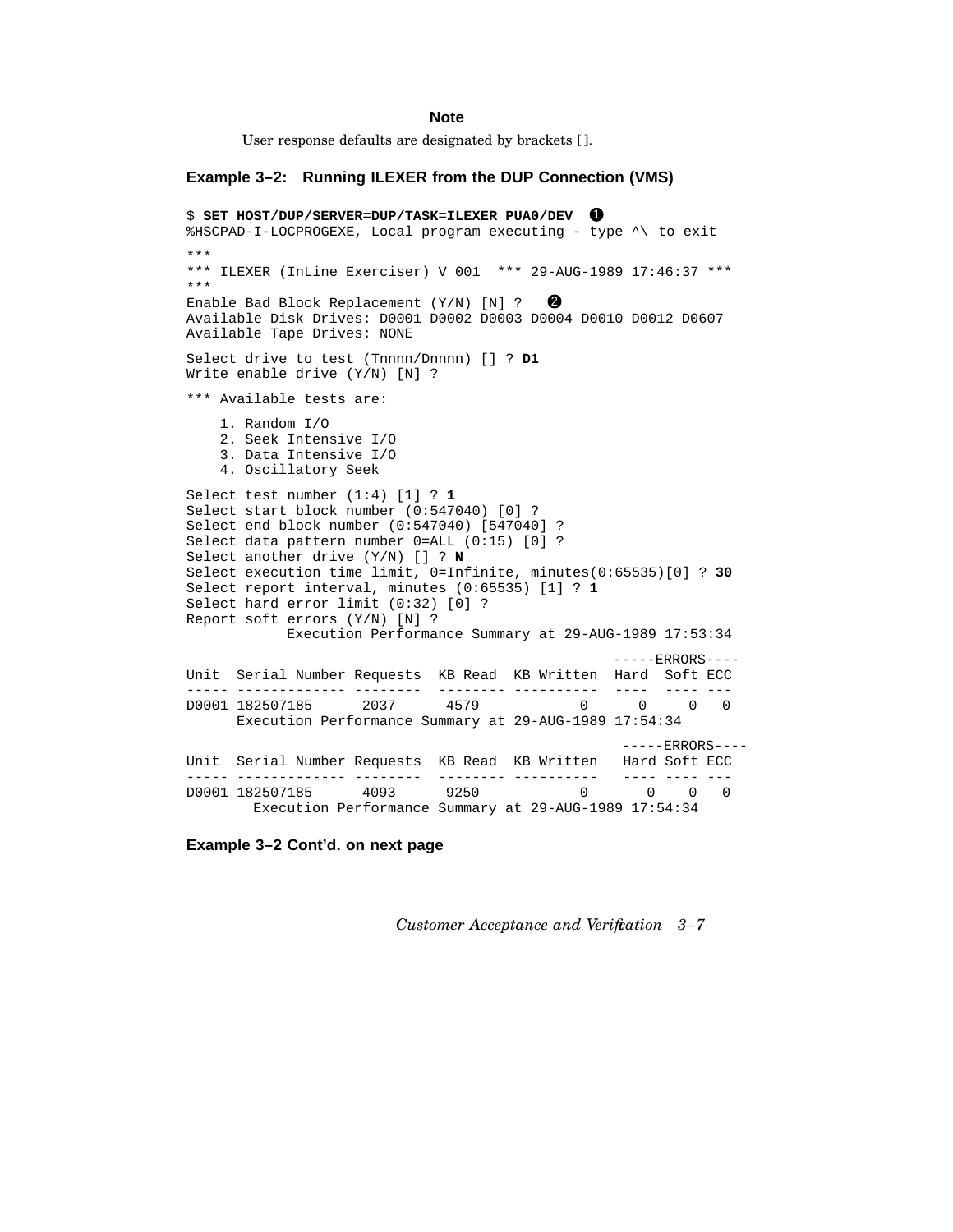**Example 3–2 (Cont.): Running ILEXER from the DUP Connection (VMS)**  $---ERRORS---$ Unit Serial Number Requests KB Read KB Written Hard Soft ECC ----- ------------- -------- -------- ---------- ---- ---- --- D0001 182507185 4098 9259 0

\*\*\* \*\*\* ILEXER is exiting.  $\bigcirc$ \*\*\*  $\mathbf{s}$  4

When running ILEXER from the VMS DCL prompt (\$), use the following procedure while referencing Example 3–2:

- **1** Type the ILEXER command line (see Example 3–2).
- 2 ILEXER user response questions and summary data are displayed. (User responses are the same as those in Example 3–1.)
- 3 The *ILEXER is exiting* message is displayed.

**4** The DCL prompt  $(\$)$  returns.

If the ILEXER program fails, contact your Digital Customer Services representative. The successful completion of the MIST and ILEXER programs concludes the customer acceptance tests.

### **3.2.4 Running ILEXER from the DUP Connection (ULTRIX)**

The following example shows the ILEXER prompts displayed when running ILEXER from the DUP connection, ULTRIX system prompt (>). Lines beginning with the ULTRIX system prompt indicate the user is required to enter commands.

#### **CAUTION**

The following test sequence is designed to verify the KDM70 read/write integrity. All user data will be destroyed on the selected device. Back up customer data before running ILEXER.

#### **Note**

The command line interpreter in ULTRIX is case-sensitive; most ULTRIX commands are lower case.

*3–8 Customer Acceptance and Verification*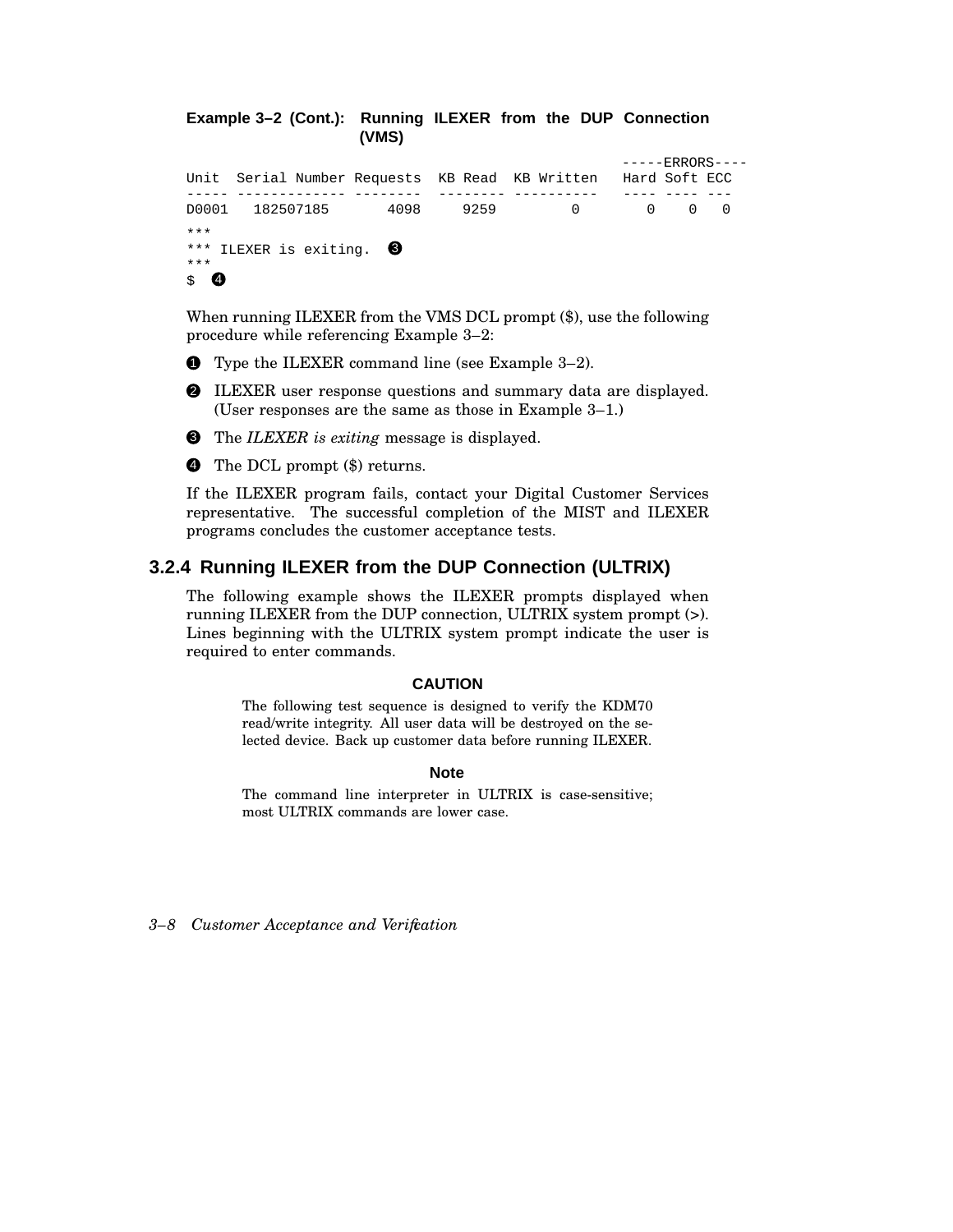```
Example 3–3: Running ILEXER from the DUP Connection (ULTRIX)
```

```
> cd /usr/dup/term/vax 0
> dupterm 2
Signalling on.
DUP>> connect uq24 <sup>3</sup>
Connecting to node uq24 using service DUP ... done.
Concurrent access - Yes
Local media - Present
EXEC_SUP supported - Yes
Program - Not active
SDI - Yes
Progress Indicator = 8703
DUP>> runl ilexer 4
Starting execution of local program ilexer ... [started].
Program runs concurrently with other controller activity.
Program supports standard DUP dialogue.
Not passthru.
*** ILEXER (InLine Exerciser) V 001 *** 30-NOV-1990 17:30:20 ***
Enable Bad Block Replacement (Y/N) [N] ? \bullet.
   .
   .
```
When running ILEXER from the ULTRIX prompt (>), use the following procedure while referencing Example 3–3:

- **1** Change to the correct directory (see Example 3–3).
- **2** Start the DUP program (see Example 3-3).
- 3 Make the DUP connection to KDM70 (see Example 3–3).
- **4** Run the ILEXER diagnostic (see Example 3-3).
- 5 ILEXER operation is the same as shown in Example 3–2 (user responses are the same as those in Example 3–2).

If the ILEXER program fails, contact your Digital Customer Services representative. The successful completion of the MIST and ILEXER programs concludes the customer acceptance tests.

*Customer Acceptance and Verification 3–9*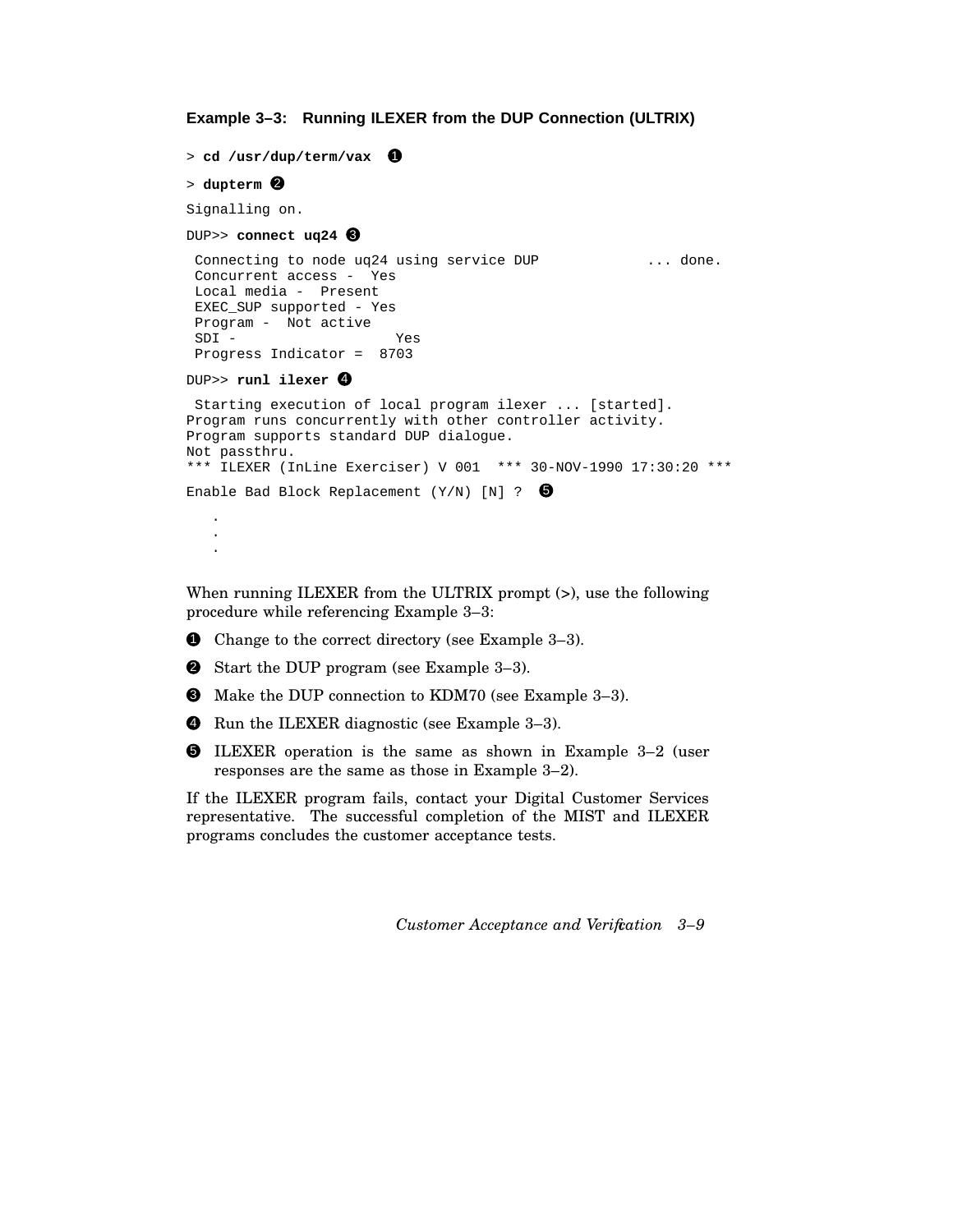# **3.3 KDM70 Controller Error Detection**

If the KDM70 controller fails during its self-test (MIST), the red LEDs (located on the KDM70 controller processor module) display an error code indicating which module has failed. Refer to Figure 3–2 for location and value of the red LEDs.

Looking at the modules from the front of the cabinet, read codes from top, most significant bit (MSB), to bottom, least significant bit (LSB). Refer to Table 3–1 for interpretation of these LED codes. Table 3–1 lists LED code conditions that could occur while running customer acceptance verification programs. LED codes not found in this table are beyond the scope of this manual. Contact your Digital Customer Services representative for proper maintenance if a MIST failure occurs.

### **Figure 3–2: Red LED Code Location/Values**



*3–10 Customer Acceptance and Verification*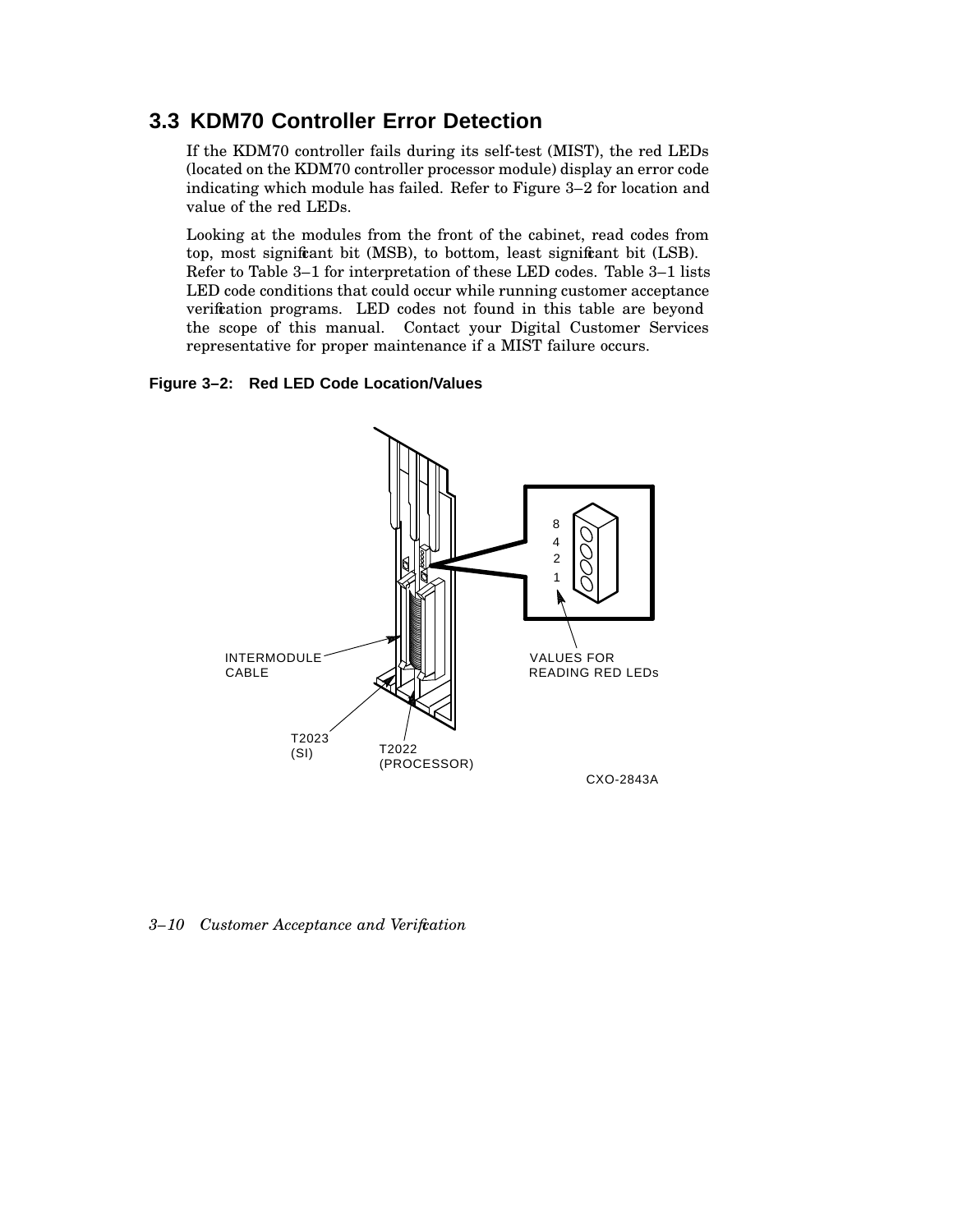| <b>LED</b><br>Code | Description                       | <b>Suspect Field Replaceable Unit</b>                                        |
|--------------------|-----------------------------------|------------------------------------------------------------------------------|
| 0000               | Successful completion of MIST     | N/A                                                                          |
| 0100               | Host memory test failure          | T2022 processor module                                                       |
| 0101               | Module #2 failure                 | T2023 SI interface module                                                    |
| 0110               | Unexpected restart                | N/A                                                                          |
| 0111               | Waiting for update initialization | N/A                                                                          |
| 1000               | Code update in progress           | N/A                                                                          |
| 1001               | Indeterminate failure             | T2022 processor module,<br>T2023 SI interface module,<br>connecting cable(s) |
| 1010               | Module #1 failure                 | T2022 processor module                                                       |
| 1011               | Forced update mode                | N/A                                                                          |
| 1100               | Core SRAM test failure            | T2022 processor module                                                       |
| 1101               | Core CVAX parity test failure     | T2022 processor module                                                       |
| 1110               | Core hardware test failure        | T2022 processor module                                                       |
| 1111               | Failure at power-up               | T2022 processor module                                                       |

**Table 3–1: Red LED Interpretation (Processor Module)**

# **3.4 System and Software Considerations**

The sections that follow describe common software and system concerns.

## **3.4.1 Error Logs**

The KDM70 controller returns error information to the host operating system for inclusion in an error log. These entries may include specific information on the operation of the KDM70 controller, its attached storage devices, or other parts of the system (host processor, memory, software, and so forth) that may be important in diagnosing problem sources.

*Customer Acceptance and Verification 3–11*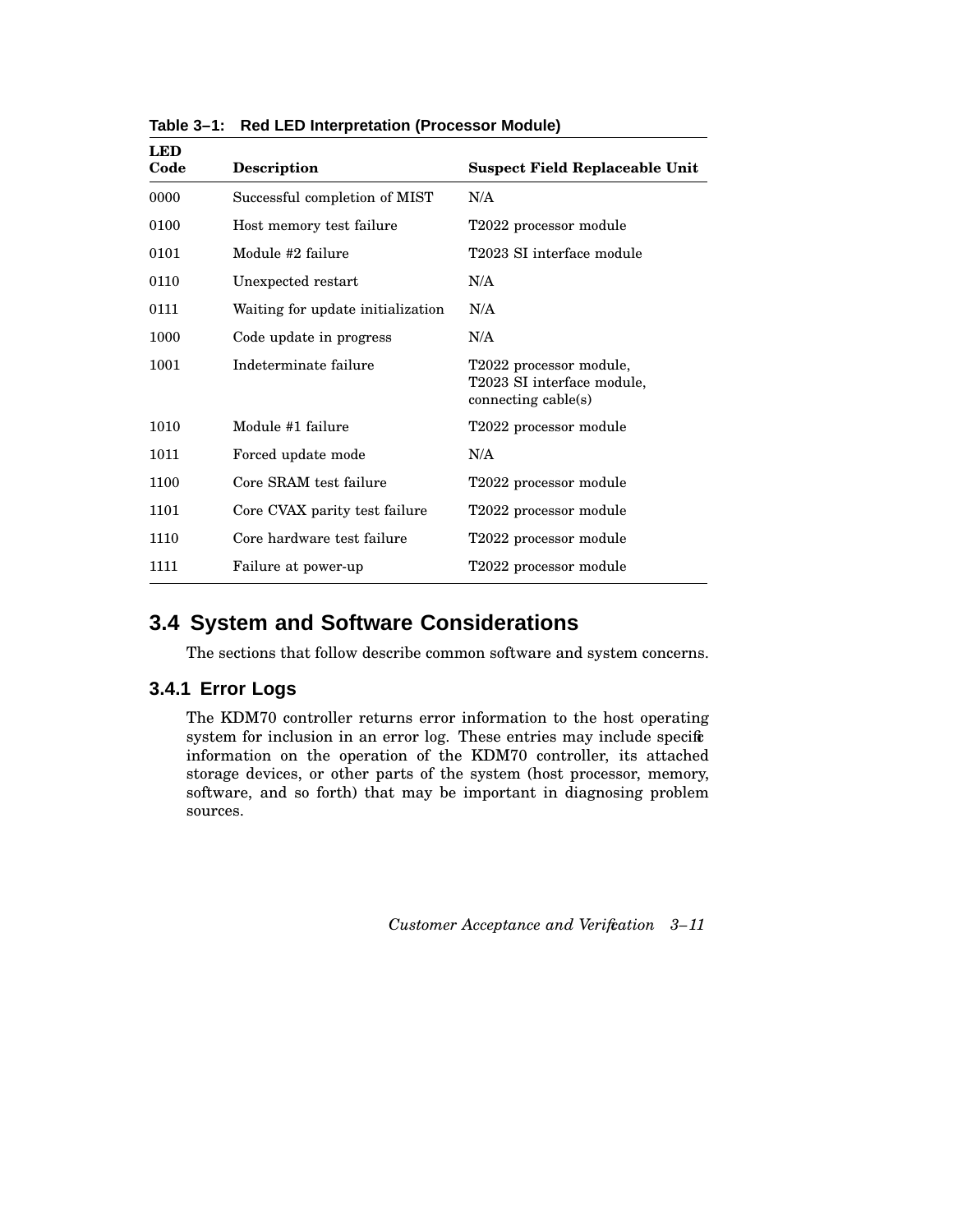#### **Note**

To support the fault-tolerant and error-recovery features of the KDM70 controller, the host operating system must support error logging.

Some event messages contained in the error log may represent changes in your system's confguration or operation. These messages are only informational; they do not represent the occurrence of an actual error condition. Examples of events that produce such messages are:

- Completion of the initialization sequence between the system port driver and the KDM70 controller as part of the system boot process
- Attention messages pertaining to the availability of a disk drive (which may be the result of changing a drive unit number)

For further information, refer to the appropriate system and software documentation.

#### **3.4.2 Device Numbering**

DSA, SDI, and STI storage devices connected to the KDM70 controller are recognized by means of logical unit numbers 0 to 4094 (for disk drives), and 0 to 9999 (for tape drives).

#### **Note**

The logical unit number limit for TA78, TA79, and TA81 tape drives is 255; the logical unit number limit for TA90 tape drives is 9999.

Consult operating system documentation for accepted logical unit numbering ranges. Consult drive device documentation for logical unit number programming instructions. The logical unit numbers assigned to devices attached to a KDM70 controller do not imply any priority or other special property; all devices are treated equally by the KDM70 controller.

The only KDM70 controller logical unit numbering requirement is to avoid duplicating device logical unit numbers. If device logical unit numbers are duplicated, the KDM70 controller will not permit the duplicate numbered devices to be accessed. The KDM70 controller will spin down one of the two storage devices with the duplicate logical unit number. This situation is correctable by assigning unique device logical unit numbers. Unit numbers can easily be changed at the device, although it is recommended the device be taken off line from the KDM70 controller (not mounted by the operating system) when changing logical unit numbers.

#### *3–12 Customer Acceptance and Verification*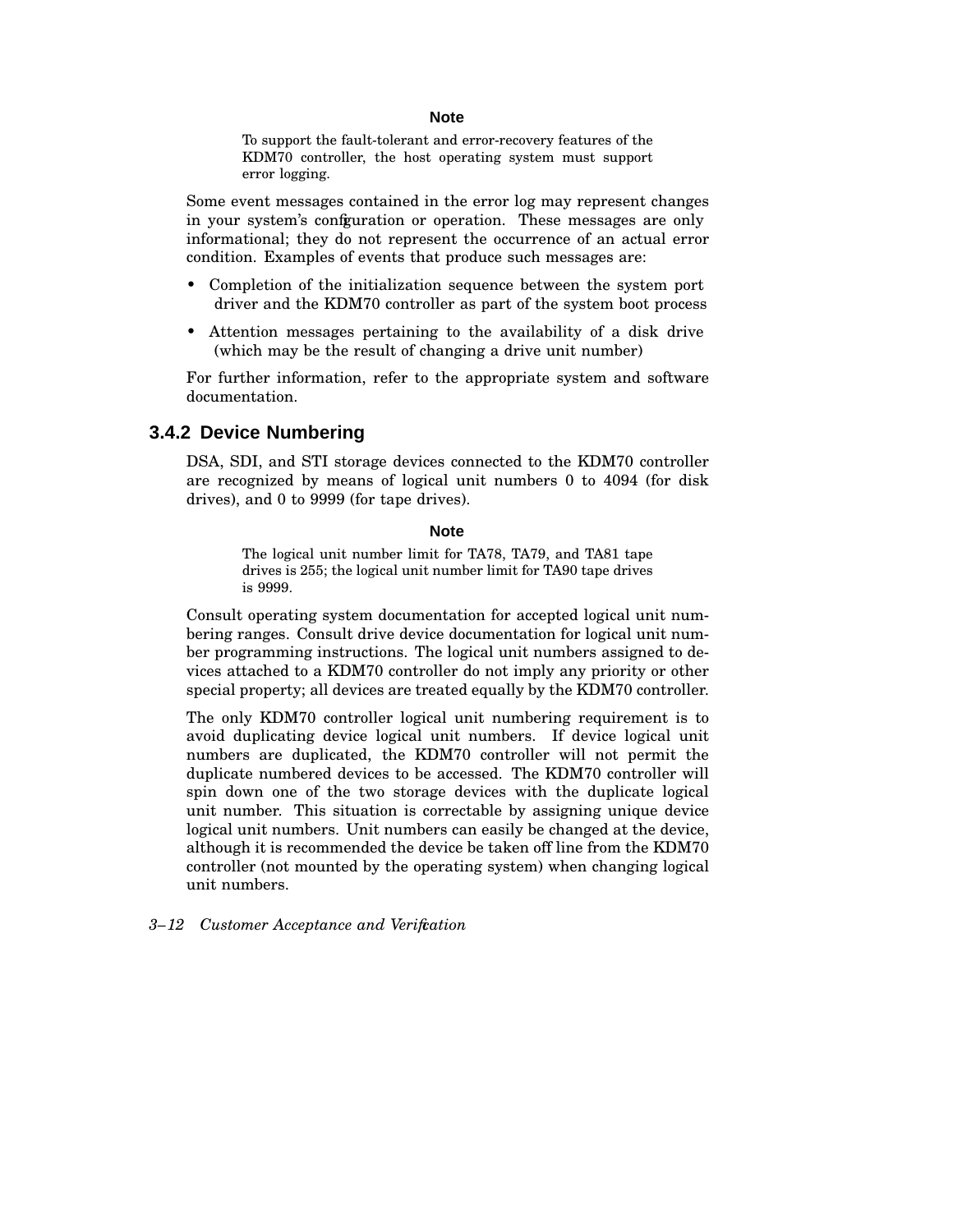# **Chapter 4**

# **KDM70 Controller Code Update Utility**

# **4.1 Code Update Utility Function**

The code update utility (EVRLM) is used to install new versions of KDM70 controller software. New versions of software are periodically released, either to improve overall KDM70 controller performance or to increase the range of functional KDM70 controller features made available after the KDM70 controller's initial introduction.

### **4.1.1 Running EVRLM**

The following is an example of the code update utility screen display (partial) using the VAX Diagnostic Supervisor and booting from a VAX 6000-series system console TK50/70 tape drive.

- 1. Shut down the system using the **SYSTEM SHUTDOWN** command.
- 2. Install the supplied code update utility tape that contains the new KDM70 controller code image in the system TK50/70 tape drive device.
- 3. Boot the tape and complete the code update using the following example as a guide. At the system boot prompt (>>>), type the boot command line as shown on line 1 of Example 4–1.

#### **Note**

The CPU key switch must be in the UPDATE position to run the code update utility.

*KDM70 Controller Code Update Utility 4–1*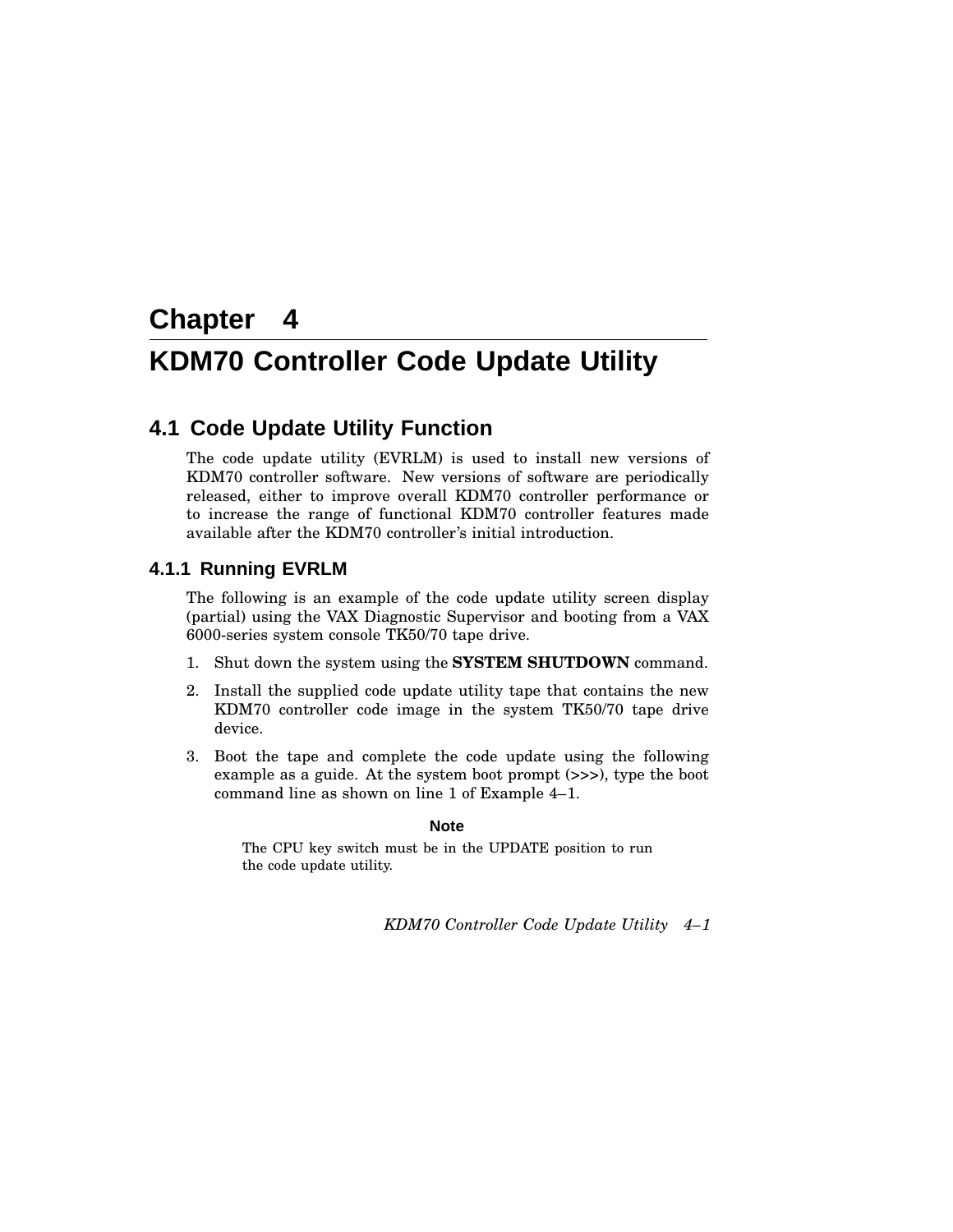#### **Example 4–1: Code Update Utility—Partial Screen Display**

>>> **B CSA1/R5:8010** Initializing system. (An initialization chart is displayed....) Loading system software. DIAGNOSTIC SUPERVISOR. ZZ-ExSAA-01.x-xxxx 10-June-1989 12:00:00 .. Program: \*\*\* EVRLM - level 3 KDM70 EEPROM UPDATE UTILITY 1.0 \*\*\* revision x.x, 1 test, at time 12:00:00 testing: \_DUA Do you wish to update KDM70 Node # 1 [N]?  $\bullet$ . . . (If yes, the selected node will be updated, else query user for the next node to update.) Updating . . . . . . . . . . . . . . . . . . . . . . . . . CODE UPDATE SUCCESSFULLY COMPLETED .. End of run, 0 errors detected, pass count is 1, time is day-month-year time >>>

1 You will be queried for each additional KDM70 controller in your system.

After the completion message displays, the tape can be removed from the TK50/70 tape drive and the system rebooted normally.

## **4.2 Code Update Problems**

Generally, the code update utility is an error-free process. However, if controller memory has been degraded or if the code loaded from the tape has been corrupted, problems may arise. If the code update utility fails, it is likely that the KDM70 controller will operate the same as before the code update was attempted. However, if the KDM70 code update process fails and leaves the KDM70 controller in an indeterminate state, refer to Sections 4.2.1 and 4.2.1.1. If the program fails, it will display the time of the failure, the failing device, and information relevant to the failure.

```
4–2 KDM70 Controller Code Update Utility
```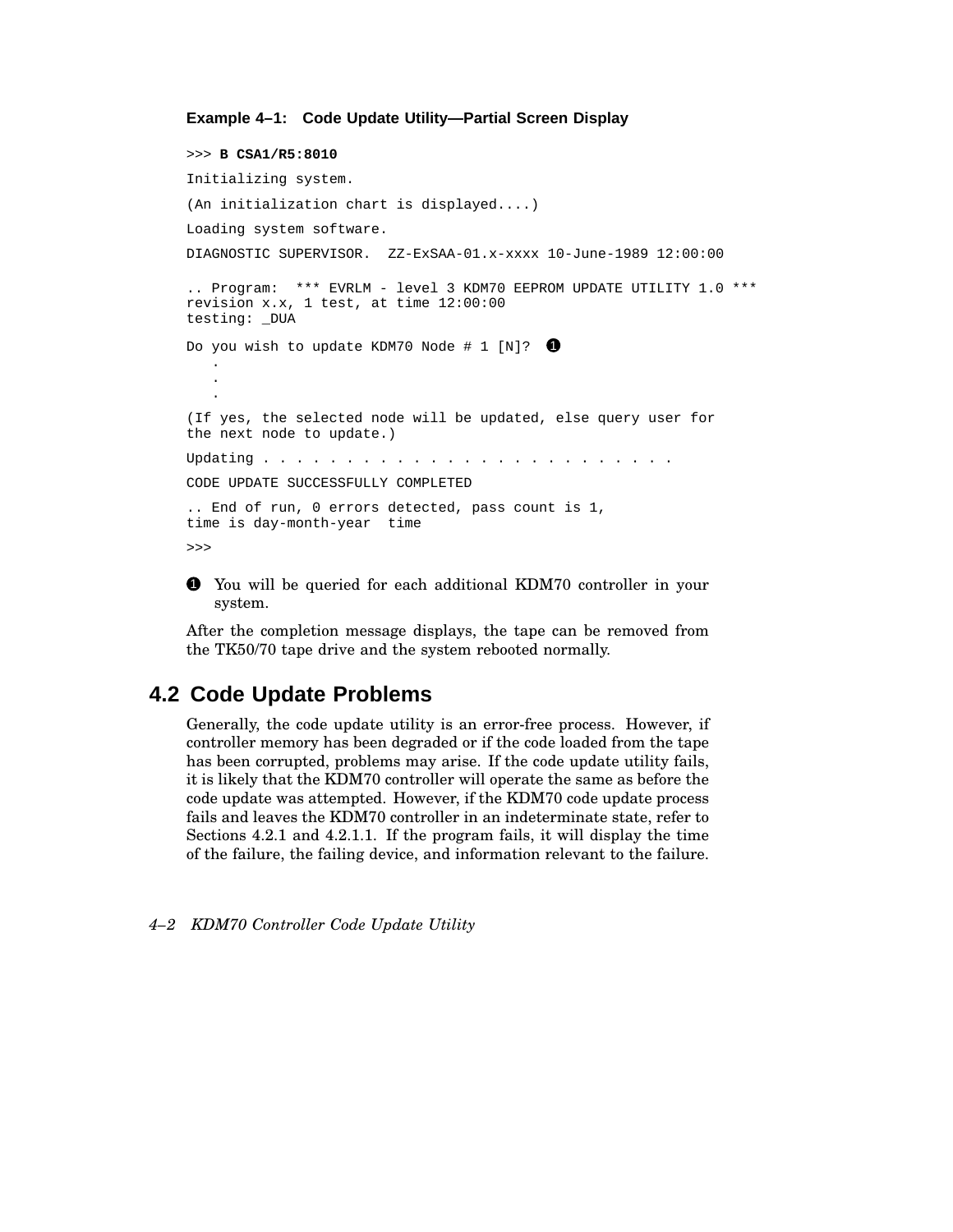If problems occur during the code update process, contact your local Digital Customer Services representative.

#### **Note**

The only time that processing is completely halted is when a system fatal error or a device fatal error occurs.

## **4.2.1 Error Reporting**

EVRLM error reporting follows conventional VMS and VAX Diagnostic Supervisor error report formats. The general reporting format is as follows:

```
*** EVRLM - Level 3 KDM70 EEPROM UPDATE UTILITY 1.0 ***
"pass", "tst", "subtest", "err_num", "date" "time"
"error_type" "device":
"error text"
"type_2_message"
"type_3_message"
*** End of "error_type" number "err_num" ***
```
where:

- *pass* is the current pass at the time of the error.
- *tst* is the number of the test running at the time of the error.
- *subtest* is the number of the subtest executing at the time of the error.
- *err\_num* is the ID number assigned to the error.
- *date* and *time* is the date and time of the error.
- *error\_type* identifies one of the five possible error types.
- *device* identifies the failing device.
- *error text* is a brief informational message about the error.
- *type\_2\_message* is a more detailed informational message to aid in troubleshooting. The information provided in this message depends on the type of error.
- *type\_3\_message* is an expansion of previous error messages. The information provided in this message also depends on the type of error.

*KDM70 Controller Code Update Utility 4–3*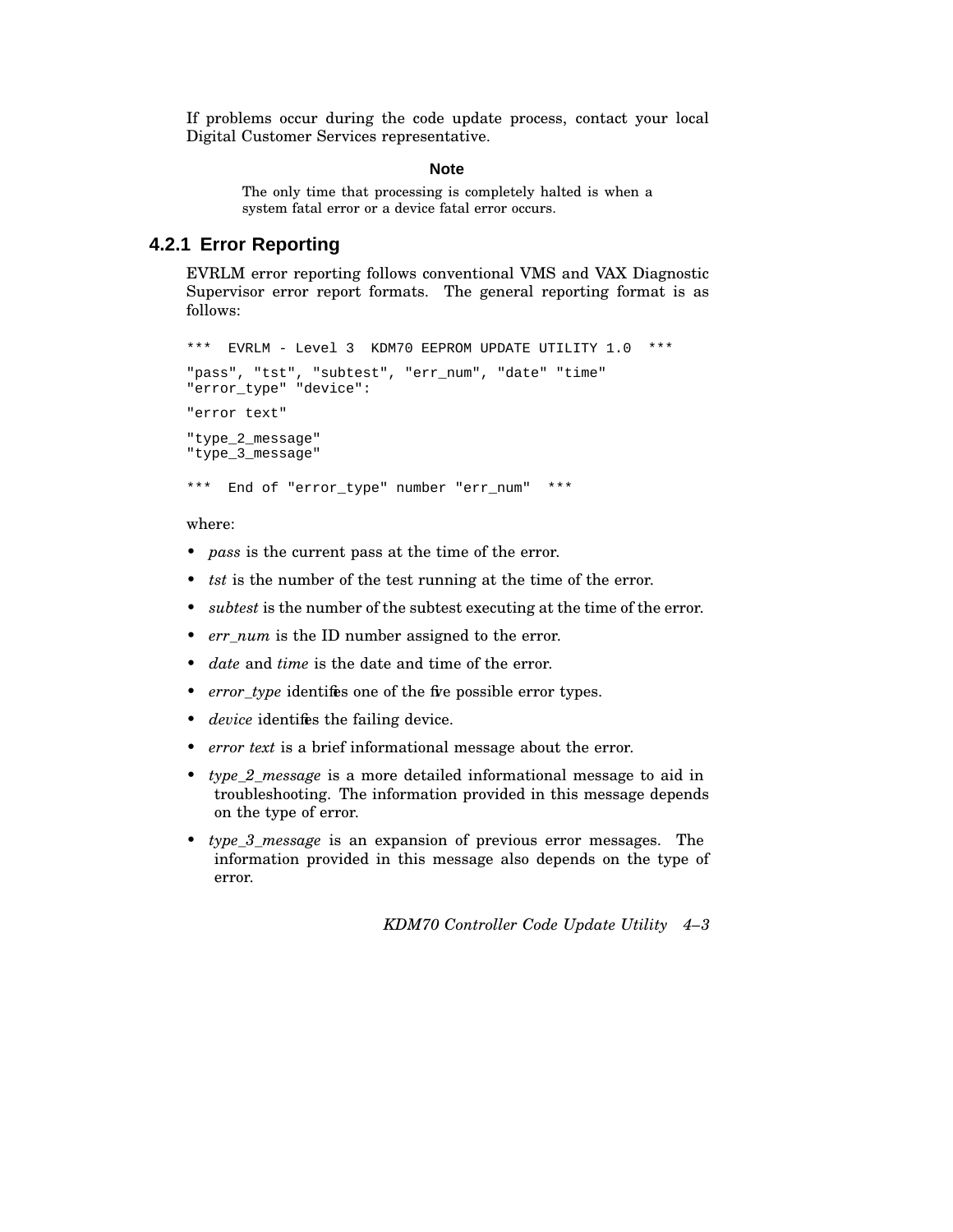The next section depicts EVRLM error messages that may appear when you run the code update utility.

#### **4.2.1.1 EVRLM Error Messages**

This section lists the errors that EVRLM can return. An explanation of each error and its possible causes are included.

#### • **Error 1 — Get Hardware Parameter Table Failed**

```
*** EVRLM - Level 3 KDM70 EEPROM UPDATE UTILITY 1.0 ***
    Pass "pass", Initialization section, error 1, "date" "time"
    System fatal error while testing DUA: $DS_GPHARD failed
    Media load error.
    The Get Hardware Parameter Table system service failed.
    Try new load media.
*** End of System error number 1 ***
```
**Recovery:** The media is suspect. Retry the update procedure. If the same failure occurs, use a different update tape or load device.

• **Error 2 — Allocation of Host Communication Area Failed**

```
*** EVRLM - Level 3 KDM70 EEPROM UPDATE UTILITY 1.0 ***
    Pass "pass", Initialization section, error 2, "date" "time"
    System fatal error while testing DUA: "device":
    $DS_GETBUF FAILED
    Media load error.
    Allocation of host communication area failed
    Return status from $DS_GETBUF: 00000009
*** End of System fatal error number 2 ***
```
**Recovery:** The media is suspect. Retry the update procedure. If the same failure occurs, use a different update tape or load device.

#### *4–4 KDM70 Controller Code Update Utility*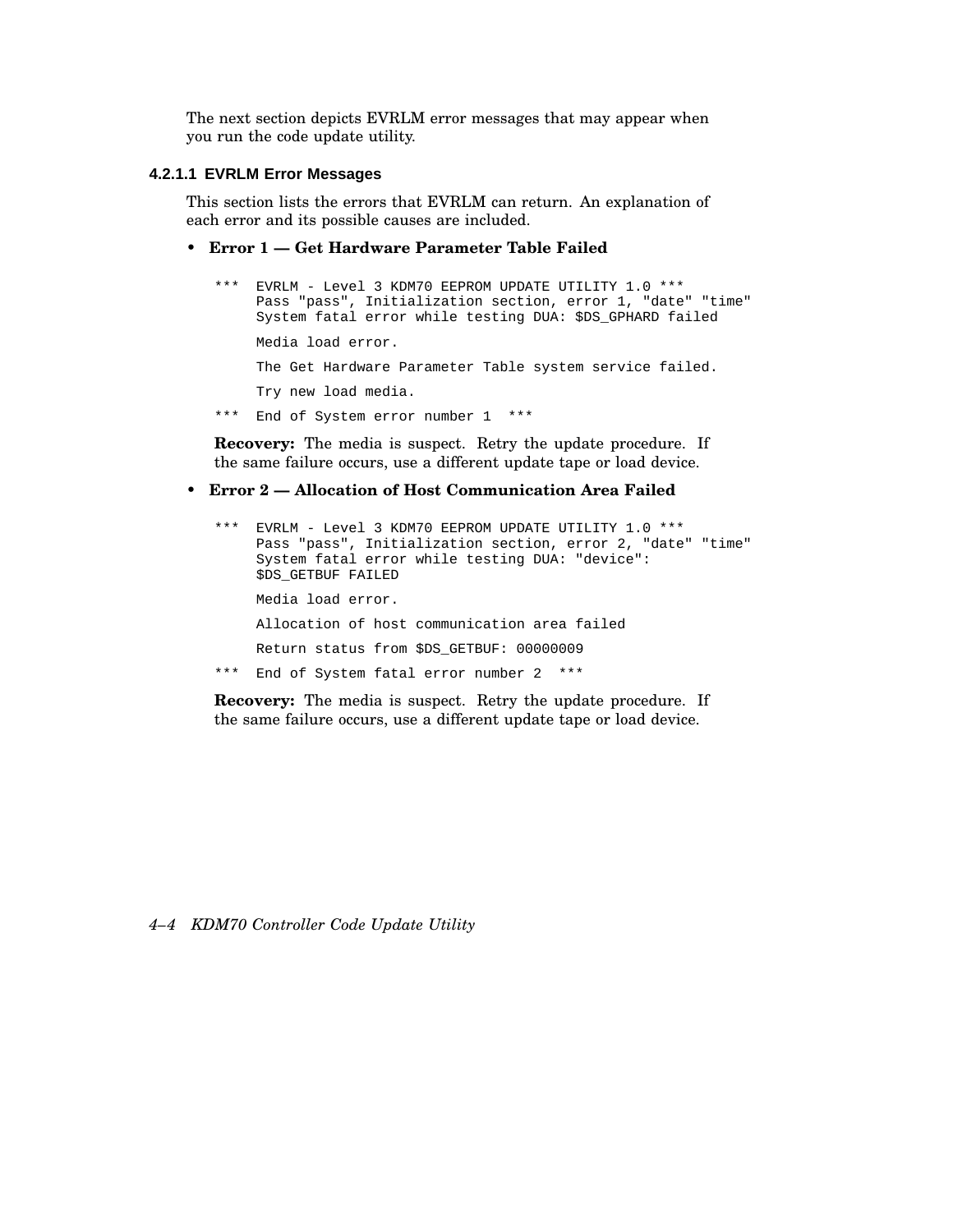• **Error 3 — Allocation of Scratch Pad Failed**

```
*** EVRLM - Level 3 KDM70 EEPROM UPDATE UTILITY 1.0 ***
    Pass "pass", Initialization section, error 3, "date" "time"
    System fatal error while testing DUA: "device":
    $DS_GETBUF FAILED
    Media load error.
    Allocation of scratch pad area failed
    Return status from $DS_GETBUF: 0000000A
*** End of System fatal error number 3 ***
```
**Recovery:** The media is suspect. Retry the update procedure. If the same failure occurs, use a different update tape or load device.

#### • **Error 4 — Node Reset Failed**

```
*** EVRLM - Level 3 KDM70 EEPROM UPDATE UTILITY 1.0 ***
    Pass "pass", Initialization section, error 4, "date" "time"
    System fatal error while testing DUA: "device":
    NODE RESET FAILED
    type_2_message
*** End of soft error number 4 ***
```
A node reset is used to initialize the KDM70 and invoke the controller self-test sequence. The error message depends on the return status from the system service call. There are four possible error messages:

1. *The logical unit selected is too large.*

**Recovery:** The media is suspect. Retry the update procedure. If the same failure occurs, use a different update tape or load device.

2. *An attempt to set/clear a register adapter bit failed.*

**Recovery:** The T2022 or current controller EEPROM image is suspect. Retry the update procedure. If the same failure occurs, contact Digital Customer Services.

3. *Node self-test failed.*

**Recovery:** The T2022 or current controller image is suspect. Retry the update procedure. If the same failure occurs, contact Digital Customer Services.

*KDM70 Controller Code Update Utility 4–5*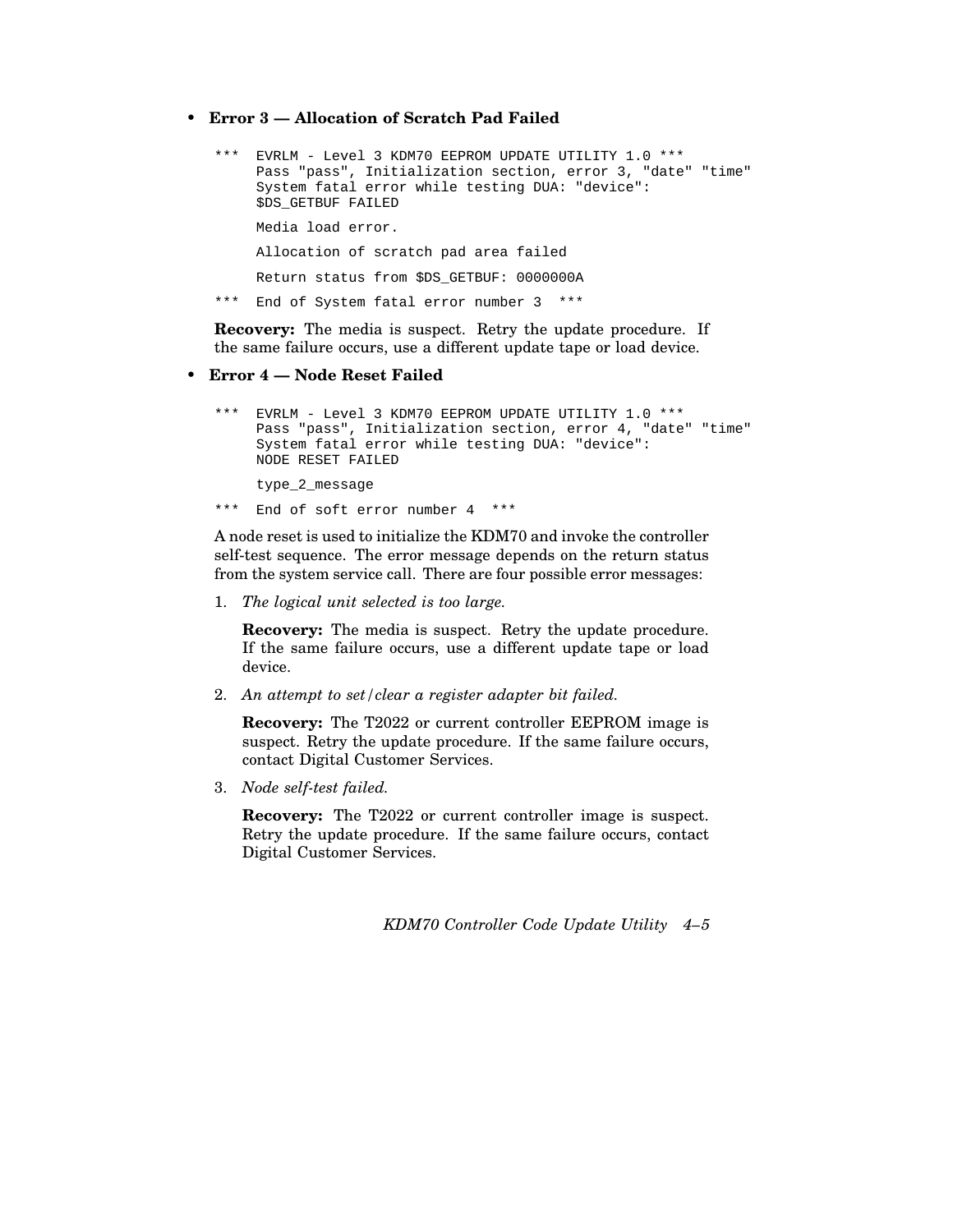#### **Note**

The module LED codes may provide additional information.

4. *Unknown status returned.*

**Recovery:** The media is suspect. Retry the update procedure. If the same failure occurs, use a different update tape or load device.

The error message is printed, and EVRLM returns the following prompt:

Controller failed self-test, do you wish to continue? [(No), Yes]

You may continue with the code update or abort the utility.

#### • **Error 100 — Allocation of Controller Image File Buffer Failed**

```
*** EVRLM - Level 3 KDM70 EEPROM UPDATE UTILITY - 1.0 ***
    Pass "pass", test 1, subtest 0, error 100, "date" "time"
    System fatal error while testing "device":
     $DS_GETBUF FAILED
    Media load error.
    Allocation of controller image file buffer failed
    Return status from $DS_GETBUF: 00000009
*** End of System fatal error number 100 ***
```
Before the EEPROM code update is performed, the controller image fle is stored in a buffer located in host memory. This error indicates that the allocation of the controller image fle buffer failed.

**Recovery:** The media is suspect. Retry the update procedure. If the same failure occurs, use a different update tape or load device.

*4–6 KDM70 Controller Code Update Utility*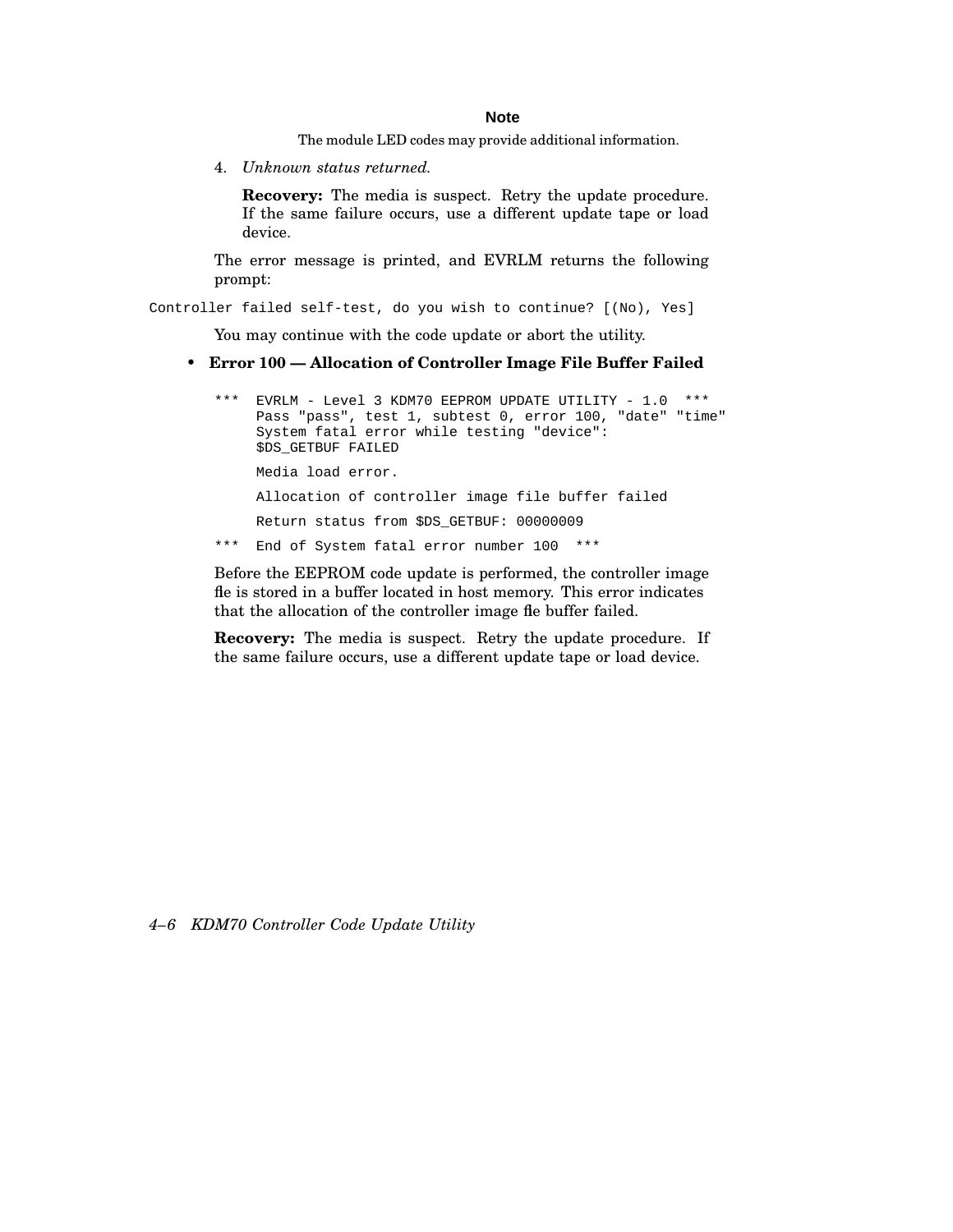• **Error 110 — Controller Failed to Set Step Bit**

```
*** EVRLM - Level 3 KDM70 EEPROM UPDATE UTILITY - 1.0 ***
     Pass "pass", test 1, subtest 0, error 110, "date" "time"
    Hard error while testing "device":
    STEP BIT DID NOT SET IN SA REGISTER DURING INITIALIZATION
    Expected Data : 9C0 (H)
    Returned Data : 8010 (H)
*** End of Hard error number 110 ***
```
**Recovery:** This is a KDM70 controller error. Retry the code update. If the same failure occurs, contact Digital Customer Services.

• **Error 111 — Controller Fatal Error Detected**

```
*** EVRLM - Level 3 KDM70 EEPROM UPDATE UTILITY - 1.0 ***
    Pass "pass", test 1, subtest 0, error 111, "date" "time"
    Hard error while testing "device":
    CONTROLLER DID NOT RETURN CORRECT STATUS IN SA
    REGISTER DURING INITIALIZATION
    Expected data: 9C0 (H)
    Returned data: 9CF (H)
*** End of Hard error number 111 ***
```
**Recovery:** This is a KDM70 controller error. Retry the code update. If the same failure occurs, contact Digital Customer Services.

• **Error 112 — Call to \$SETIMR Failed**

\*\*\* EVRLM - Level 3 KDM70 EEPROM UPDATE UTILITY - 1.0 \*\*\* Pass "pass", test 1, subtest 0, error 112, "date" "time" Hard error while testing "device": UNABLE TO START TIMER Media load error. \$SETIMR returned a error status of : 00000011 \*\*\* End of Hard error number 112 \*\*\*

**Recovery:** The media is suspect. Retry the update procedure. If the same failure occurs, use a different update tape or load device.

*KDM70 Controller Code Update Utility 4–7*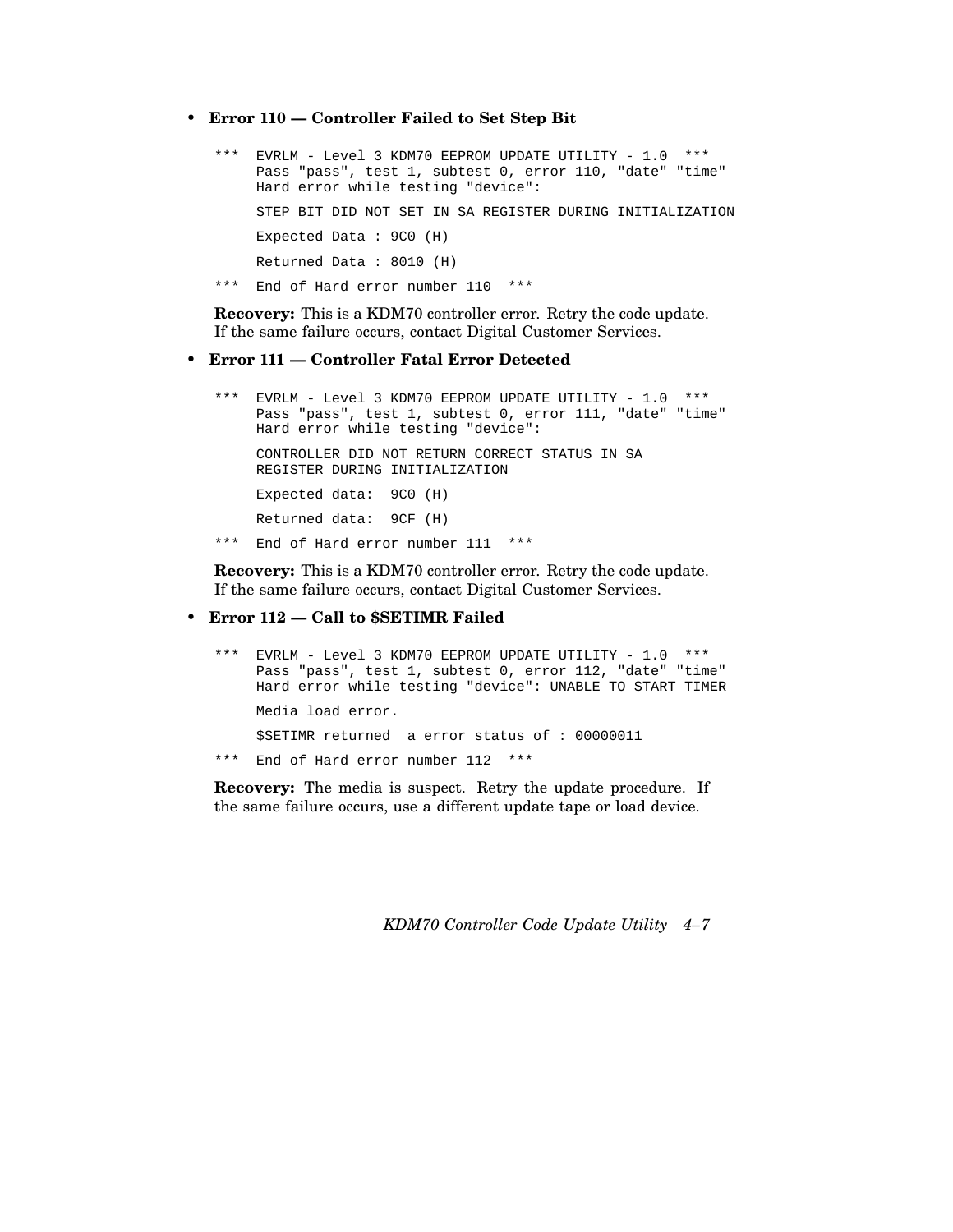• **Error 120 — Error While Opening Controller Image File**

```
*** EVRLM - Level 3 KDM70 EEPROM UPDATE UTILITY 1.0 ***
    Pass "pass", test 1, subtest 0, error 120, "date" "time"
    System fatal error while testing "device": $DS_LOAD FAILED
    Media load error.
    An error occurred while processing controller image file:
    "filename".
    type_2_message
    Try new load media.
*** End of System fatal error number 120 ***
```
The OPEN EXISTING FILE command makes fles available for processing. If a fle cannot be opened, one of the following messages is displayed and the update is aborted:

- *FILE ACCESS ERROR*
- *DYNAMIC MEMORY EXHAUSTED*
- *BAD DEVICE SPECIFICATION*
- *FILE NOT FOUND ERROR*
- *BAD FILE NAME ERROR*
- *INVALID FILE ORGANIZATION ERROR*
- *FILE READ ERROR*
- *ERROR ACCESSING FILE*

**Recovery:** The media is suspect. Retry the update procedure. If the same failure occurs, use a different update tape or load device.

*4–8 KDM70 Controller Code Update Utility*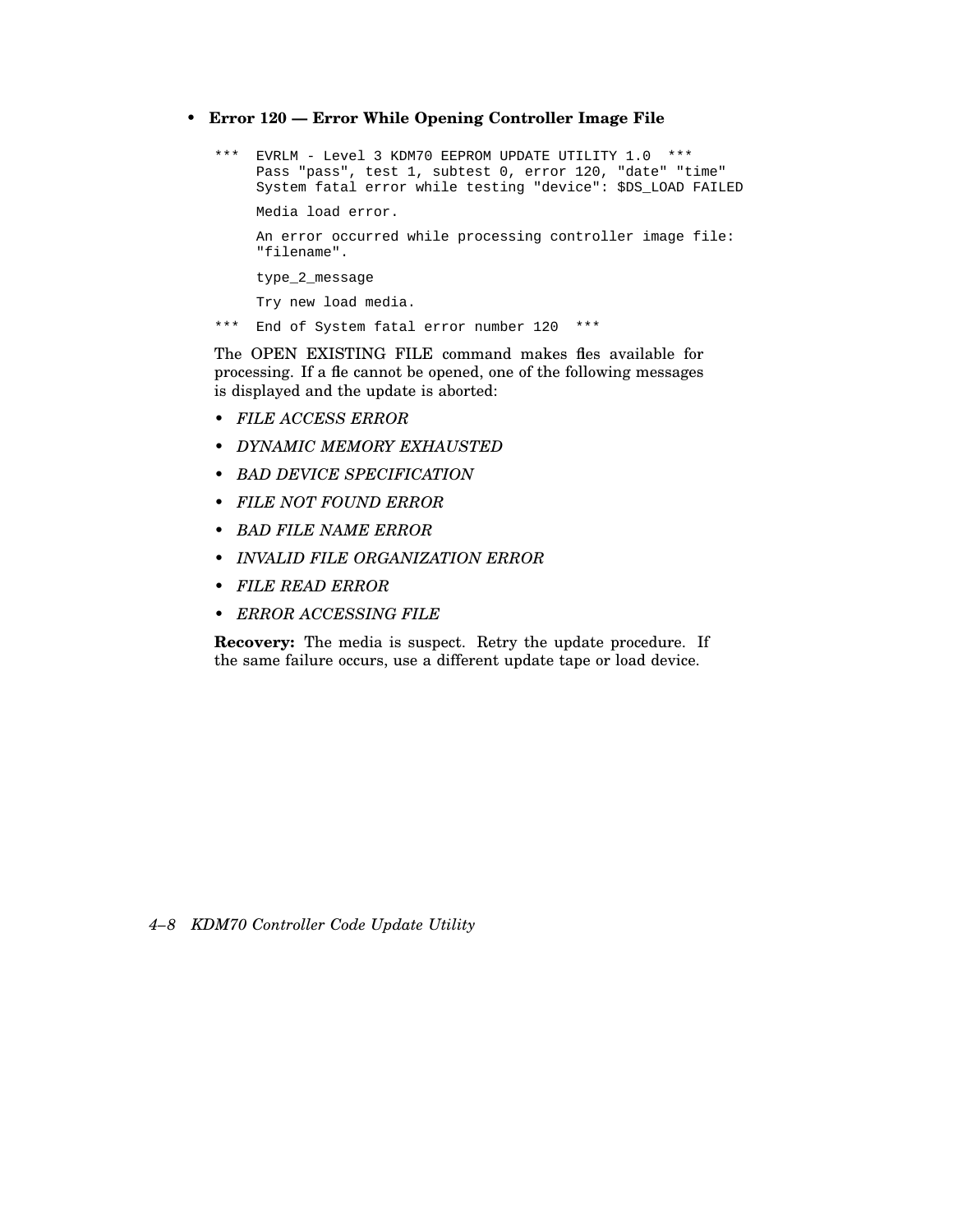• **Error 130 — Error Reading Update Flag**

```
*** EVRLM - Level 3 KDM70 EEPROM UPDATE UTILITY 1.0 ***
    Pass 1, test 1, subtest 0, error 130, "date" "time"
    Device fatal error while testing "device":
    Controller error.
    Controller update flag contains invalid information
*** End of Device fatal error number 130 ***
```
**Recovery:** This is a KDM70 controller error. Retry the code update. If the same failure occurs, contact Digital Customer Services.

#### • **Error 132 — Error Writing Update Flag**

```
*** EVRLM - Level 3 KDM70 EEPROM UPDATE UTILITY 1.0 ***
    Pass 1, test 1, subtest 0, error 132, "date" "time"
    Device fatal error while testing "device":
    Controller error.
    Error writing update flag
    This controller appears to be inoperative,
    CALL CUSTOMER SERVICE
*** End of Device fatal error number 132 ***
```
**Recovery:** This is a KDM70 controller error. Retry the code update. If the same failure occurs, contact Digital Customer Services.

*KDM70 Controller Code Update Utility 4–9*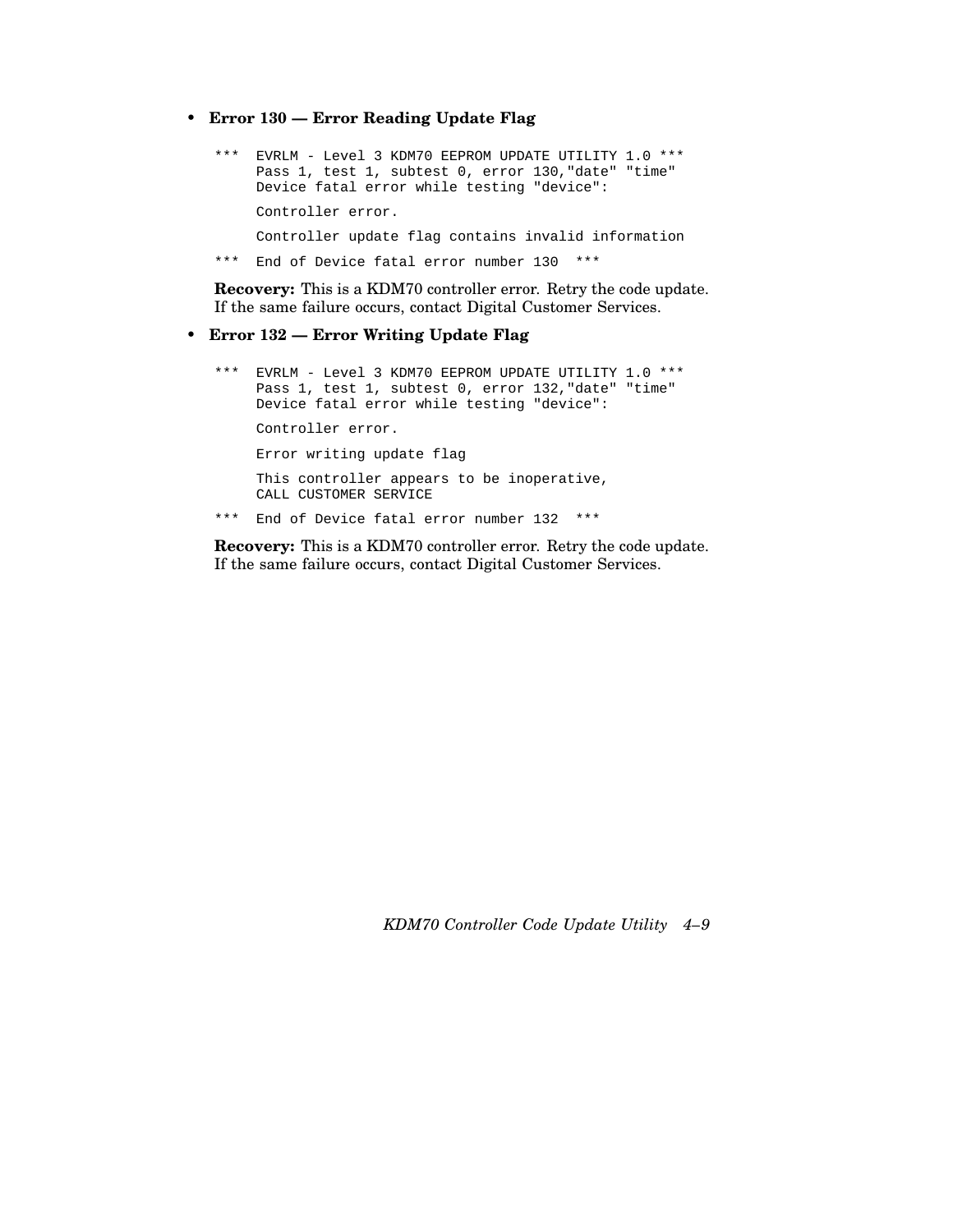• **Error 137 — One Byte Verified Written Incorrectly**

```
*** EVRLM - Level 3 KDM70 EEPROM UPDATE UTILITY 1.0 ***
    Pass 1, test 1, subtest 0, error 137, "date" "time"
    Soft error while testing "device": Verify failed
    Controller error.
    One byte verified written incorrectly.
*** End of soft error number 137 ***
```
A byte-by-byte comparison is performed after KDM70 EEPROM is written. This error indicates one byte of EEPROM was found to be in error. The code update process will continue.

#### **Note**

This is an informational message only. No operator action is required.

#### • **Error 138 — Excessive Bytes Written Incorrectly**

\*\*\* EVRLM - Level 3 KDM70 EEPROM UPDATE UTILITY 1.0 \*\*\* Pass 1, test 1, subtest 0, error 138, "date" "time" Device fatal error while testing "device": Controller error. The number of allowable bytes in error has been exceeded. ABORTING... \*\*\* End of Device fatal error number 138 \*\*\*

More than eight bytes verified as being written incorrectly within a 1K boundary. A byte-by-byte comparison is performed after KDM70 EEPROM is written.

**Recovery:** This is a KDM70 controller error. Retry the code update. If the same failure occurs, the T2022 module is suspect. Contact Digital Customer Services.

*4–10 KDM70 Controller Code Update Utility*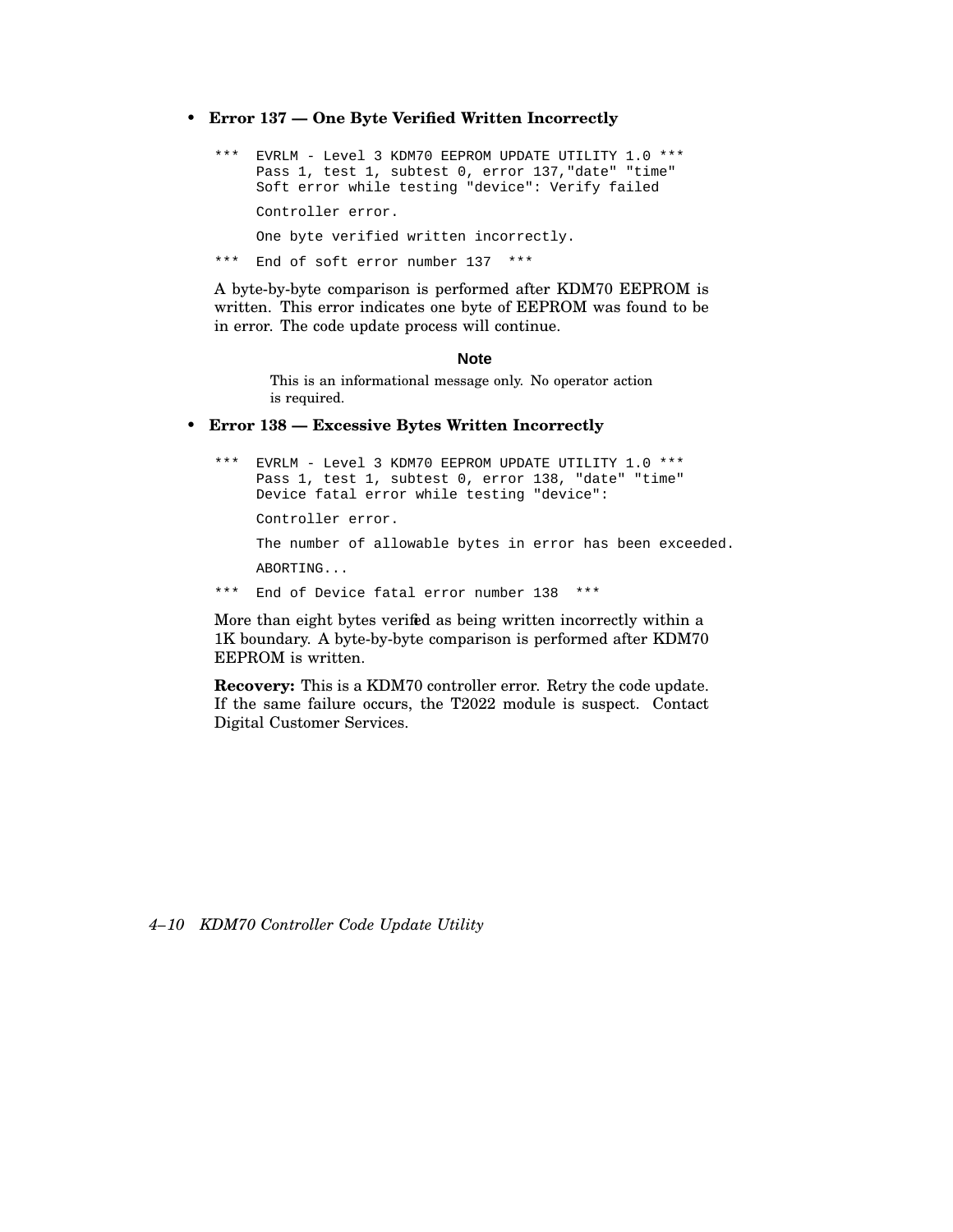• **Error 139 — Illegal Command Received From Host**

```
*** EVRLM - Level 3 KDM70 EEPROM UPDATE UTILITY 1.0 ***
    Pass 1, test 1, subtest 0, error 139, "date" "time"
    Device fatal error while testing "device": Illegal Command
    Media error.
    The command from the host was not recognized.
*** End of Device fatal error number 139 ***
```
This is a controller-detected error. The controller received an illegal command from the host.

**Recovery:** The media is suspect. Retry the update procedure. If the same failure occurs, use a different update tape or load device.

#### • **Error 140 — No Address Specified**

```
*** EVRLM - Level 3 KDM70 EEPROM UPDATE UTILITY 1.0 ***
    Pass 1, test 1, subtest 0, error 140, "date" "time"
    Device fatal error while testing "device":
    NO ADDRESS SPECIFIED
    Media error.
    The host tried to do a READ DATA or WRITE DATA
    without first setting an address.
*** End of Device fatal error number 140 ***
```
This is a controller-detected error. The host attempted to transfer data to the controller without first specifying an address.

**Recovery:** The media is suspect. Retry the update procedure. If the same failure occurs, use a different update tape or load device.

*KDM70 Controller Code Update Utility 4–11*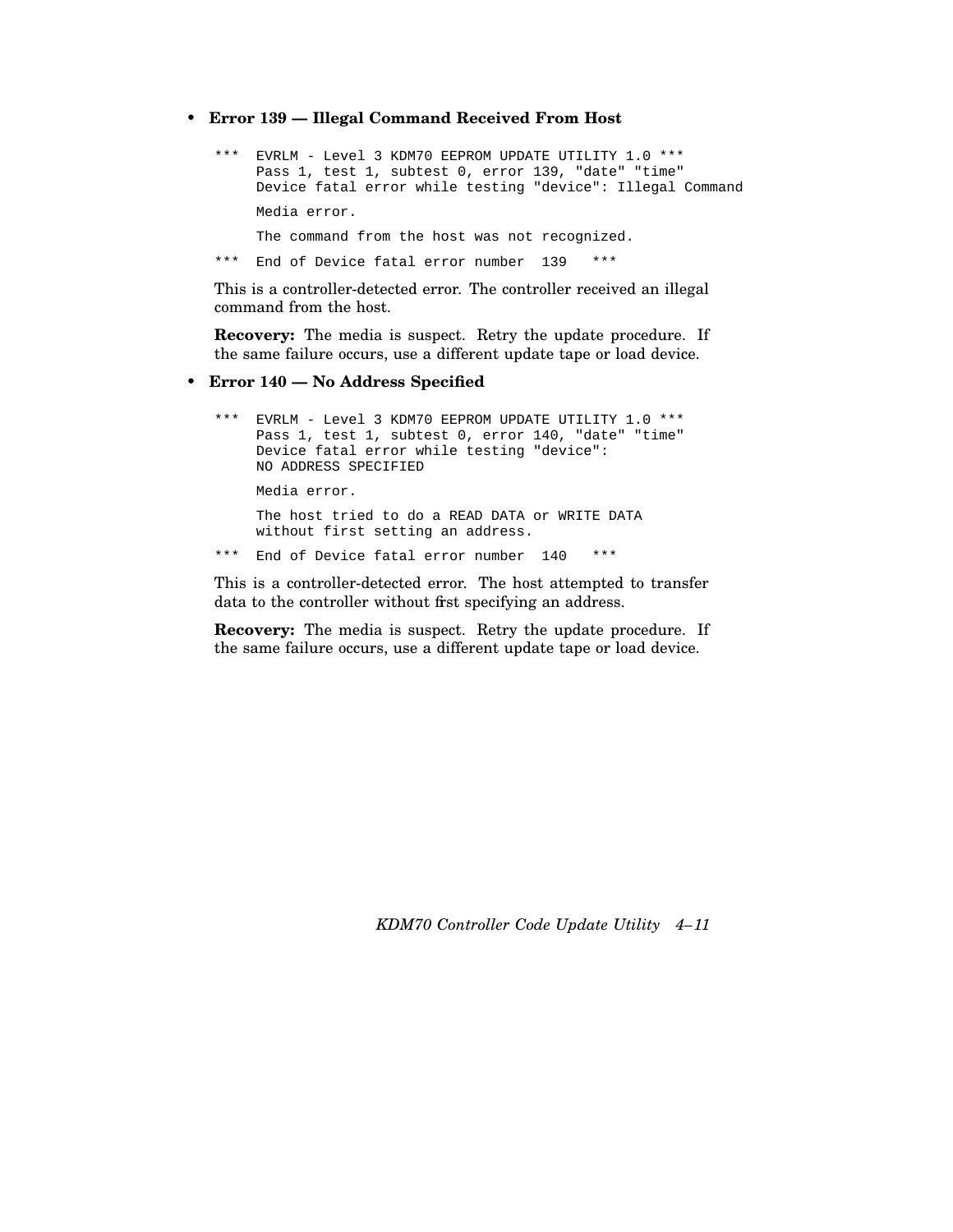• **Error 141 — Controller Parity Error**

```
EVRLM - Level 3 KDM70 EEPROM UPDATE UTILITY 1.0 ***
Pass 1, test 1, subtest 0, error 141, "date" "time"
Device fatal error while testing "device": PARITY ERROR
Controller error.
The controller had a parity error on the
most recent READ DATA or WRITE DATA command.
End of Device fatal error number 141 ***
```
The controller detected a parity error while attempting to transfer data from host memory.

**Recovery:** This is a KDM70 controller error. Retry the code update. If the same failure occurs, contact Digital Customer Services.

• **Error 142 — Illegal Address**

```
*** EVRLM - Level 3 KDM70 EEPROM UPDATE UTILITY 1.0 ***
    Pass 1, test 1, subtest 0, error 142, "date" "time"
    Device fatal error while testing "device": ILLEGAL ADDRESS
    Media error.
    The address used was an illegal address.
*** End of Device fatal error number 142 ***
```
This is a controller-detected error. The host specified an illegal address to the controller.

**Recovery:** The media is suspect. Retry the update procedure. If the same failure occurs, use a different update tape or load device.

#### • **Error 143 — Operation Failed**

```
*** EVRLM - Level 3 KDM70 EEPROM UPDATE UTILITY 1.0 ***
    Pass 1, test 1, subtest 0, error 143, "date" "time"
    Device fatal error while testing "device": OPERATION FAILED
    Controller error.
    The READ or the WRITE operation failed.
*** End of Device fatal error number 143 ***
```
**Recovery:** This is a KDM70 controller error. Retry the code update. If the same failure occurs, contact Digital Customer Services.

#### *4–12 KDM70 Controller Code Update Utility*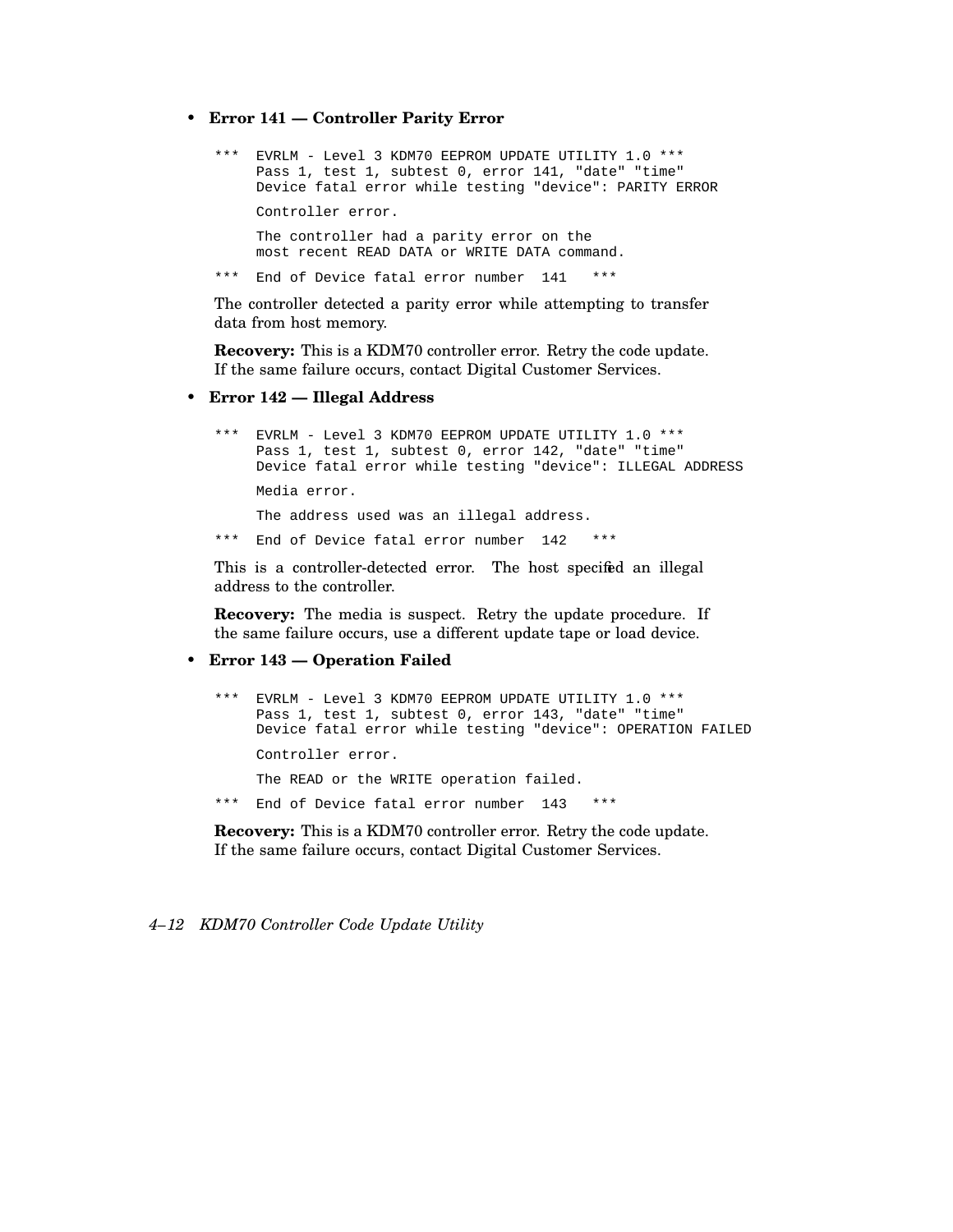- **Error 144 — Unknown Error Code**
	- \*\*\* EVRLM Level 3 KDM70 EEPROM UPDATE UTILITY 1.0 \*\*\* Pass 1, test 1, subtest 0, error 144, "date" "time" Device fatal error while testing "device": UNKNOWN ERROR CODE
	- \*\*\* End of Device fatal error number 144 \*\*\*

An undefined error code was received from the controller.

**Recovery:** The media is suspect. Retry the update procedure. If the same failure occurs, use a different update tape or load device.

#### • **Error 150 — Unknown Interrupt Encountered**

\*\*\* EVRLM - Level 3 KDM70 EEPROM UPDATE UTILITY 1.0 \*\*\* Pass 1, test 1, subtest 0, error 150, "date" "time" Device fatal error while testing "device": UNKNOWN INTERRUPT ENCOUNTERED Unknown interrupt received through vector xxxxxxxx Expected interrupt vector xxxxxxxx \*\*\* End of Device fatal error number 150 \*\*\*

Device interrupted through the wrong vector.

**Recovery:** This is a KDM70 controller error. Retry the code update. If the same failure occurs, contact Digital Customer Services.

### • **Error 151 — Unexpected Channel Interrupt**

\*\*\* EVRLM - Level 3 KDM70 EEPROM UPDATE UTILITY 1.0 \*\*\* Pass 1, test 1, subtest 0, error 151, "date" "time" Device fatal error while testing "device": UNEXPECTED CHANNEL INTERRUPT CSR contents: xxxxxxxx (H), BER contents: xxxxxxxx (H) Interrupt received through vector: xxx (H) \*\*\* End of Device fatal error number 151 \*\*\*

**Recovery:** This is a KDM70 controller error. Retry the code update. If the same failure occurs, contact Digital Customer Services.

*KDM70 Controller Code Update Utility 4–13*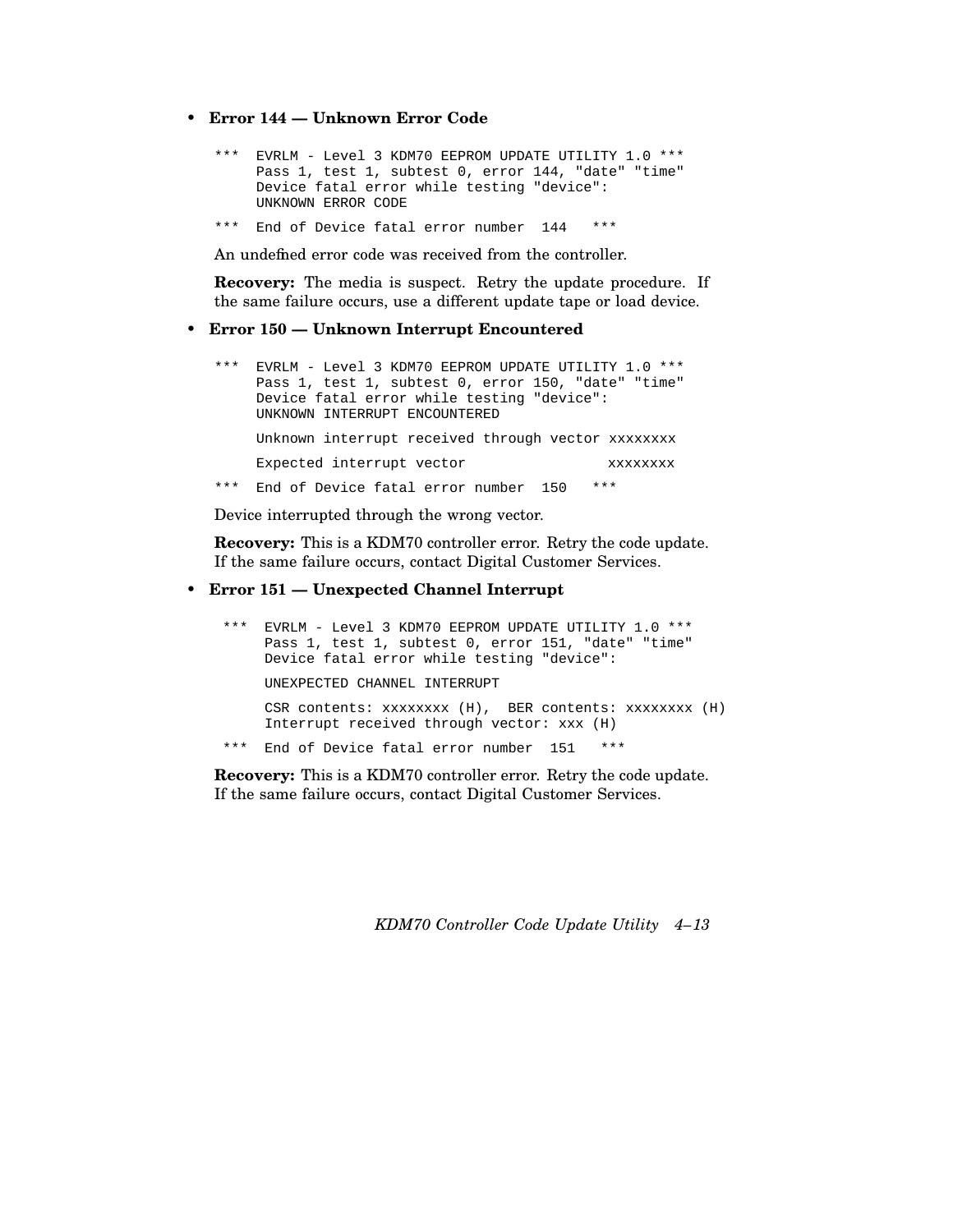# **Index**

## A

Automatic revectoring, 1–4

### B

Bad block replacement (BBR), 1–4 Bulkhead distribution panels, installation, 2–10

# C

Cables intermodule, installation, 2–9 2-ported internal SDI/STI, 2–15 3-ported internal SDI/STI, 2–15 SDI/STI external, installation, 2–15 SDI/STI external, length restrictions, 2–15 SDI/STI internal, installation, 2–10 Code update utility see EVRLM utility Confguration guidelines, KDM70 controller, 1–5 Customer acceptance test procedures, 3–1

## D

Data channels, 1–3 Device numbering, 3–12 **Diagnostics** see ILEXER program see MIST diagnostics Diagnostic Supervisor see VAX Diagnostic Supervisor Diagnostic Utility Protocol (DUP), 3–4 running diagnostics under ULTRIX, 3–8 running diagnostics under VMS, 3–4, 3–6 Digital Storage Architecture (DSA), 1–1, 1–6

# E

Electrostatic discharge see ESD Error Correction Code (ECC), 1–4 Error detection, 3–10 Error Detection Code (EDC), 1–4 Error logs, 3–11 Error messages see EVRLM utility Error reporting see EVRLM utility

*Index–1*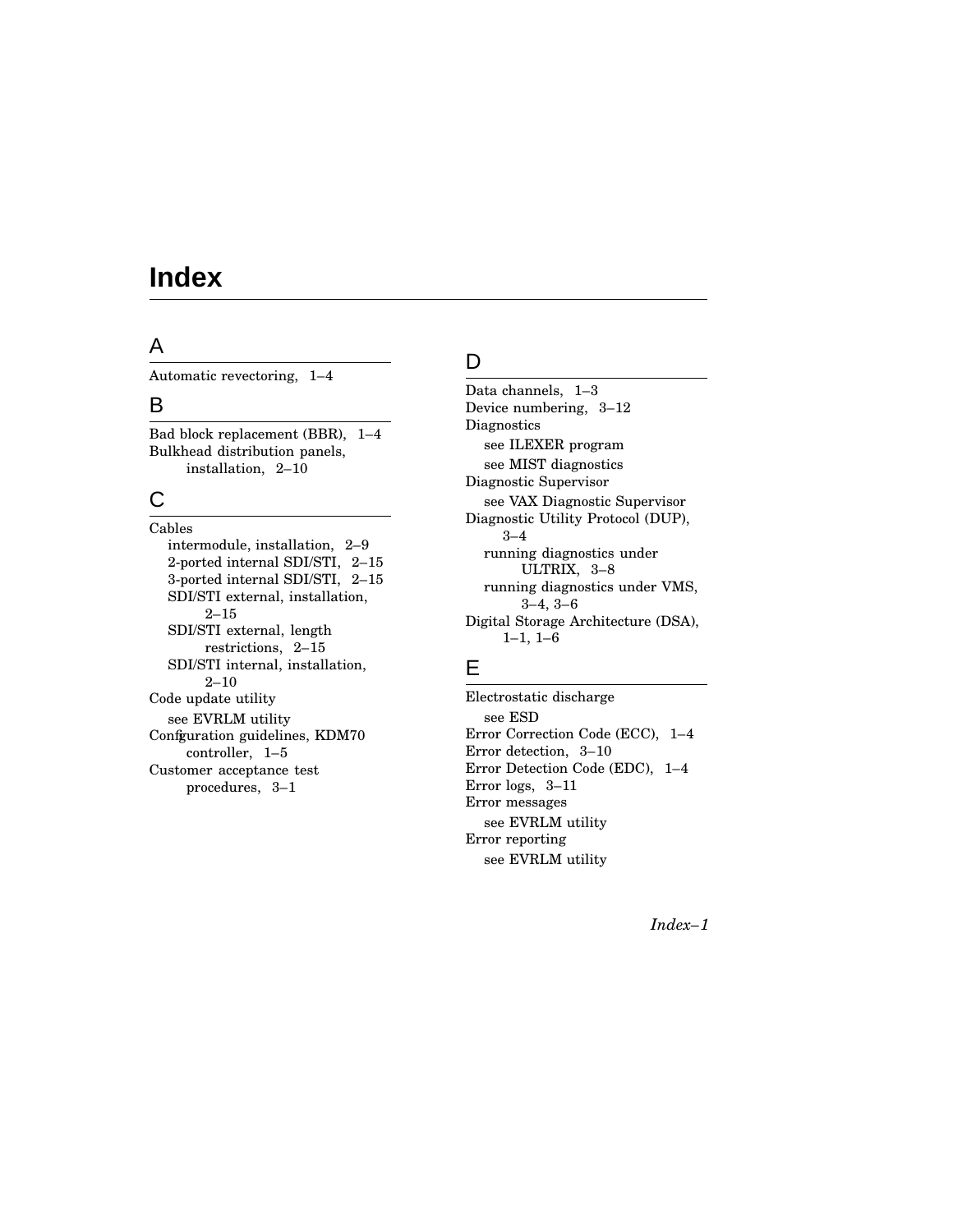ESD, 1–12 protection, 1–12 wrist strap, 1–12, 2–6 EVRLM utility, 4–1 error messages, 4–4 error reporting, 4–3

## F

Fault tolerance, 3–12 FRUs isolation with LED codes, 3–11

## G

Go/No Go tests, 3–2 Grounding see electrostatic protection

## H

Handling precautions, 2–6

### I

ILEXER program description, 3–1 running from DUP connection, ULTRIX prompt, 3–8 running from DUP connection, VMS DCL prompt, 3–6 running from VAX Diagnostic Supervisor prompt, 3–4 Installation see bulkhead distribution panels, installation see cables see module set, KDM70 controller

## K

KDM70 controller description, 1–1 kits, 2–2 operating system support, 2–1

### *Index–2*

### L

Labels, SDI/STI port, 2–15 LEDs Go/No Go, 3–2 interpretation, 3–11 red, 3–2 Logical unit numbering, 3–12

## M

MIST diagnostics description, 3–1 running, 3–2 Module set, KDM70 controller functional description, 2–4 installation, 2–6 MSCP, 1–7

## N

Node identification,  $1-8$ 

## O

Overlapped seeks, 1–3

### P

Packaging, 2–4 Packet command, 1–7 response, 1–7 Parts checklist, 2–1 Processor module, T2022, 2–5

## Q

Quad I/O bulkhead, 2–9

## R

Replacement block number (RBN),  $1 - 4$ Restrictions see XMI